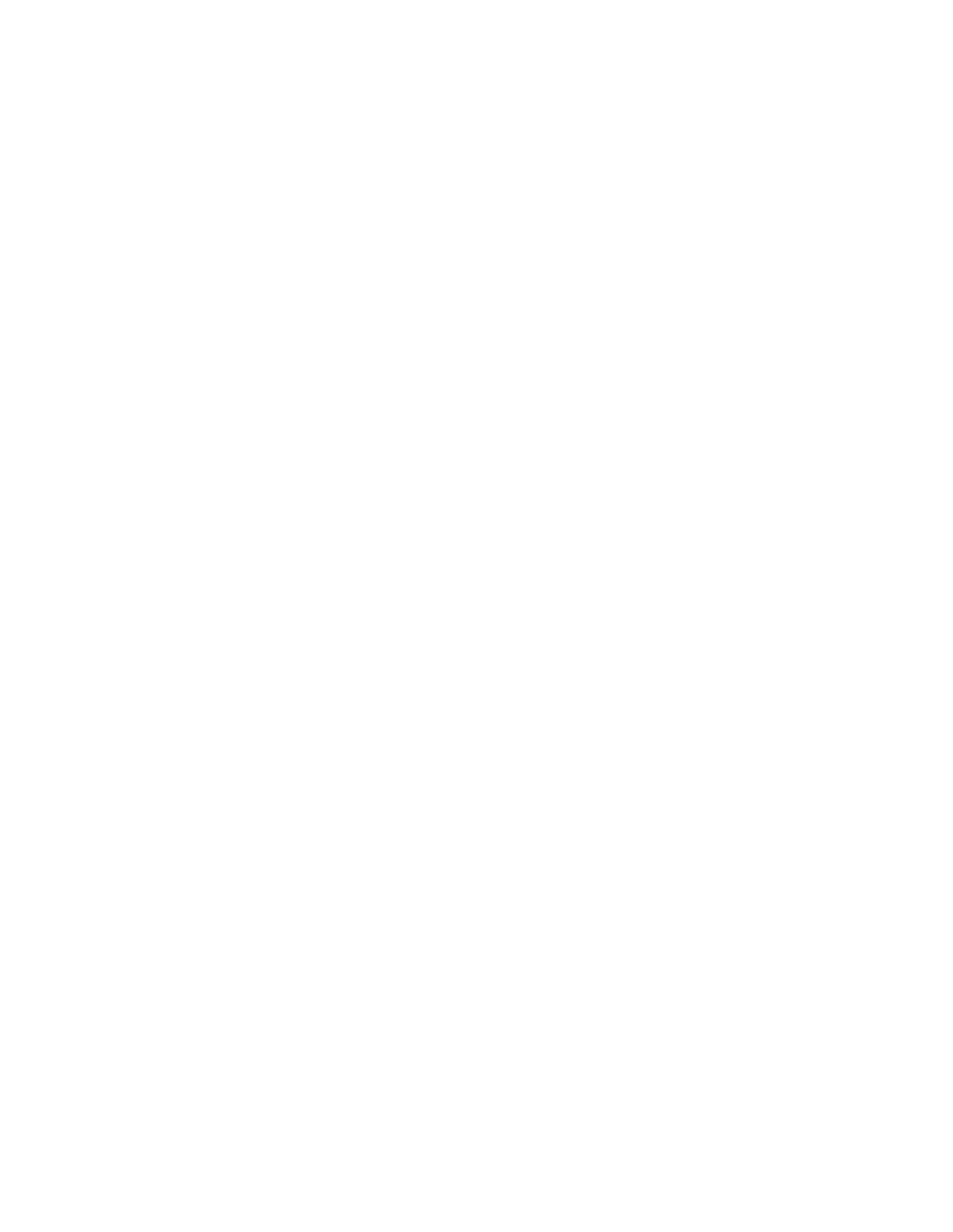

# Supporting Workers and Communities in a Coal Phase-out

# Lessons learned from just transition efforts in Canada

### Grace Brown and Binnu Jeyakumar

January 2022

#### Contributors: Kaitlin Olmsted

©2022 The Pembina Institute All rights reserved. Permission is granted to reproduce all or part of this publication for noncommercial purposes, as long as you cite the source.

Recommended citation: Brown, Grace and Binnu Jeyakumar. *Supporting Workers and Communities in a Coal Phase-out: Lessons learned from just transition efforts in Canada*. The Pembina Institute, 2022.

ISBN 1-897390-57-2

The Pembina Institute 219 19 Street NW Calgary, AB Canada! T2N 2H9 Phone: 403-269-3344

Additional copies of this publication may be downloaded from the Pembina Institute website, www.pembina.org.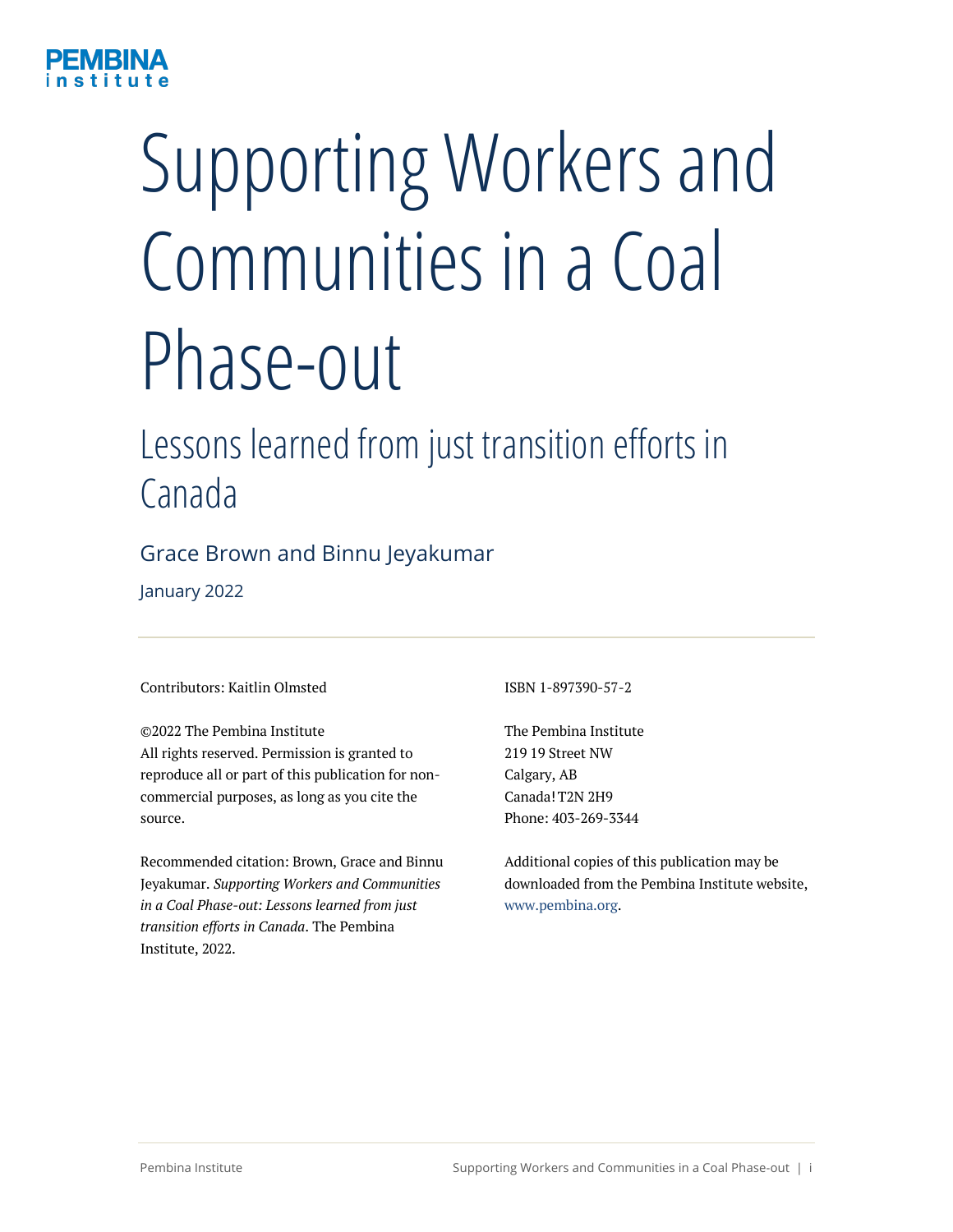# About the Pembina Institute

The Pembina Institute is a national non-partisan think tank that advocates for strong, effective policies to support Canada's clean energy transition. We employ multi-faceted and highly collaborative approaches to change. Producing credible, evidence-based research and analysis, we consult directly with organizations to design and implement clean energy solutions, and convene diverse sets of stakeholders to identify and move toward common solutions.



### Donate to the Pembina Institute

Together, we can lead Canada's transition to clean energy. Your gift to the Pembina Institute directly supports environmental education and innovative research that advances understanding and action on critical energy and environmental issues.

### **pembina.org/donate**

 $\mathsf{L}$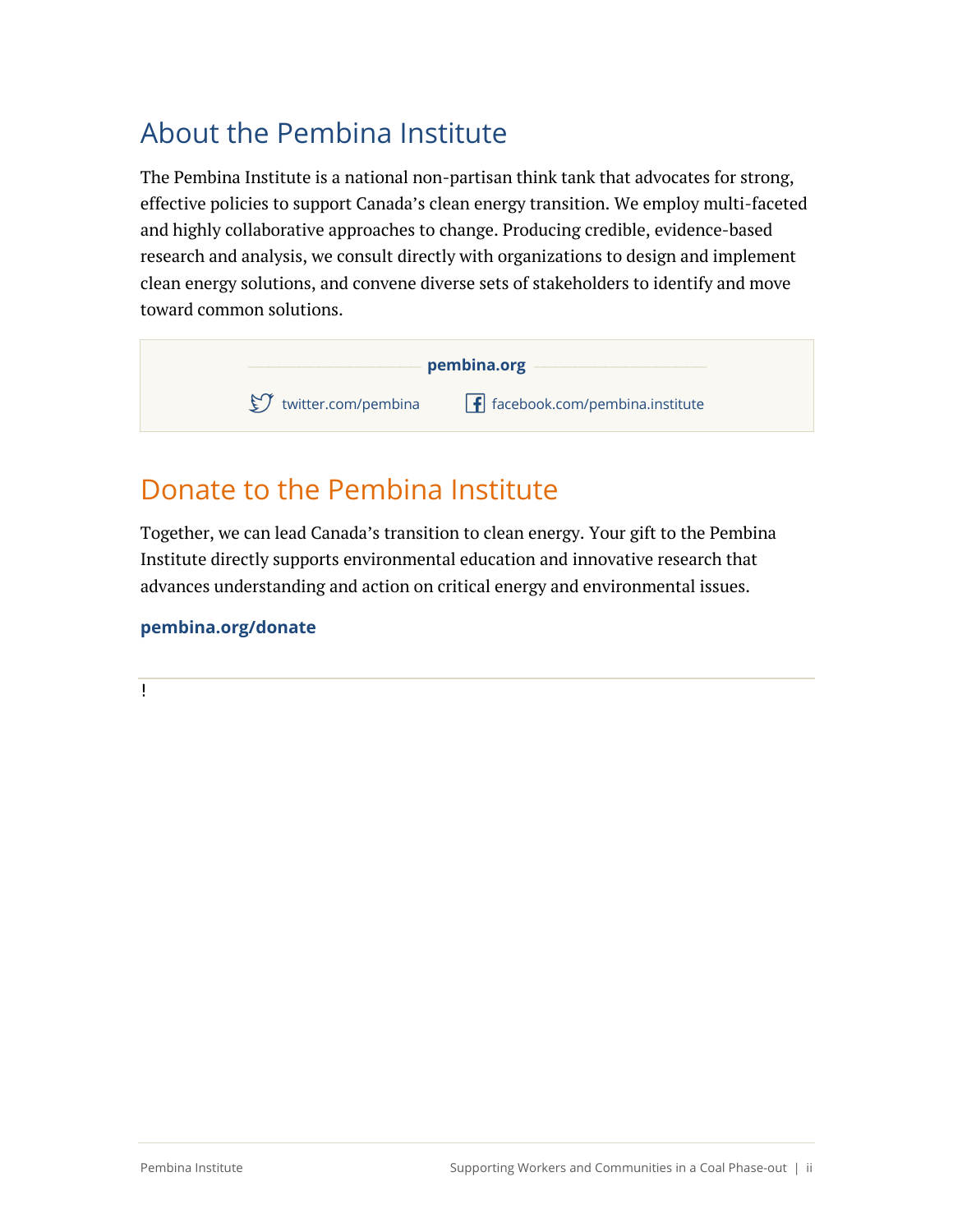# **Contents**

| $1_{\cdot}$ |     |                                                                                        |  |
|-------------|-----|----------------------------------------------------------------------------------------|--|
|             | 1.1 |                                                                                        |  |
|             | 1.2 |                                                                                        |  |
| 2.          |     |                                                                                        |  |
|             | 2.1 |                                                                                        |  |
|             | 2.2 | History of coal mining and electricity generation in current coal-burning provinces .8 |  |
|             | 2.3 |                                                                                        |  |
| 3.          |     |                                                                                        |  |
|             | 3.1 |                                                                                        |  |
|             | 3.2 |                                                                                        |  |
| 4.          |     | Considerations for a just transition with an accelerated coal phase-out 28             |  |
|             | 4.1 |                                                                                        |  |
|             | 4.2 |                                                                                        |  |
|             | 4.3 |                                                                                        |  |
| 5.          |     |                                                                                        |  |
|             | 5.1 |                                                                                        |  |
|             | 5.2 |                                                                                        |  |
|             | 5.3 |                                                                                        |  |

# List of Figures

| Figure 3. Coal mines, power plants and unit capacities in Saskatchewan 10 |  |
|---------------------------------------------------------------------------|--|
|                                                                           |  |
|                                                                           |  |
|                                                                           |  |

# List of Tables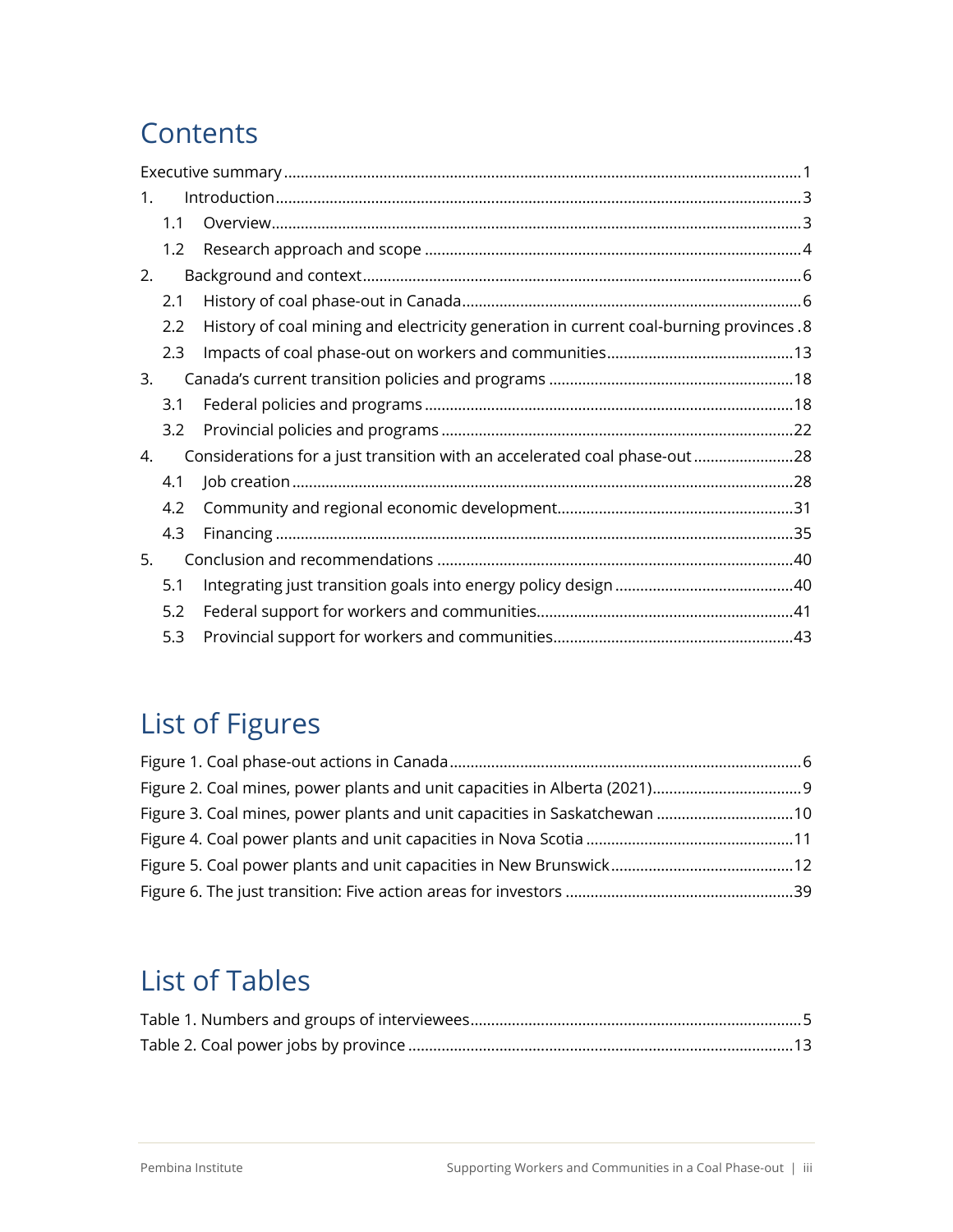# Executive summary

Canada is on track to phase out coal-powered electricity generation by 2030, with several coal plants shutting down by 2023. This progress, along with Canada's goal to achieve an emissions-free electric grid by 2035 and a net-zero-emissions economy by 2050, are much-needed actions for addressing climate change and the health impacts of air pollution. The pace of this progress puts coal workers and communities on the front lines of change, rendering them vulnerable to potential employment and economic losses. It is critical that adequate support be provided to achieve a transition that not only mitigates the impacts of lost revenue and jobs, but also provides wide-reaching benefits from the energy transition. This transition support, if done well, can provide a blueprint for the efforts needed to ensure a just and equitable transition in other sectors of the economy, as they, too, are impacted by shifts in the global economy and climate action.

In this report, we examine the transition programs in the provinces with coal generation based on interviews with community and labour leaders and review of existing literature and case studies from jurisdictions outside of Canada that have implemented just transition policies and programs. Although the clean energy transition has been underway for some time, most efforts to ensure a smooth transition for affected workers and communities have been made only in recent years. In addition to the direct financial assistance mechanisms needed to support impacted workers and communities, we recommend that transition support to enable access to the emerging net-zero economy be stepped up on three fronts:

- **Access to sustainable jobs.** Communities can maintain employment opportunities through retraining, reskilling, and tuition assistance, including exploring opportunities to build capacity in the net-zero economy.
- **Community economic development.** Community-driven programming initiatives should be flexibly funded and focus on workers directly impacted by Canada's coal phase-out, as well as other members of the community, including schoolteachers, coal workers' partners, and small business owners, who are impacted by the broader economic effects of coal phase-out on coal-dependent communities.
- •! Financing just transition. Federal and provincial government funding structures should continue and be expanded to include groups with historically limited participation in the traditional energy sector, including women and Indigenous groups. Private investment opportunities are also emerging, and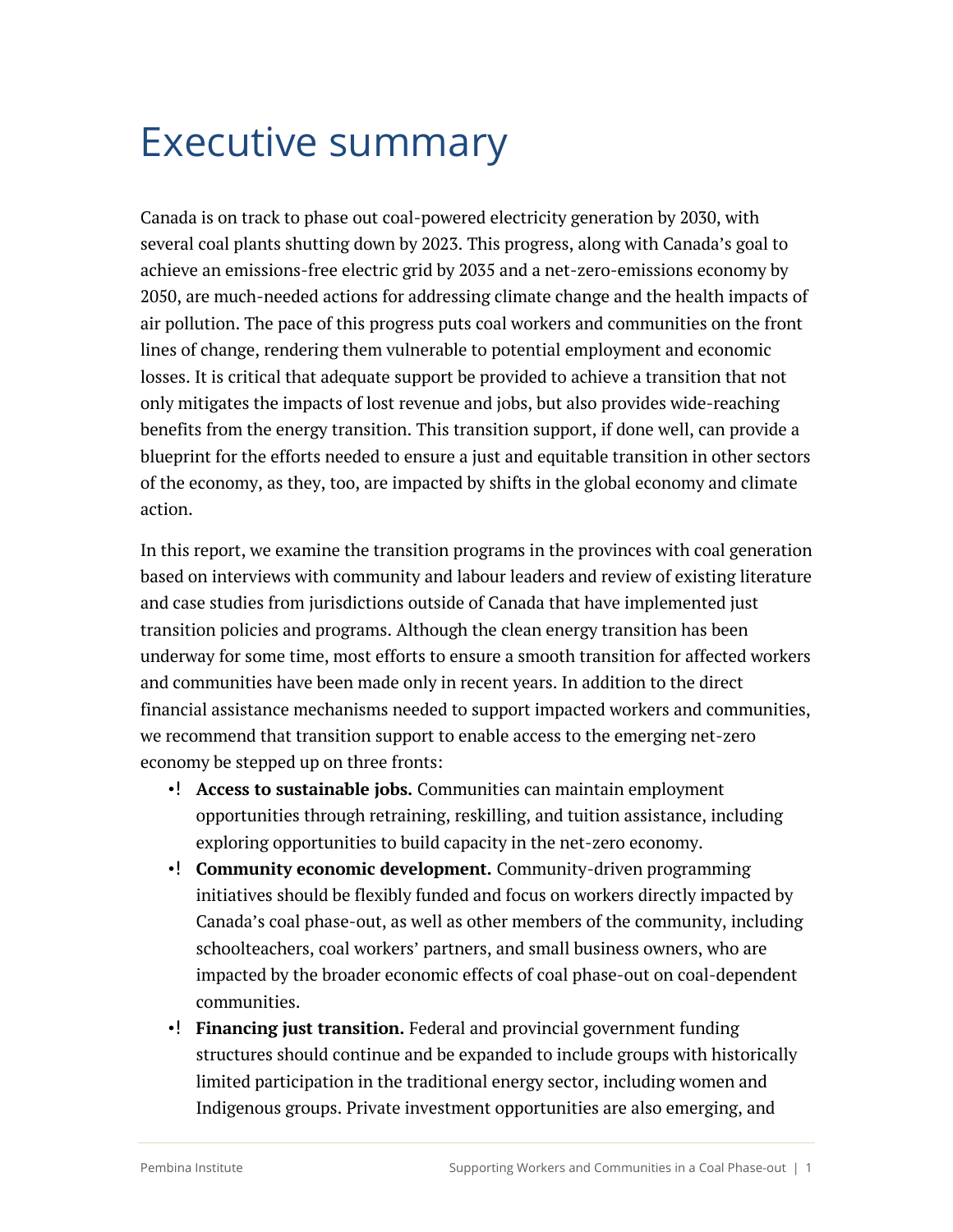financial standards organizations should work with government agencies and private sector investors to develop a standardized taxonomy that defines terms and helps investors assess risk and fund investments that can facilitate decarbonization in traditionally high-emitting industries.

As federal and provincial governments continue to develop climate and energy policies, several key elements should be included to support impacted workers and communities:

- **Set clear targets and pathways toward decarbonization and communicate information to stakeholders in a timely manner.** The 2030 coal phase-out target, once announced in Canada, helped impacted communities, workers, and utility companies to plan for retirement of facilities and seek new opportunities. Because of the range of strategies employed to achieve the federal target, each province should set clear timelines and milestones for achieving coal phase-out. Clear communication about the pace, goals, and pathways of energy transition measures provides the certainty needed for affected workers, communities, and industries to plan their futures.
- **Involve all stakeholder groups early in transition negotiations.** Proper engagement and a sound participation process should include community leaders and labour groups in addition to government decision-makers and utility representatives. Early participation is essential for crafting just transition policies that fairly and adequately address the challenges faced by workers and communities affected in the energy transition.
- Include transition financing mechanisms in decarbonization policy design. A successful energy transition requires adequate funding to ensure sustainable long-term outcomes. Direct funding for just transition projects and programs may be suitable for short-term efforts, but long-term transition financing policies are essential for ensuring sustainable change. Federal and provincial governments can mitigate the risks of accelerated coal phase-out for utility companies by offering conditions-based options to refinance coal assets. Additionally, allocating a percentage of the price on carbon toward just transition initiatives would provide a steady source of funding to be used to ensure the overall stability of just transition initiatives.
- **Prioritize impacted communities in clean energy procurement programs.** Communities and workers who have been affected by the coal phase-out can benefit from increased access to opportunities within the clean energy economy. Clean energy procurement programs can be designed to prioritize purchasing renewable energy from former coal communities, with a focus on community and Indigenous project ownership.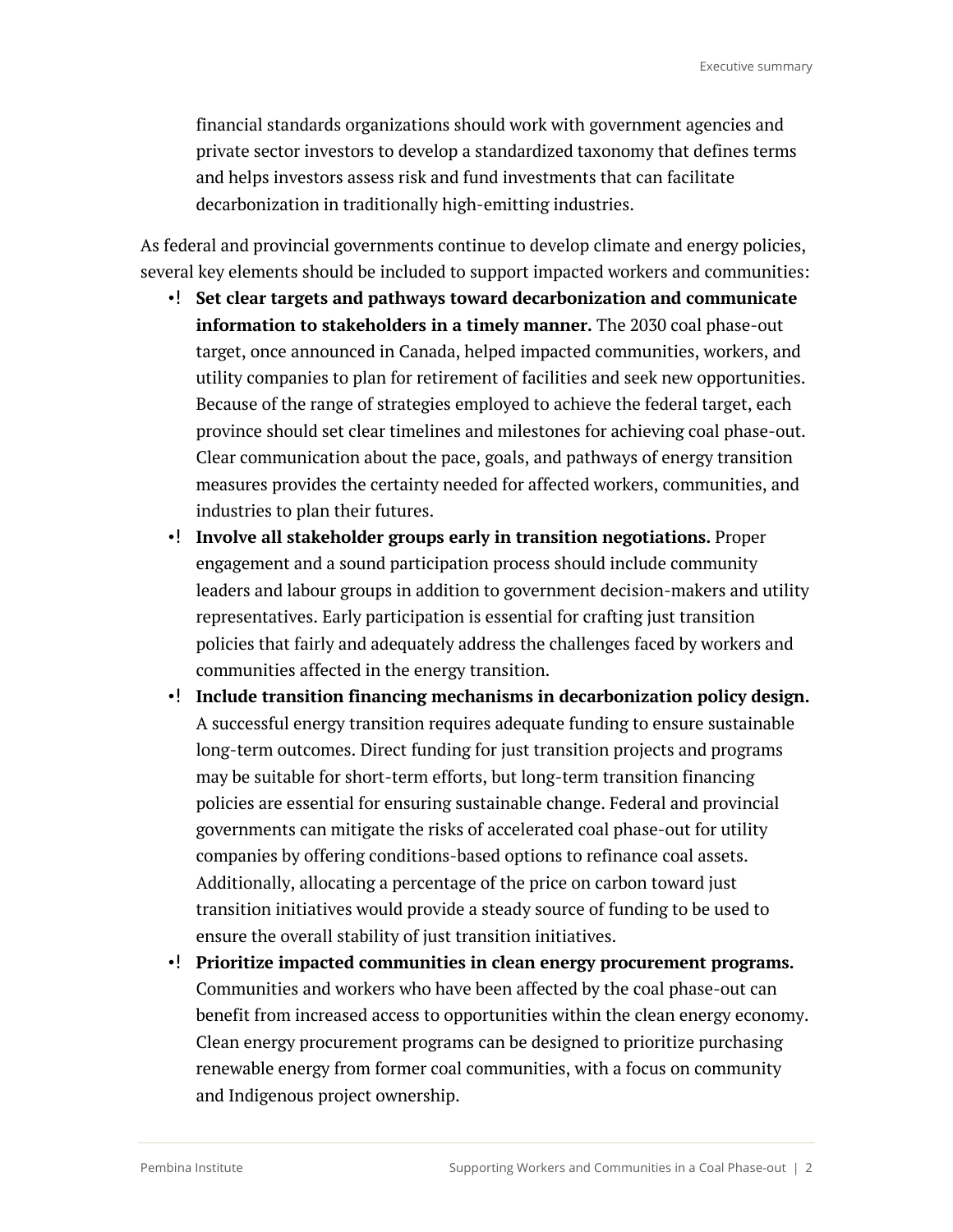# 1.! Introduction

# 1.1! Overview

Phasing out electricity generation from coal (hereafter, "coal phase-out") on a global scale is essential to avoid global temperature rise greater than  $1.5^{\circ}C$  — the critical limit at which the world will experience the worst impacts of climate change. Coal phase-out is also central to achieving Canada's target of net-zero electricity sector emissions by 2035 and a net-zero economy by 2050. As Canada delivers on these commitments, coal workers and communities are at the front lines of change, being some of the most vulnerable to potential job losses and economic hardship. Canada's history with coal power dates back to the  $1700s<sup>1</sup>$  with coal-producing provinces relying on coal for well over half of their power production into the  $2000s<sup>2</sup>$  Over the past decade, however, Canada has moved steadily toward phasing out coal power, as documented in the Pembina Institute report *From Coal to Clean*. 3

While the pace of coal phase-out in Canada has accelerated, much remains to be done in planning for a just transition for affected workers and communities. Jobs will be lost in the fossil fuel economy; however, clean energy jobs are projected to outpace those losses.<sup>4</sup> Managing the impacts of coal phase-out is challenging, but the clean energy transition also creates new opportunities for communities and individuals.

While recognizing that a "just transition" can refer to multiple aspects of energy and environmental justice, access, and inclusivity, this report focuses on its application to Canada's coal workers and communities in the context of the Paris Agreement, which

<sup>1</sup> Benjamin Thibault, Binnu Jeyakumar, Grace Brown, and Kaitlin Olmsted, *From Coal to Clean: Canada's progress toward phasing out coal power* (Pembina Institute, 2021), 58. https://www.pembina.org/pub/coalclean

<sup>2</sup> Environment and Climate Change Canada, *National Inventory Report 1990-2019: Greenhouse Gas Sources and Sinks in Canada Part 3* (2021), 60-73. https://publications.gc.ca/collections/collection\_2021/eccc/En81- 4-2019-3-eng.pdf

<sup>3</sup> *From Coal to Clean*, 14.

<sup>4</sup> Clean Energy Canada, *The New Reality* (2021), 4. https://cleanenergycanada.org/wpcontent/uploads/2021/06/Report\_CEC\_CleanJobs2021.pdf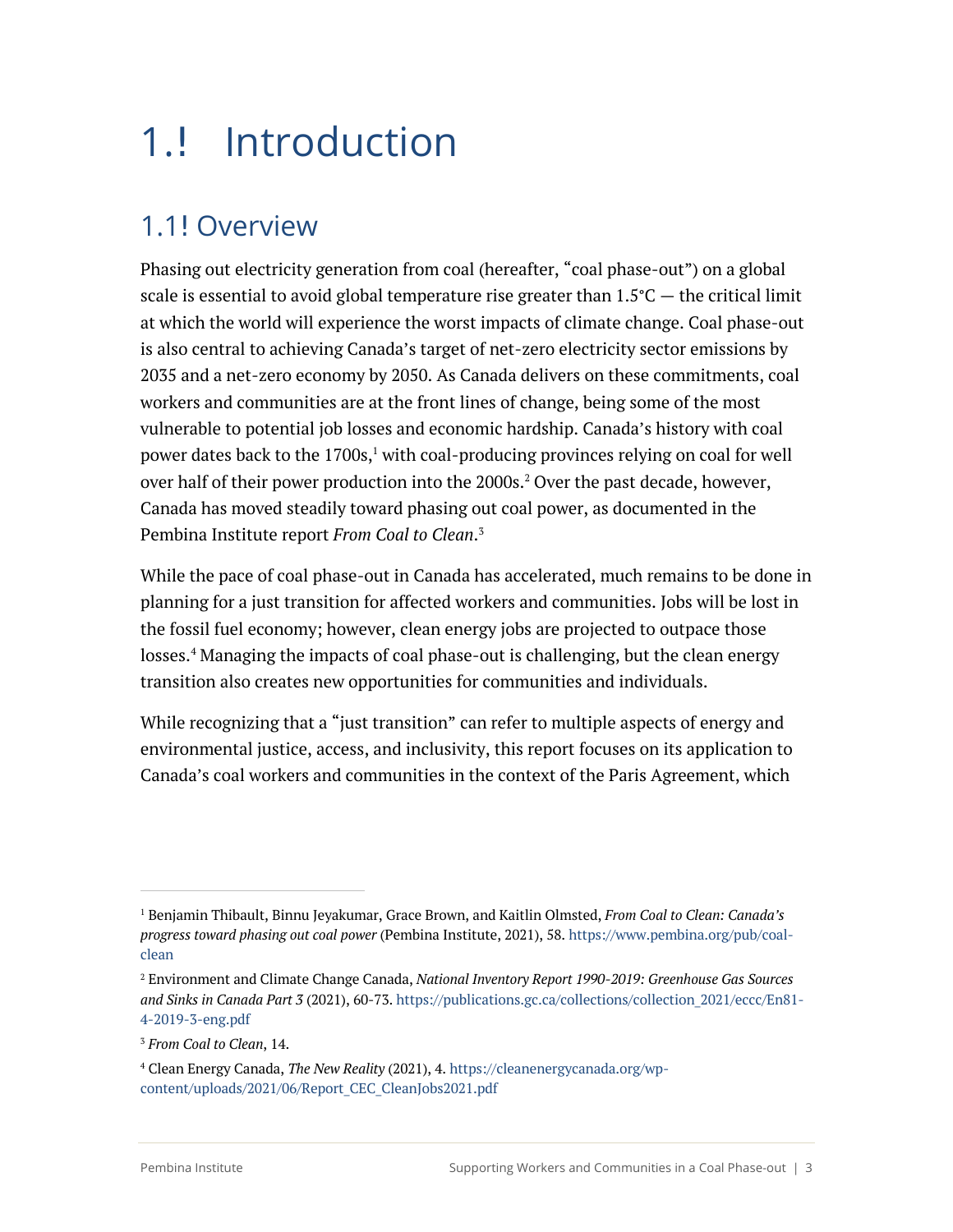states that a just transition must include "the creation of decent work and quality jobs in accordance with nationally defined development priorities."5

This report provides a history of Canada's coal phase-out endeavours in the context of jobs and economic development and an overview of current and proposed worker- and community-focused policies at the provincial and federal levels. It summarizes key considerations for a successful just transition regarding access to sustainable jobs, community economic development, and financing. While it does not comprehensively analyze the effectiveness of the policies and programs that have been implemented thus far, the report demonstrates the importance of including concrete just transition plans in federal and provincial planning at all stages of Canada's net-zero transition. It concludes with recommendations for effective energy transition policymaking that can support impacted workers and communities. These policy recommendations can be applied to coal phase-out, as well as future energy transitions that will allow Canada to reach its decarbonization targets.

The effects of the net-zero transition on employment and community development are broad, with many areas for potential overlap as facets of the fossil fuel-based energy sector evolve to meet changing consumer demands and decarbonization mandates. Achieving an accelerated phase-out of coal power by 2030 will mark Canada's first major milestone toward meeting its 2050 net-zero emissions goal.

### 1.2! Research approach and scope

This report focuses on worker and community impacts, and measures taken thus far to address Canada's coal phase-out in its four remaining coal-burning provinces: Alberta, Saskatchewan, Nova Scotia, and New Brunswick. Research included a review of recent industry reports, media stories, international reports, and emerging trends in the just transition movement. Fifteen semi-structured interviews were conducted with former coal industry employees, community leaders, labour representatives, and individuals familiar with the implementation of transition support programs across Canada (Table 1). Attribution has been kept anonymous and interviewees are referred to by group (e.g., Community Leader 1, Labour Representative 3).

<sup>5</sup> United Nations, *Paris Agreement* (2015), 2.

https://unfccc.int/files/essential\_background/convention/application/pdf/english\_paris\_agreement.pdf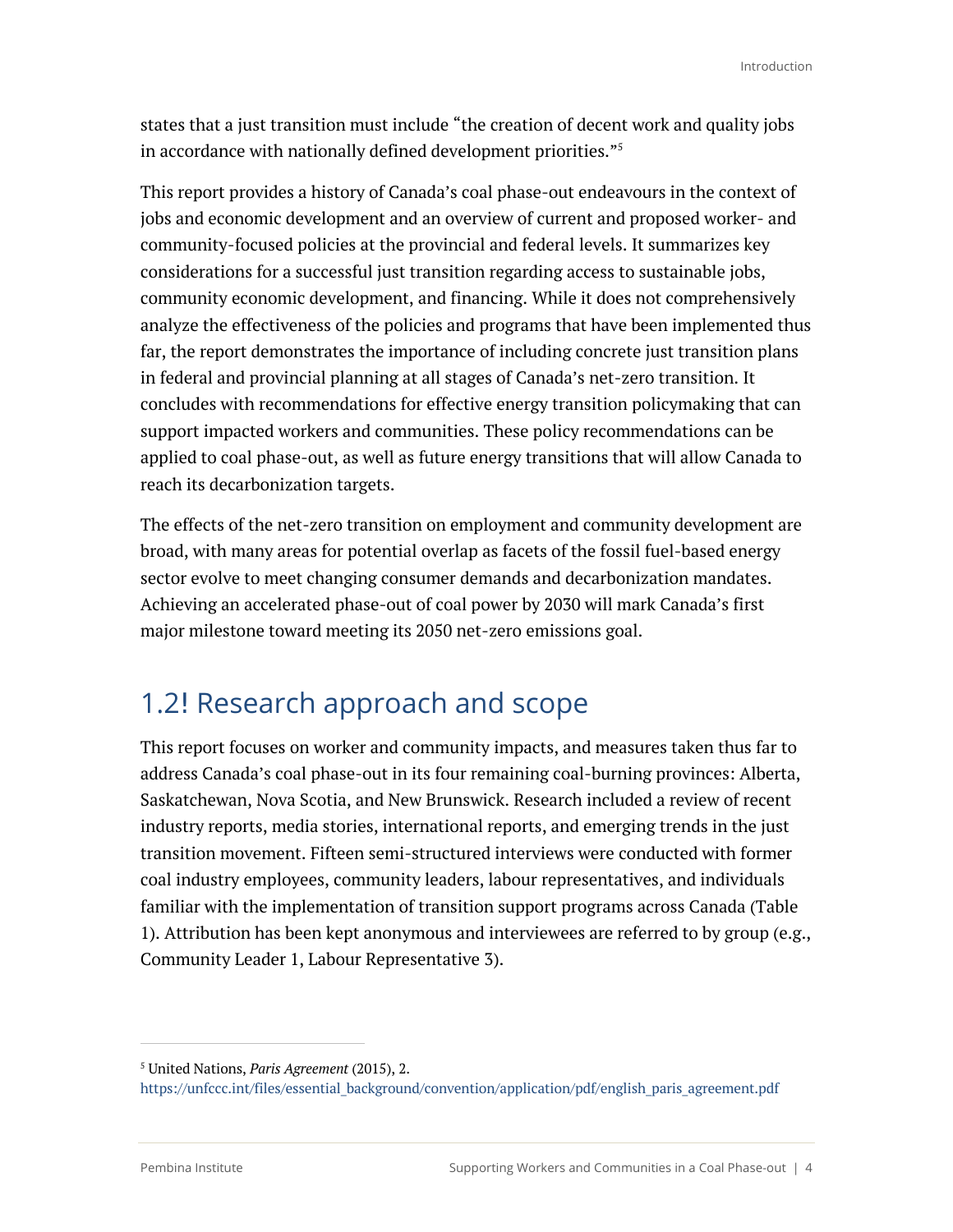| Representative Group                | Number of Interviewees |
|-------------------------------------|------------------------|
| Former Coal Industry Worker         | $\mathcal{L}$          |
| Community Leader                    | $\mathcal{L}$          |
| Labour Representative               | 6                      |
| Economic Development Representative | 4                      |
| Sustainable Finance Representative  |                        |

Employment data, number of jobs impacted, and wage statistics were obtained through publicly available sources. Because the available data is aggregated at the national or provincial level, its applicability for examining regional and local effects of the energy transition was limited.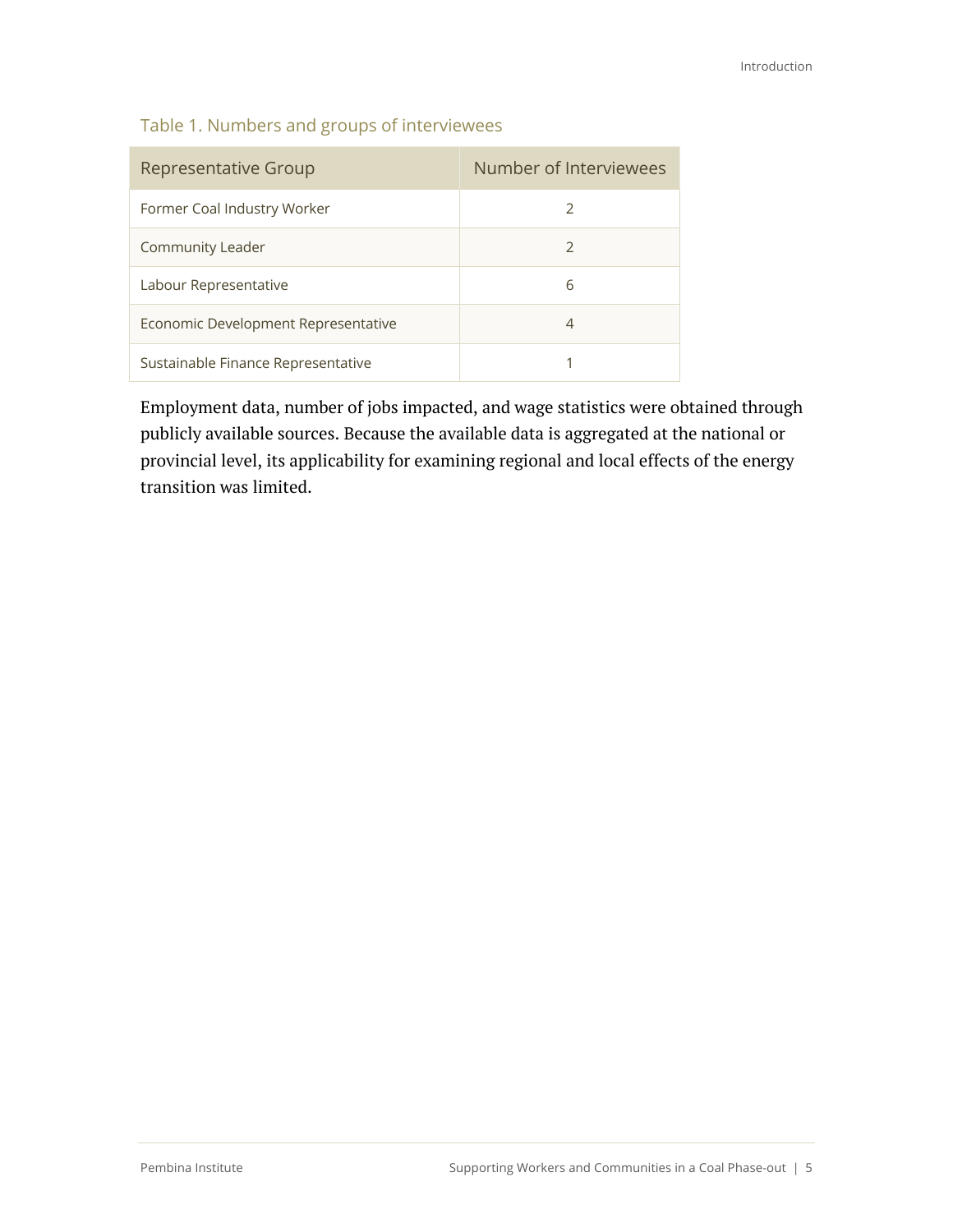# 2.! Background and context

# 2.1! History of coal phase-out in Canada

Over the past decade, Canada has moved steadily toward coal phase-out (Figure 1). Thus, there have been opportunities for a just transition to be considered at several milestones. A complete overview of Canada's coal phase-out is provided in the Pembina Institute report *From Coal to Clean*. 6



#### Figure 1. Coal phase-out actions in Canada

In 2004, Ontario announced its intention to phase out coal-fired electricity generation. When the province completed this phase-out in 2014, it was hailed as "the single largest greenhouse gas reduction measure in North America."7 Although planning for the province's 770 coal workers was not included in the initial transition strategy, $^{\mathrm{s}}$ subsequent negotiations with labour organizations provided support for relocation, retraining, and early retirement for coal workers.<sup>9</sup>

https://www.iisd.org/system/files/publications/end-of-coal-ontario-coal-phase-out.pdf

<sup>6</sup> *From Coal to Clean*, 41.

<sup>7</sup> Melissa Harris, Marisa Beck, and Ivetta Gerasimchuk, *The End of Coal: Ontario's coal phase-out* (International Institute for Sustainable Development, 2015), 1.

<sup>8</sup> World Resources Institute, "Ontario, Canada: Reorienting Local Economies by Converting the Atikokan and Thunder Bay Coal-Fired Generating Stations." https://www.wri.org/just-transitions/ontario-canada

<sup>9</sup> Labour Education Centre, *Just Transition: Exactly What's in it for Workers?* (2020), Case Study: Closure of Ontario's Coal-Fired Power Plants, 14.

https://d3n8a8pro7vhmx.cloudfront.net/laboureducationorg/pages/21/attachments/original/1603908442/O ntario\_Aug\_14\_2020.pdf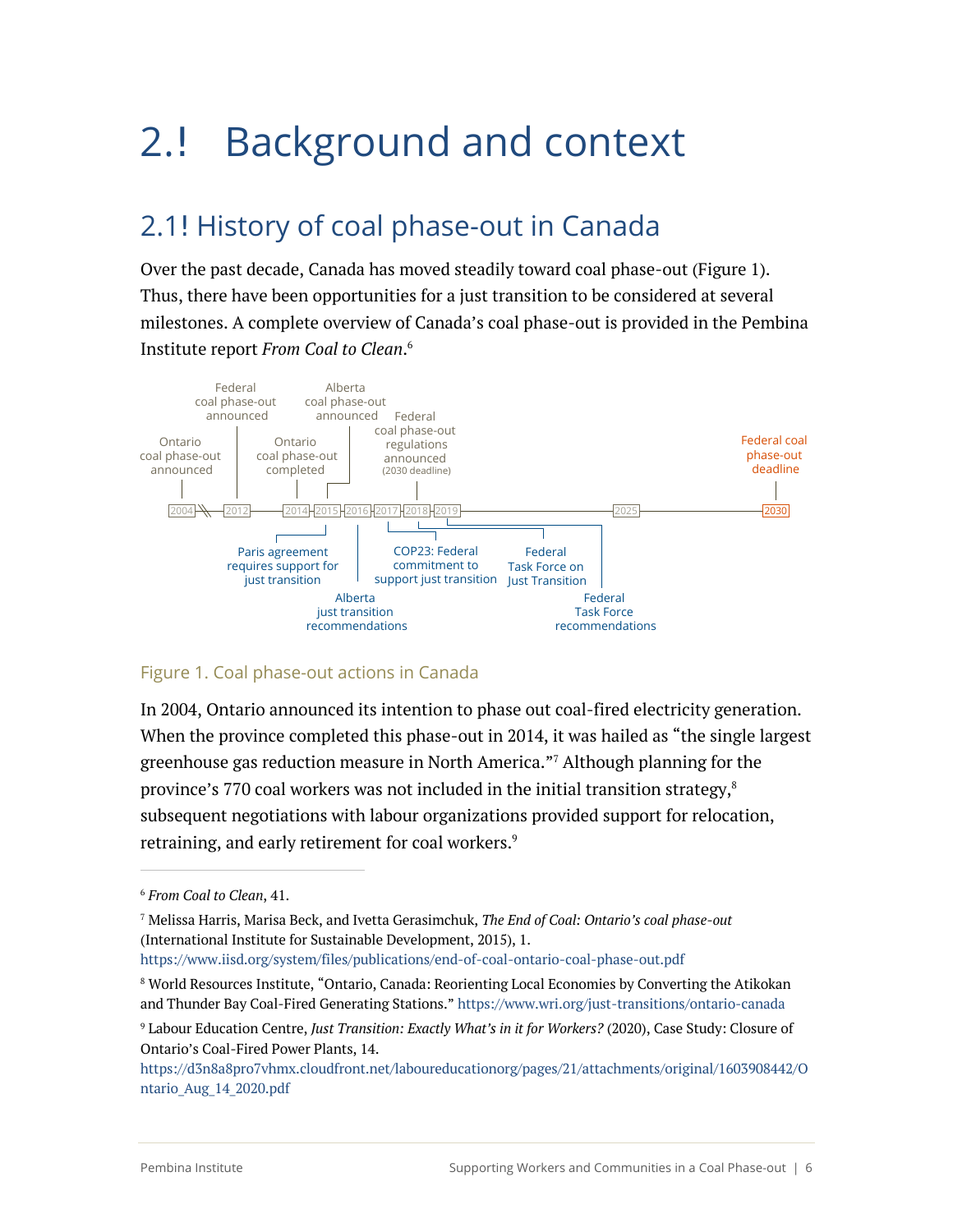In 2012, the federal government committed to closing coal power plants at the end of their useful life (usually 50 years after commissioning). At that time, however, no plans were made to provide financial, educational, or economic development and diversification supports for coal workers and communities.

The 2015 Paris Agreement required supporting a "just transition of the workforce and the creation of decent work and quality jobs."<sup>10</sup> However, the agreement did not include binding targets, and Canada did not establish legislation that would facilitate a just transition.

Beginning in 2015, Alberta embarked on a transition away from coal power that matched Ontario's pace and scale and is now on track to complete even faster. $^{\rm 11}$ However, workers and communities were not officially involved in transition planning until after most of the policies were already set in place. In 2016, the province's Advisory Panel on Coal Communities delivered recommendations for supporting workers and communities affected by the coal phase-out. These recommendations formed the foundation of Alberta's coal transition initiatives.

In 2018, the federal government set regulations accelerating the phase-out of coal power to a new mandated deadline of 2030. The regulations accelerated the compliance period for achieving a greenhouse gas (GHG) emissions cap of 420 tonnes per gigawatthour (t/GWh) to no later than the end of  $2029$ .<sup>12</sup> These regulations directly affected workers and economies in four Canadian provinces that still generate electricity from coal: Alberta, Saskatchewan, New Brunswick, and Nova Scotia. Ahead of this commitment, at the COP23 conference in November 2017, Federal Environment and Climate Change Minister Catherine McKenna committed to supporting coal workers and communities through flexibility in Employment Insurance, <sup>13</sup> as well as through the community support programs outlined in Section 3.1.1. As part of the 2018 coal phaseout regulations, the federal government commissioned the Task Force on Just Transition for Canadian Coal Power Workers and Communities to assess the effects of the transition on coal communities and workers. In 2019, the task force delivered ten

https://unfccc.int/sites/default/files/resource/Just%20transition.pdf

<sup>10</sup> United Nations Framework Convention on Climate Change, *Just Transition of the Workforce, and the Creation of Decent Work and Quality Jobs* (2020), 62.

<sup>11</sup> *From Coal to Clean*, 25.

<sup>12</sup> *From Coal to Clean*, 22.

<sup>13</sup> Lauren Vriens, *The End of Coal: Alberta's coal phase-out*, (International Institute for Sustainable Development, 2018), 20. https://www.iisd.org/system/files/publications/alberta-coal-phase-out.pdf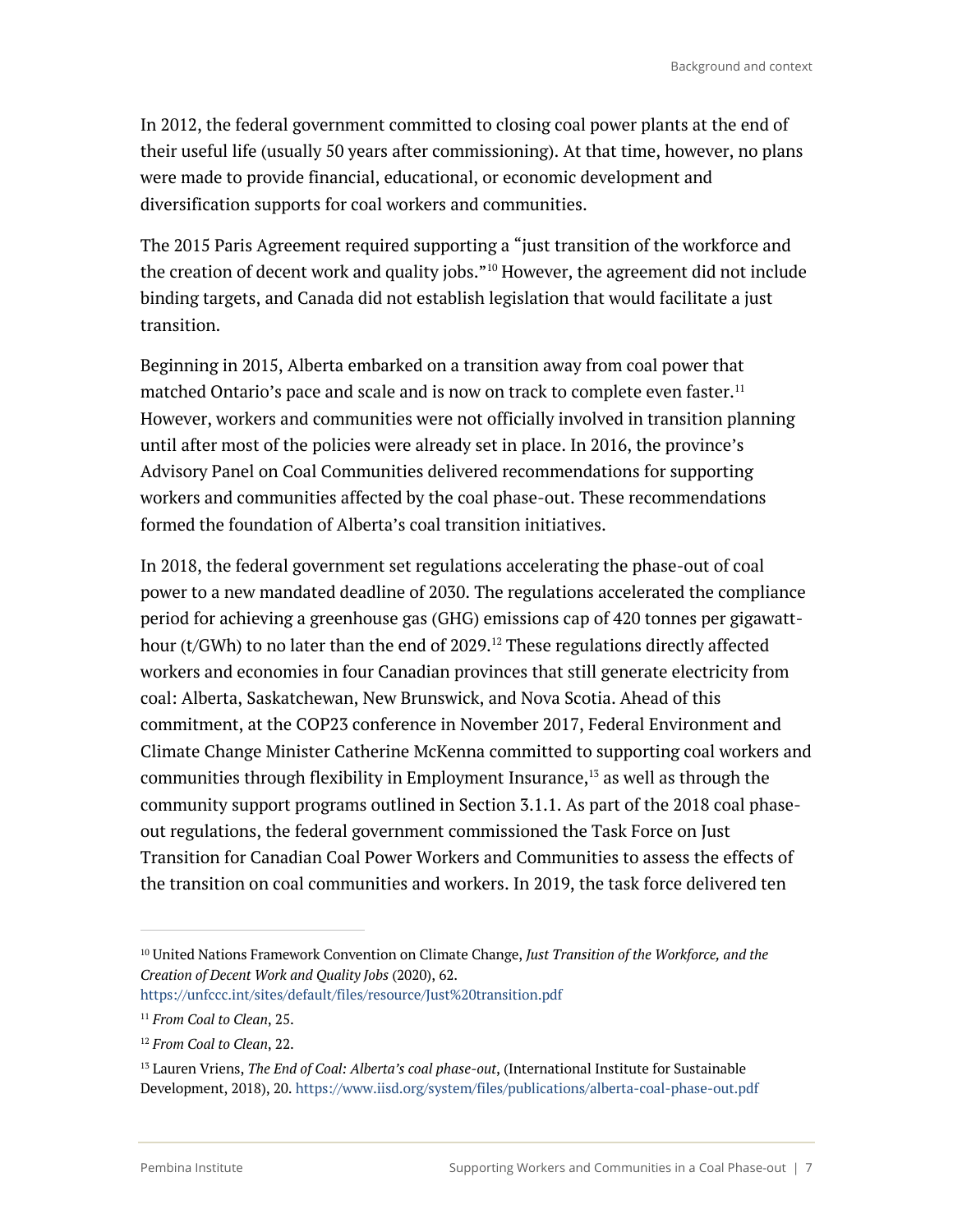recommendations for the federal government to facilitate a just transition for workers and communities.

While Alberta declared a clear 2030 coal phase-out mandate in 2015, Saskatchewan, Nova Scotia, and New Brunswick pursued different options for equivalencies to the federal coal phase-out that would allow them to run their coal plants longer. By 2021, however, provincial decarbonization commitments and the terms of existing equivalency agreements and made it clear that Saskatchewan, Nova Scotia, and New Brunswick all will indeed phase out coal by 2030.

# 2.2! History of coal mining and electricity generation in current coal-burning provinces

Canada's four remaining coal-burning provinces each have a different history with coal power and are employing different strategies to phase out coal in accordance with the federal 2030 deadline. Alberta has historically been the most reliant on coal for electricity; however, as it completes a rapid conversion from coal to gas-fired generating units, it will become coal-power-free before any other current coal-burning province. Communities in Saskatchewan, like Alberta, are still driven by coal mining in addition to coal power plants, while New Brunswick and Nova Scotia both ended their coal mining operations at the turn of this century. Because of the wide variations in community dependence on the coal industry, transition plans must be tailored to suit the nuances of each individual community.

### Alberta

Alberta has relied on coal for power since mining operations began in the late  $1800s$ ,  $^{14}$ and by the early 2000s, coal generated nearly 80% of Alberta's electricity. <sup>15</sup> In the province's deregulated electricity system, several large independent power producers own all of Alberta's coal power plants, shown in Figure 2.

Many coal mines and plants are already shut down, including the Highvale Mine in TransAlta's December 2021 coal phase-out<sup>16</sup> and the Battle River and Sheerness

<sup>&</sup>lt;sup>14</sup> Government of Alberta, "About Coal - Overview." https://www.alberta.ca/about-coal-overview.aspx

<sup>15</sup> *National Inventory Report 1990-2019*, 69.

<sup>&</sup>lt;sup>16</sup> TransAlta, "TransAlta Achieves Full Phase-Out of Coal in Canada," media release, December 29, 2021. https://transalta.com/newsroom/news-releases/transalta-achieves-full-phase-out-of-coal-in-canada/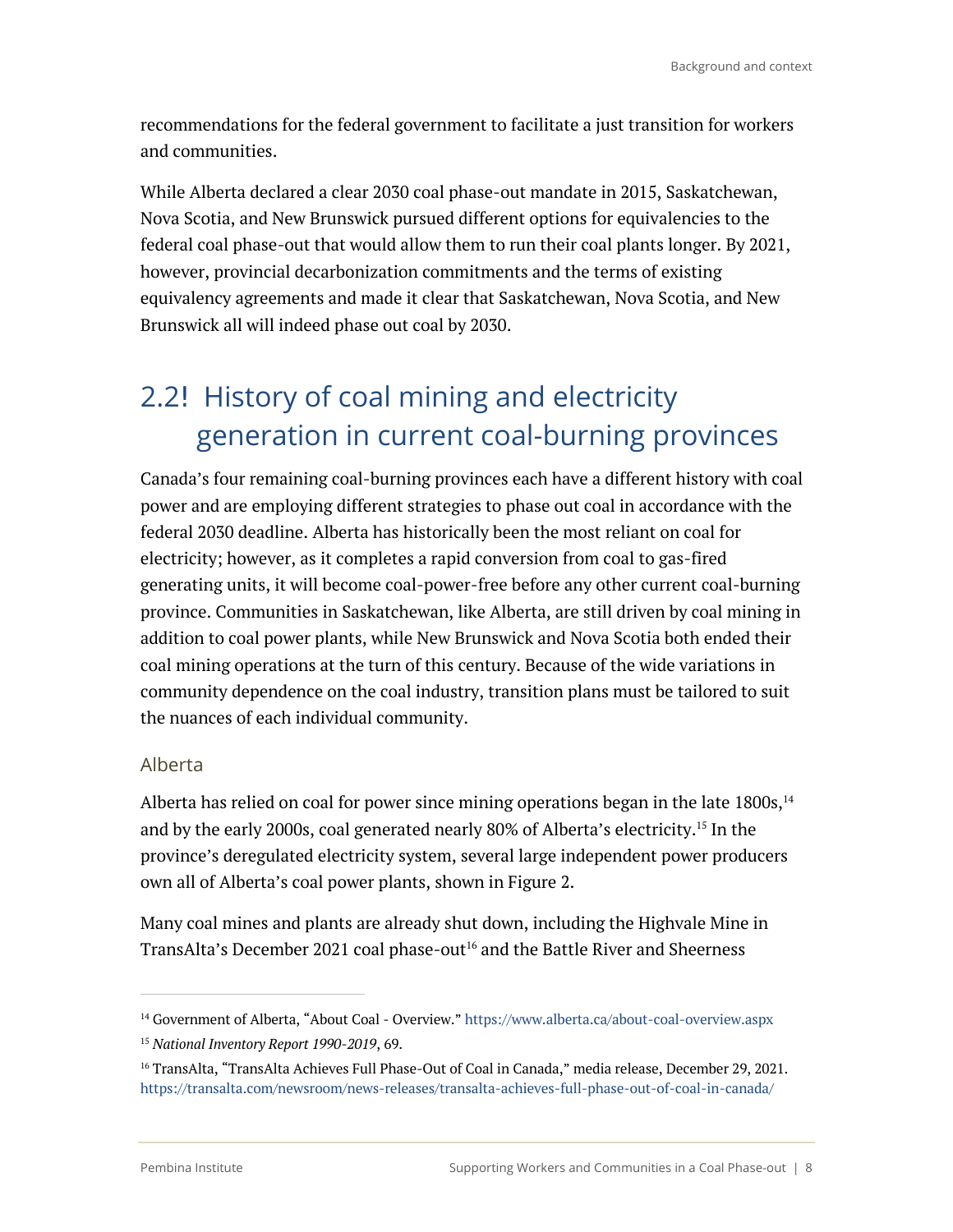facilities in Heartland Generation's November 2021 coal phase-out. <sup>17</sup> Highvale Mine supplied coal to TransAlta's Sundance and Keephills Generating Stations in Wabamun, Paintearth Mine supplied coal to the Battle River Generating Station, and Sheerness Mine supplied coal locally to the Sheerness Generating Station. Capital Power operates the last remaining fully operational generating station at Genesee, which is powered by coal from the local Genesee Mine.



Figure 2. Coal mines, power plants and unit capacities in Alberta (2021)

<sup>&</sup>lt;sup>17</sup> Heartland Generation, "Heartland Generation Announces Completion of Off-Coal Transitions at Battle River and Sheerness Generating Stations," media release, November 9, 2021. https://www.heartlandgeneration.com/post/heartland-generation-announces-completion-of-offcoaltransitions-at-battle-river-and-sheerness-generating-stations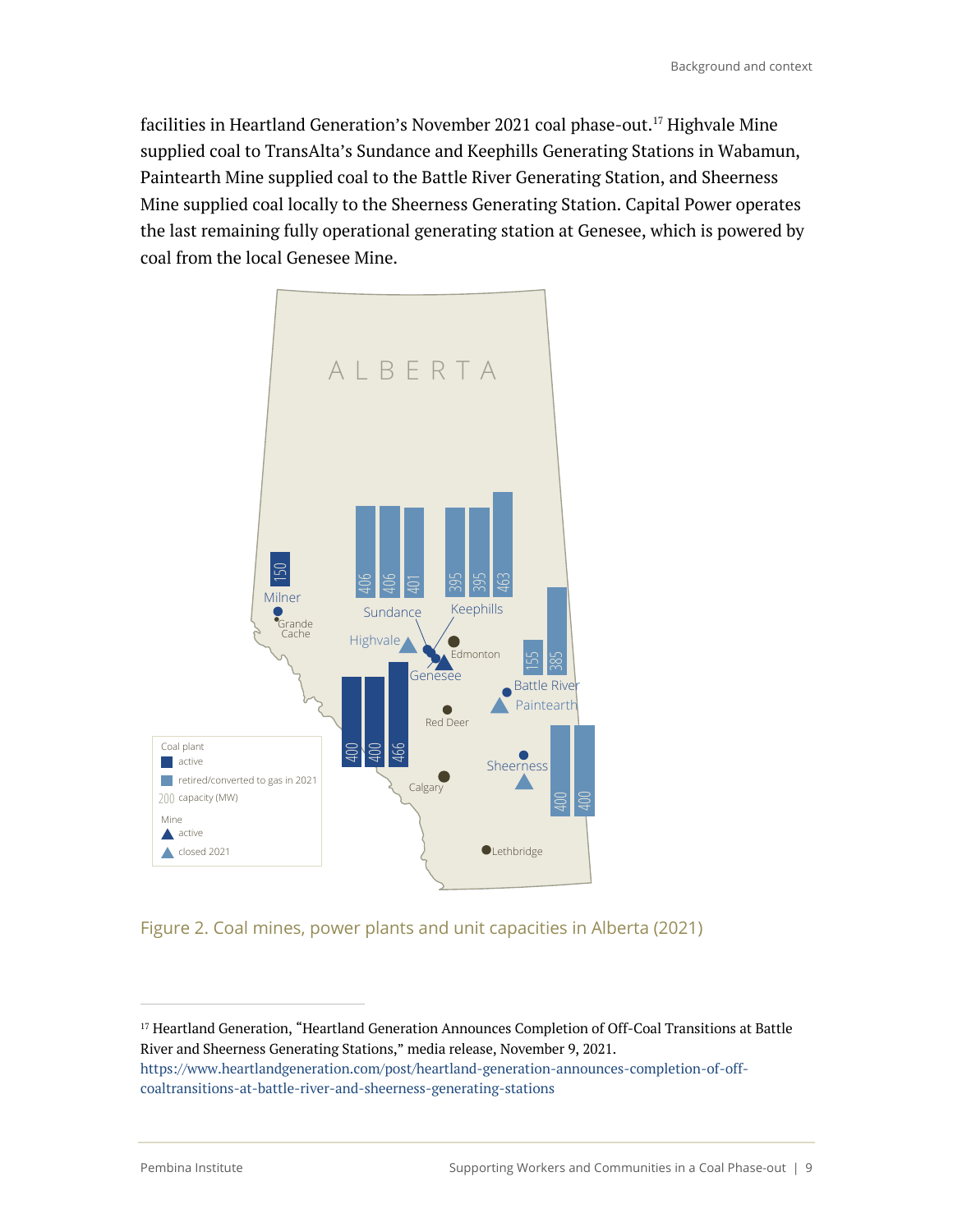### **Saskatchewan**

Saskatchewan is Canada's third-largest producer of thermal coal.<sup>18</sup> Coal from local mines powers Saskatchewan's three remaining coal power plants, shown in Figure 3, which are owned and operated by SaskPower, the province's vertically integrated crown corporation utility. Poplar River Mine and Poplar River Power Station are located in Coronach, on the province's central southern border. Estevan, on the province's southeast border, is home to Westmoreland's Estevan Mine, as well as the Boundary Dam and Shand Power Stations.



### Figure 3. Coal mines, power plants and unit capacities in Saskatchewan

<sup>18</sup> Government of Saskatchewan, "Coal and Lignite Dispositions." https://www.saskatchewan.ca/business/agriculture-natural-resources-and-industry/mineral-explorationand-mining/mineral-tenure/coal-and-lignite-dispositions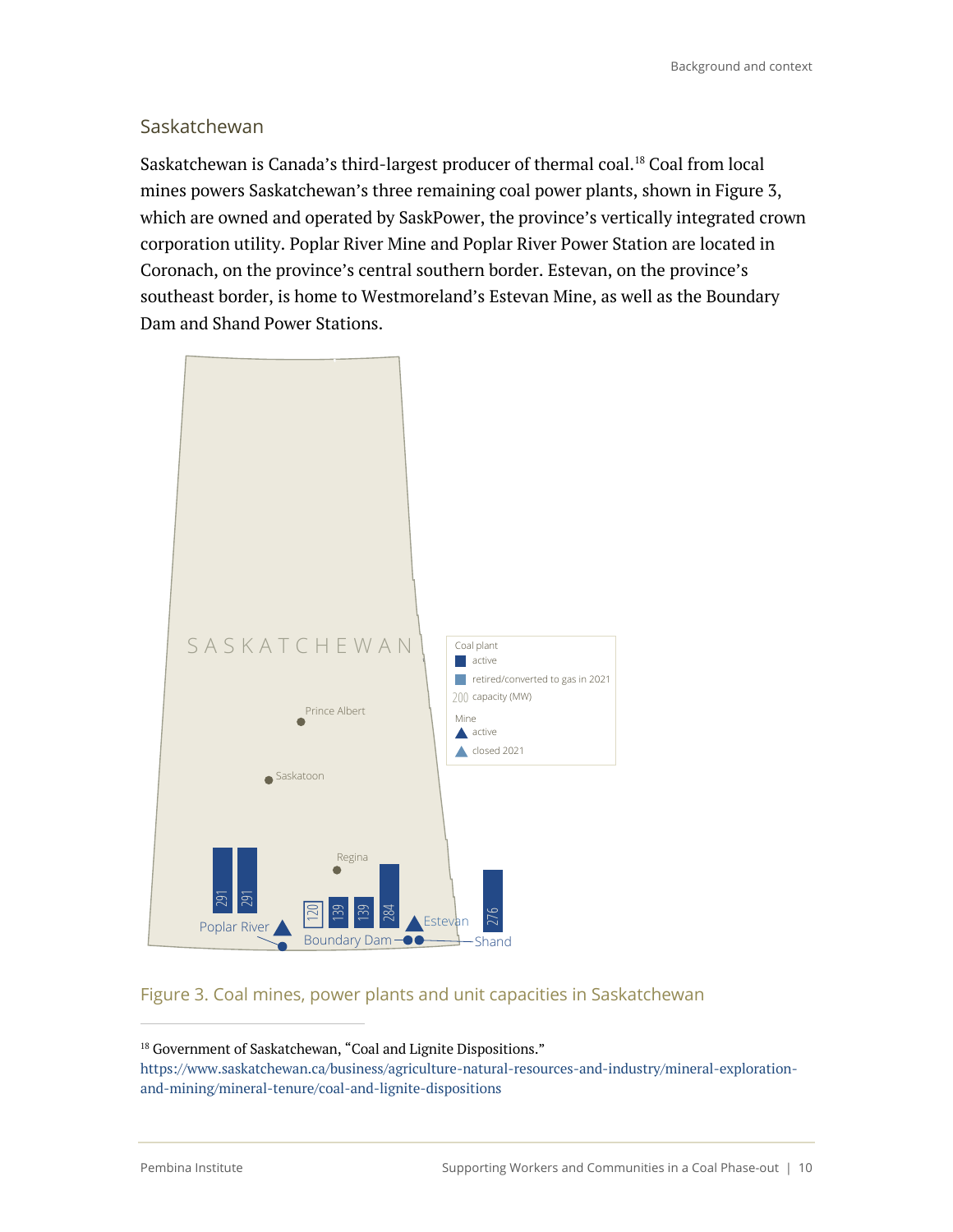### Nova Scotia

Nova Scotia's coal mining history dates back to 1720, when commercial mining began on Cape Breton Island. Coal from local mines fuelled the province's power plants until the last Devco mine closed in 2001.<sup>19</sup> Since then, the province's four remaining coal mines have been powered by imported coal. Nova Scotia Power, the province's privatized, regulated and vertically integrated electric utility, operates all four coal plants (Figure 4). The Trenton Generating Station is located in Trenton on the province's northern coast. Cape Breton Island houses the Point Aconi and Point Tupper generating stations, as well as Lingan, the province's largest generating station.



#### Figure 4. Coal power plants and unit capacities in Nova Scotia

<sup>&</sup>lt;sup>19</sup> Government of Nova Scotia, "Nova Scotia's Historic Underground Coal Mine Workings Information," April 8, 2020. https://novascotia.ca/natr/meb/hazard-assessment/historic-coal-mine-workings.asp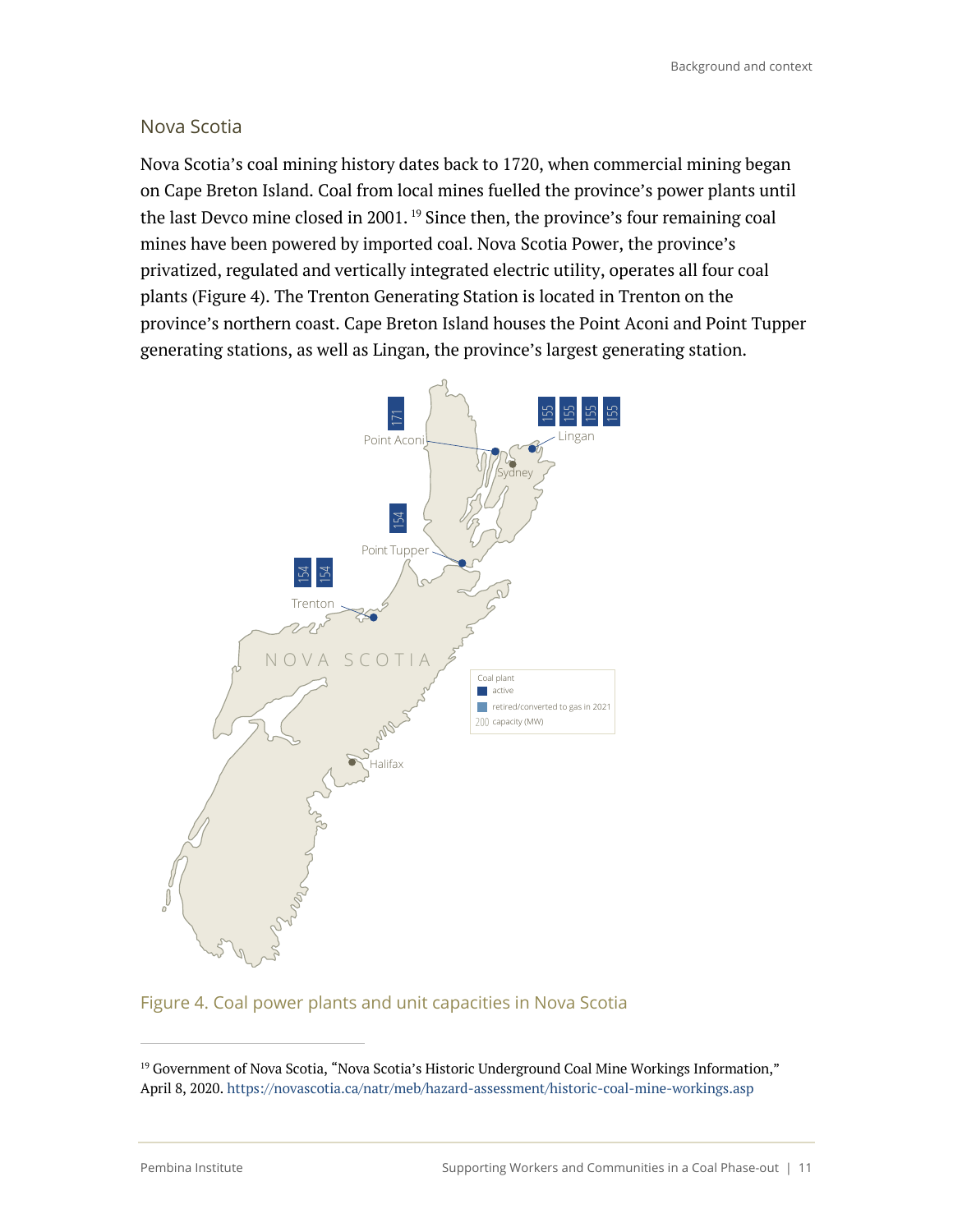### New Brunswick

New Brunswick's coal mining industry launched in 1904 with the completion of the railroad to the centrally located village of Minto.<sup>20</sup> Local coal mining ended over a century later, with the closure of Minto's coal mine $^{21}$  in conjunction with the retirement of Grand Lake Generating Station in 2010.<sup>22</sup> Today, the province has only one remaining coal power station, which is powered by coal imported from Colombia and petroleum coke from the United States. <sup>23</sup> New Brunswick Power Corporation, the province's vertically integrated crown corporation utility, owns and operates the Belledune Generating Station, which sits adjacent to the Port of Belledune on the northern coast (Figure 5).



### Figure 5. Coal power plants and unit capacities in New Brunswick

<sup>20</sup> New Brunswick Museum, "Minto Coal Mines." https://magnificentrocksrochesmagnifique.ca/the\_periods-les\_periodes/upper\_carboniferouscarbonifere\_superieur/community\_connections-connexions\_communautaires/minto\_coal\_mines-

minto mines de charbon-eng/

<sup>21</sup> Gary Moore, "Tropical oasis in N.B.? Nope - just remnants of Minto's mining history," *CBC News*, May 29, 2021. https://www.cbc.ca/news/canada/new-brunswick/minto-water-coal-mining-1.6044399

<sup>&</sup>lt;sup>22</sup> CBC News, "Grand Lake station closed 3 months early," March 10, 2010.

https://www.cbc.ca/news/canada/new-brunswick/grand-lake-station-closed-3-months-early-1.944700

<sup>23</sup> Jacques Poitras, "Countdown to obsolescence: A look inside the Belledune coal-fired plant," *CBC News,* August 20, 2018. https://www.cbc.ca/news/canada/new-brunswick/future-belledune-power-plant-1.4789524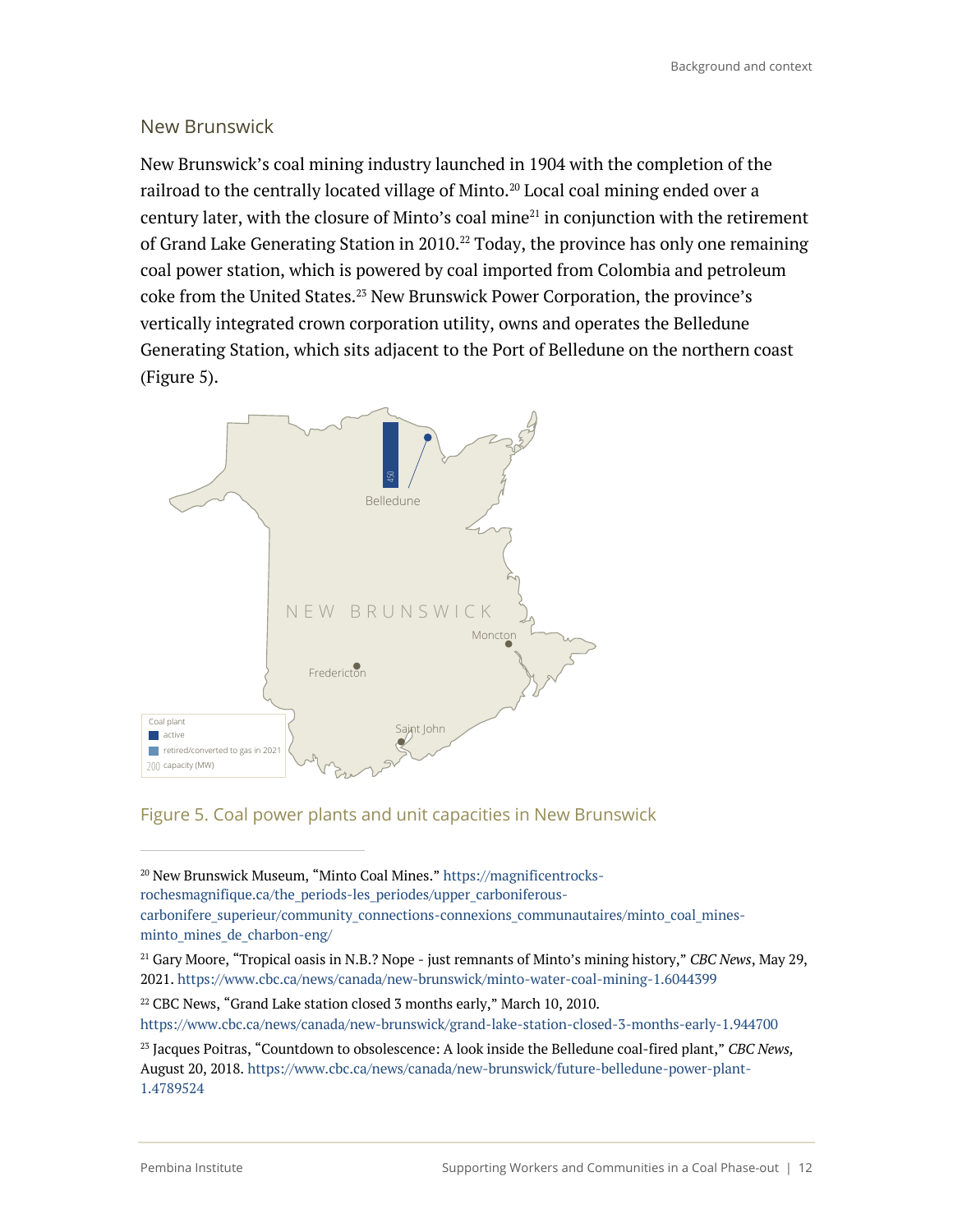# 2.3! Impacts of coal phase-out on workers and communities

As Canada's economy decarbonizes, the economic benefits of coal mining and coal power plants are diminishing while those associated with other sectors grow exponentially. These changing dynamics create opportunities as well as complex challenges for coal workers and communities. In some coal-burning provinces, the industry still provides thousands of jobs, while other provincial labour markets are less dependent on the coal industry (Table 2). However, when coal plants and mines close, impacts to workers and the local community vary widely depending on demographic factors and geographic locations. In communities located close enough to major cities, workers may have the option to seek employment in the city without having to disrupt their family units by relocating or leaving for weeks at a time to live temporarily on a job site. However, in communities that were built around coal mining or a coal plant as the primary industry, retiring coal power presents a major economic challenge.

| Province      | <b>Total Jobs</b>   |  |
|---------------|---------------------|--|
| Alberta       | $3,100^{24}$        |  |
| Saskatchewan  | 1,060 <sup>25</sup> |  |
| Nova Scotia   | $350^{26}$          |  |
| New Brunswick | $118^{27}$          |  |

### Table 2. Coal power jobs by province

<sup>24</sup> *The End of Coal: Alberta's coal phase-out*, 13.

<sup>25</sup> Brendan Ellis, "City of Estevan predicts 350 total job losses following power station closures," *CTV News Regina*, March 4, 2020. https://regina.ctvnews.ca/city-of-estevan-predicts-350-total-job-losses-followingpower-station-closures-1.4838434

Brian Zinchuk, "Coronach gets \$2 million to assist with coal transition," *SaskToday*, March 1, 2020. https://www.sasktoday.ca/south/local-news/coronach-gets-2-million-to-assist-with-coal-transition-4145312

<sup>26</sup> Olivia Malley, "Nova Scotia wants to be off coal by 2030. What does that mean for Trenton?," *Saltwire*, May 6, 2021. https://www.saltwire.com/atlantic-canada/news/moving-away-from-coal-energy-in-trenton-100584892/

 $27$  "Countdown to obsolescence: A look inside the Belledune coal-fired power plant."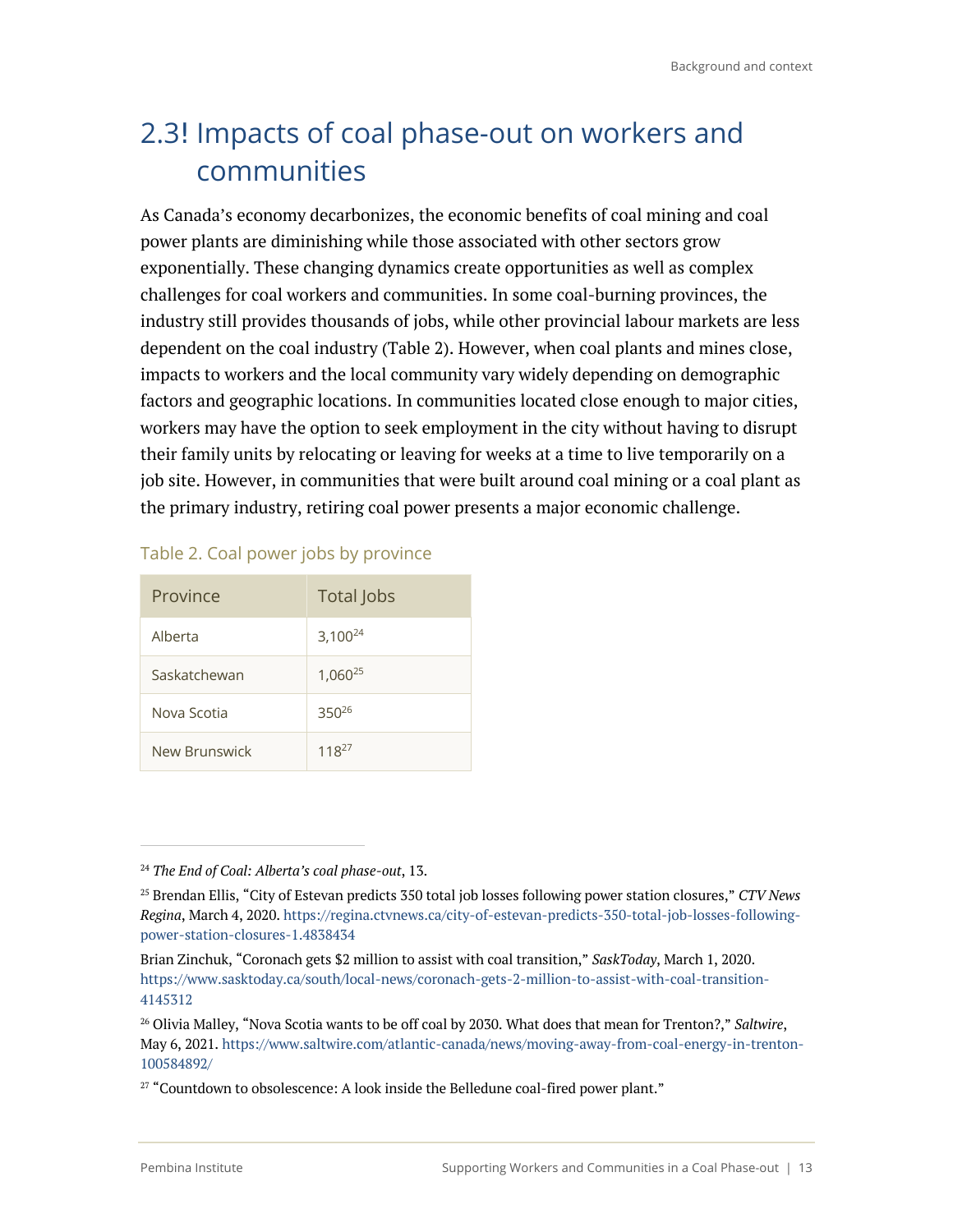### 2.3.1! Impacts on individual workers

When coal plants and mines close, workers must seek other economic opportunities. Workers can choose to either transition to a new job (either a short-term job or a different permanent job within the same company), seek a new job in a different industry (and undertake training to qualify for the job, if necessary), retire early, or relocate to find alternate employment.

### Reassignment to another job at the same company

Utility companies can retain some jobs when mines and power plants close, but there are constraints. Mine workers can transition to working on closure and reclamation of the mine. This process includes closing the mine, removing all infrastructure, and returning the site to an equivalent capacity as its pre-development state, including revegetating the land. According to the Alberta Energy Regulator, this process can take "many years or even decades", depending on how the site functioned before mining operations began. <sup>28</sup> However, as reclaiming operations generally begin years before the mine shuts down, reclamation efforts are often completed within three years of mine closure. Reclaiming a mine also requires only approximately 20–65% of the workers needed to operate a mine for each year of cleanup.<sup>29</sup> Thus, while mine reclamation can provide needed short-term employment for some workers, even those workers will still need to seek permanent employment following successful mine reclamation.

For companies that are converting their coal plants to burn natural gas, coal plant operators can reskill and transition to operating the converted natural gas plants. However, as gas-fired plants require only 30–40% of the workforce needed to operate a coal power plant,<sup>30</sup> this transition pathway is not available to all affected workers. In addition, with the Canada-wide transition to a net-zero grid and the limitations of

<sup>&</sup>lt;sup>28</sup> Alberta Energy Regulator, "Mine Reclamation Requirements." https://www.aer.ca/regulatingdevelopment/project-closure/reclamation/mine-reclamation-requirements

<sup>29</sup> Calculated from figures provided by the Western Organization of Resource Councils, *Coal Mine Cleanup Works: A Look at the Potential Employment Needs for Mine Reclamation in the West* (2020), 8-10. http://www.worc.org/media/Reclamation-Jobs-Report-FINAL\_Nov-2020.pdf

<sup>30</sup> Task Force on Just Transition for Canadian Coal Power Workers and Communities, *A Just and Fair Transition for Canadian Coal Power Workers and Communities* (2018), 13. https://www.canada.ca/en/environment-climate-change/services/climate-change/task-force-justtransition.html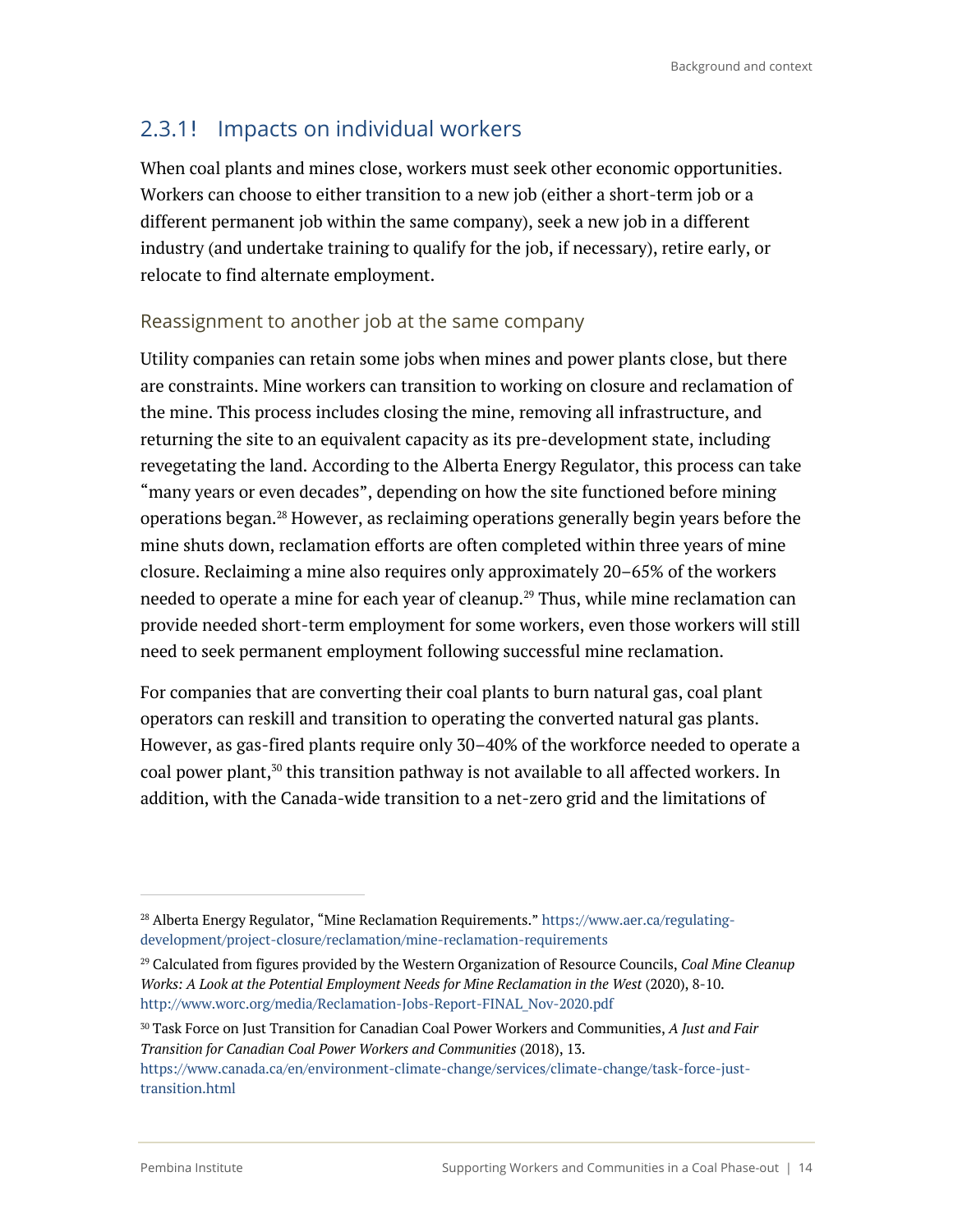operating inefficient gas facilities,<sup>31</sup> many of these gas plants are likely to have a limited lifespan.

### Seeking jobs in other industries

Employment opportunities in the clean energy sector are growing rapidly. In the United States, solar photovoltaic installer and wind technician are among the fastest-growing occupations: by 2030, the number of jobs in these occupations is projected to increase by 52.1% and 68.2%, respectively. $^{32}$  These jobs also pay more than the United States' median annual wage and do not require a postsecondary degree.<sup>33</sup> In Canada, clean energy jobs are forecast to grow by nearly 50% by 2030, adding an estimated 208,700 jobs. <sup>34</sup> Much of this growth will occur in the electric vehicle sector, which is projected to grow by 39% per year, reaching 184,000 people employed in the industry by 2030.35 The hydrogen economy will also achieve impressive gains, growing 27% per year by 2030.<sup>36</sup>

Many positions in coal mines and plants are full-time jobs that pay higher-than-average wages and come with health benefits and pension plans. In Alberta, plant operators and maintenance staff make two to three-and-a-half times the province's \$15 minimum wage, with wages at \$27 to \$55 per hour depending on experience.<sup>37</sup> As coal industry jobs are replaced with jobs in the clean energy economy and other sectors, ensuring these new jobs offer similar levels of job availability, pay, and quality is crucial for maintaining the economic opportunities that are available to community members.

### Retirement

For workers who are approaching the end of their full-time working years, early retirement may be an option. Early retirement programs help eligible workers bridge the

<sup>&</sup>lt;sup>31</sup> Environment and Climate Change Canada, "Technical backgrounder: Federal regulations for electricity sector," December 12, 2018. https://www.canada.ca/en/environment-climate-

change/services/managingpollution/energy-production/technical-backgrounder-regulations-2018.html  $32$  U.S. Bureau of Labor Statistics, "Table 1.3 Fastest growing occupations, 2020 and projected 2030,"

September 8, 2021. https://www.bls.gov/emp/tables/fastest-growing-occupations.htm

<sup>33</sup> William Lawhorn, "Solar and wind generation occupations: a look at the next decade," *Beyond the Numbers: Employment & Unemployment*, vol. 10, no. 4 (U.S. Bureau of Labor Statistics, February 2021), https://www.bls.gov/opub/btn/volume-10/solar-and-wind-generation-occupations-a-look-at-the-nextdecade.htm

<sup>34</sup> *The New Reality*, 6.

<sup>35</sup> *The New Reality*, 10.

<sup>36</sup> *The New Reality*, 10.

<sup>37</sup> *A Just and Fair Transition for Canadian Coal Power Workers and Communities*, 13.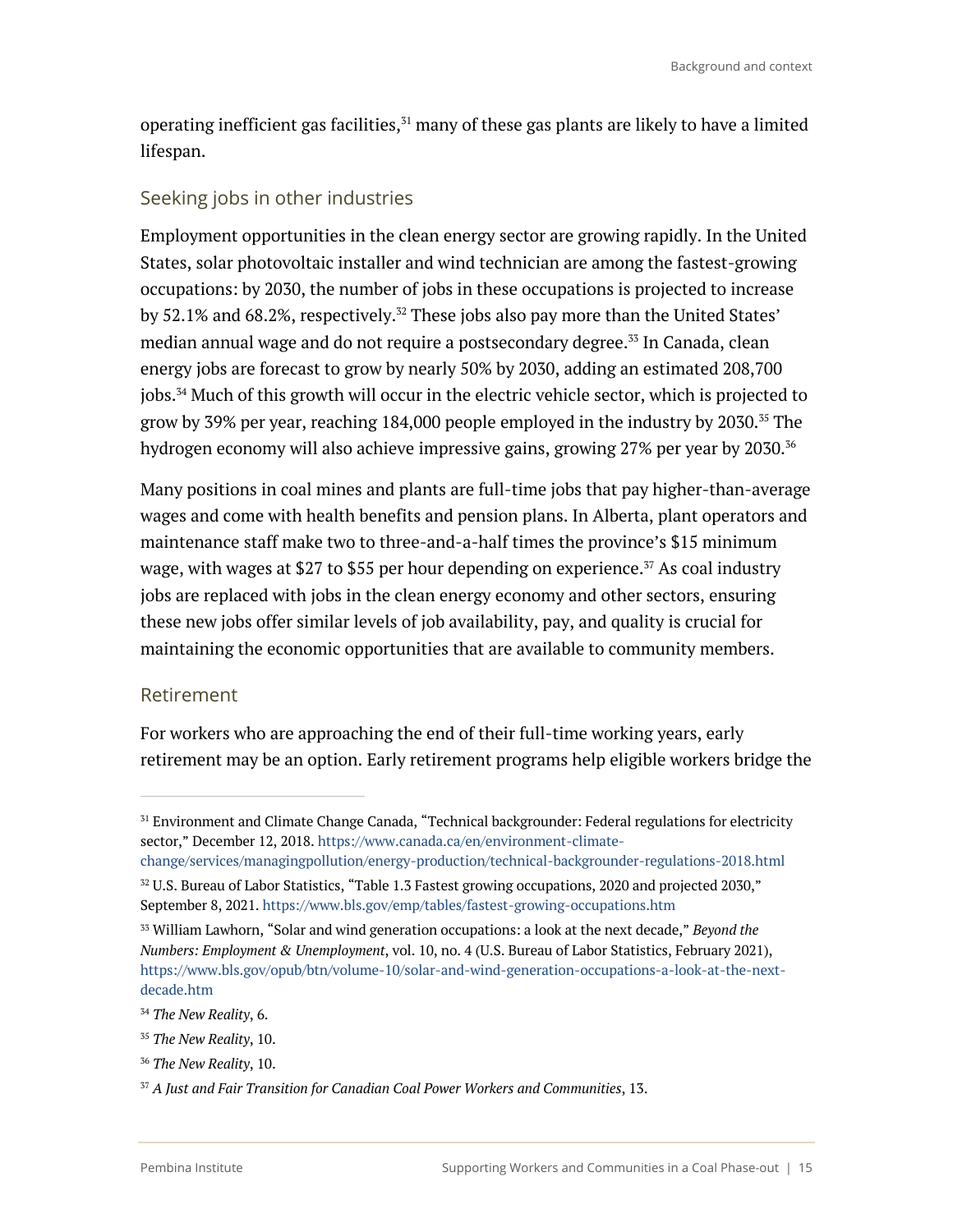gap between their early retirement date and their pension start date. Programs provide a percentage of earnings for a set amount of time to eligible workers, though many people may not qualify. In Alberta, for example, only workers who are at least 53 years old and have been employed with a company for more than 10 years qualify for early retirement support.

### Relocation

Many people prefer to stay within their community rather than relocating to seek alternative employment. However, if limited job opportunities are available within the community, workers may have no choice but to seek employment elsewhere. This exodus can start the decline of communities offering few opportunities for economic diversification.

### 2.3.2! Impacts on coal communities

When coal plants and mines close, communities lose a major regional economic driver and a source of tax revenue. Communities must seek out economic diversification opportunities by assessing the possibility of attracting new industries, increasing focus on existing but nascent local industries, or applying a combination of the two approaches.

Losing a job can mean losing a sense of identity, especially for people who have been employed in the coal industry for decades. Unemployment and human responses to the uncertainty around the future of the industry can lead to social issues within the community. <sup>38</sup> Communities in transition need support systems that allow them to prepare for these changes by providing the services people need at local, accessible transition centres.

In addition to the direct challenges coal workers face, people in affected communities must also deal with the indirect effects from coal plant and mine closures. In communities that are primarily supported by the coal industry such as Hanna, Alberta, and Coronach, Saskatchewan, job losses can affect everyone from convenience store workers to schoolteachers. Fewer coal workers means fewer patrons at local restaurants

<sup>38</sup> Lluís Mangot-Sala, Nynke Smidt and Aart C. Liefbroer, "The association between unemployment trajectories and alcohol consumption patterns. Evidence from a large prospective cohort in The Netherlands," *Advances in Life Course Research* (2021), 9.

https://www.sciencedirect.com/science/article/pii/S1040260821000332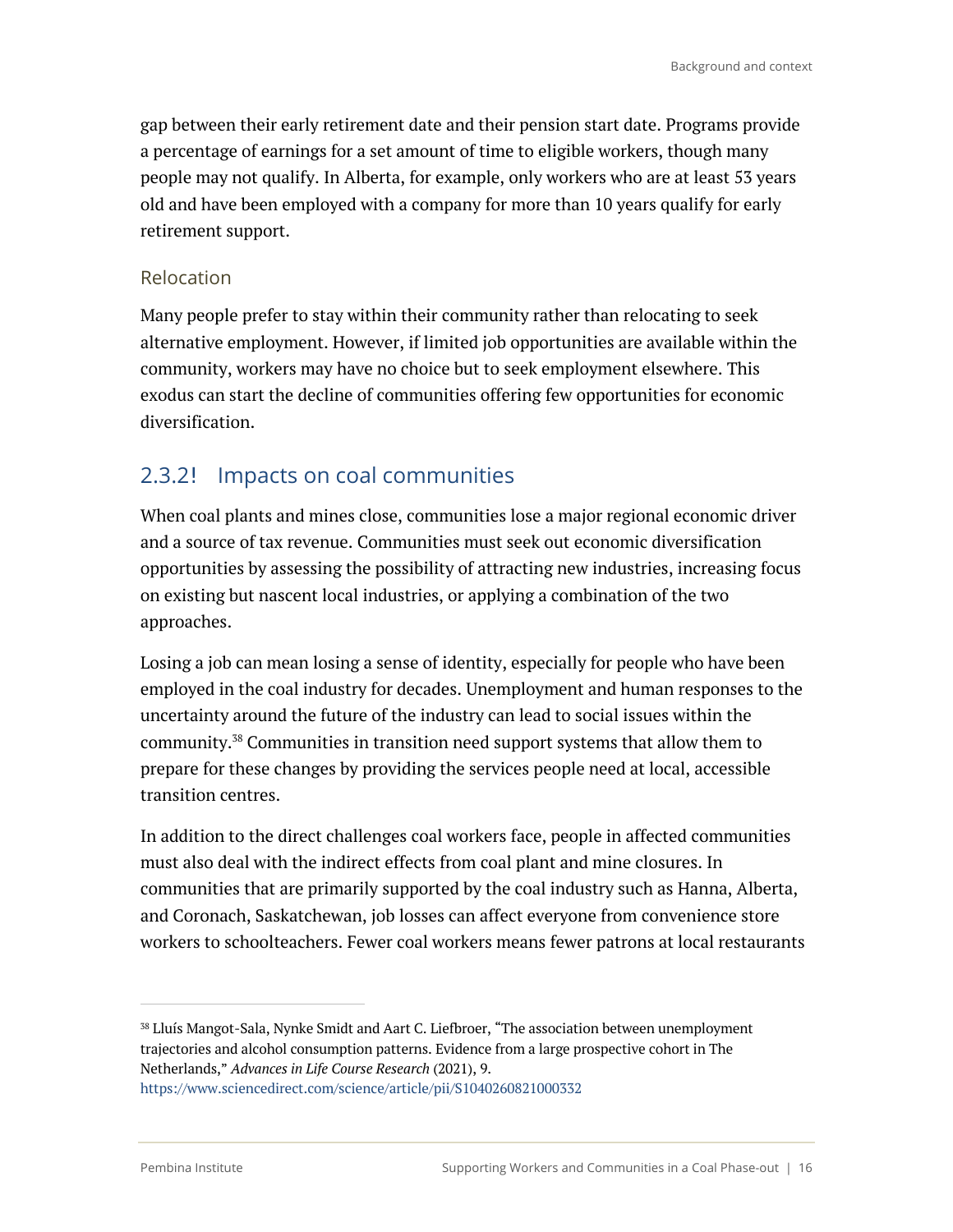and hotels, decreased demand for goods and services, and loss of customers for materials suppliers.

Losing revenue from a local coal plant or mine has broad impacts on the municipal revenue stream. In communities that receive funding dollars on a per-student basis, when families move out of the community, schools lose funding to continue educating the students who remain. Residents moving out of the community can result in lower house prices, which leads to fewer property tax dollars to fund municipal projects and community initiatives, leading to a lower capacity to address the effects of coal phaseout. Keeping residents living within the local community is central to maintaining the community's sustainability. Thus, economic diversification efforts are essential for coal communities in transition to ensure residents have the variety of local economic opportunities needed that they do not have to relocate.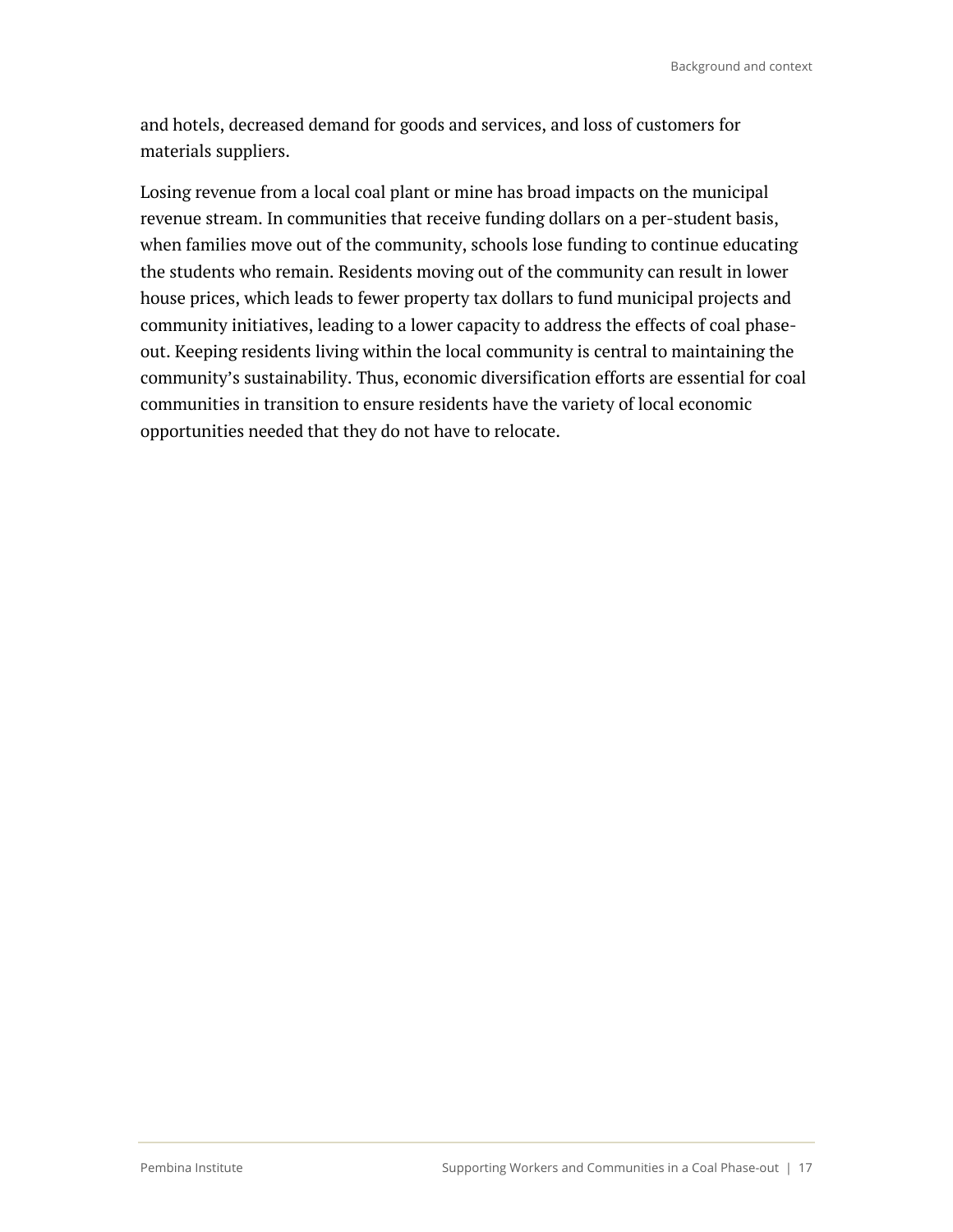# 3.! Canada's current transition policies and programs

# 3.1! Federal policies and programs

Canada's federal government has acknowledged the importance of a just transition in achieving sustainable decarbonization in Canada's climate and jobs plans. The Pan-Canadian Framework on Clean Growth and Climate Change recognized the importance of ensuring "a commitment to skills and training to provide Canadian workers with a just and fair transition to opportunities in Canada's clean growth economy".<sup>39</sup> A Healthy Environment and a Healthy Economy, Canada's current climate plan, also highlights the centrality of a fair and just energy transition for Canada to continue competing in a global market with increasing demand for cleaner products and services.<sup>40</sup>

### 3.1.1 Canada's federal coal transition programs

The federal government has instituted two primary programs to support affected workers and communities as Canada transitions off coal power.

•! The **Canada Coal Transition Initiative** supports skills development and economic diversification in coal communities. In 2018, \$35 million was earmarked over five years to help communities transition to a low-carbon economy. This initiative, which expires in March 2023, supports "capacitybuilding, entrepreneurship support, business start-up expansion, and supply chain development."41 Prairies Economic Development Canada (PrairiesCan)

https://publications.gc.ca/collections/collection\_2017/eccc/En4-294-2016-eng.pdf

<sup>40</sup> Government of Canada, *A Healthy Environment and a Healthy Economy: Canada's strengthened climate plan to create jobs and support people, communities and the planet* (2020), 49-50. https://www.canada.ca/content/dam/eccc/documents/pdf/climate-change/climate-

<sup>39</sup> Government of Canada, *Pan-Canadian Framework on Clean Growth and Climate Change: Canada's Plan to Address Climate Change and Grow the Economy* (2016), 40.

plan/healthy\_environment\_healthy\_economy\_plan.pdf

<sup>41</sup> Government of Canada, "Our Programs: Canada Coal Transition Initiative (CCTI)." https://www.wddeo.gc.ca/eng/20011.asp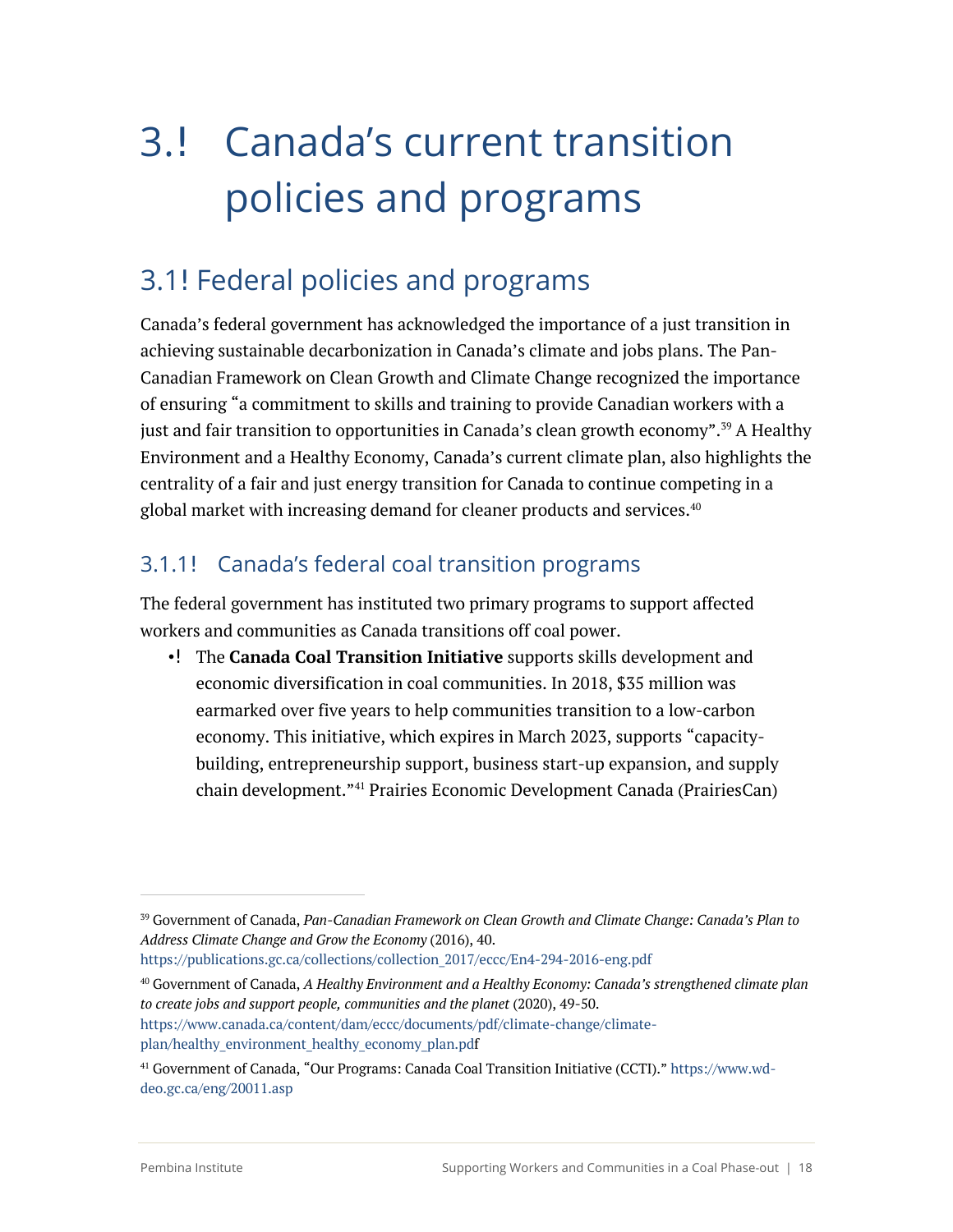manages \$25 million of these funds, <sup>42</sup> with the remainder managed by the Atlantic Canada Opportunities Agency.

• In 2019, the federal government announced the \$150 million **Canada Coal Transition Initiative — Infrastructure Fund**. The funds are meant to be allocated to projects that focus on community-led, strategic infrastructure investments in communities affected by coal phase-out. <sup>43</sup> PrairiesCan manages \$105 million of these funds, and the Atlantic Canada Opportunities Agency manages the remaining \$45 million. 44

Other emerging initiatives have the potential to further benefit workers in the energy transition. The Government of Canada's Future Skills initiative, for example, aims to prepare Canadians for the jobs of the future that will emerge in light of changing workplace conditions due to technological progress, new business models, climate change, and the COVID-19 pandemic. <sup>45</sup> With its focus on inclusion of underrepresented and disadvantaged groups, this initiative is well-placed to inform just transition efforts for the net-zero economy.

### 3.1.2 Task Force on Just Transition for Canadian Coal Power Workers and Communities

In 2018, the Government of Canada commissioned the Task Force on Just Transition for Canadian Coal Power Workers and Communities (hereafter, the Task Force) to "provide knowledge, options, and recommendations to the Minister of Environment and Climate Change on implementing a just transition for workers and communities directly impacted by the accelerated phase out of coal fired electricity in Canada."46 Based on lessons learned through travelling across the country and meeting with coal workers

 $42$  Western Economic Diversification Canada, "\$5.8 million for communities in Saskatchewan and Alberta to attract business, create jobs," media release, September 25, 2020. https://www.canada.ca/en/westerneconomic-diversification/news/2020/09/government-of-canada-supports-just-transition-from-coalgenerated-power-in-saskatchewan-and-alberta.html

<sup>43</sup> Government of Canada, "Ministerial Transition Book 2019." https://www.canada.ca/en/atlantic-canadaopportunities/corporate/transparency/transition-book-2019.html#decision2

<sup>44</sup> Government of Canada, "Just Transition Fund." https://www.infrastructure.gc.ca/pddp/parl/2021/03/tran-b-eng.html

<sup>45</sup> Government of Canada, "Future Skills." https://www.canada.ca/en/employment-socialdevelopment/programs/future-skills.html

<sup>46</sup> Government of Canada, "Task Force: Just Transition for Canadian Coal Power Workers and Communities." https://www.canada.ca/en/environment-climate-change/services/climate-change/taskforce-just-transition.html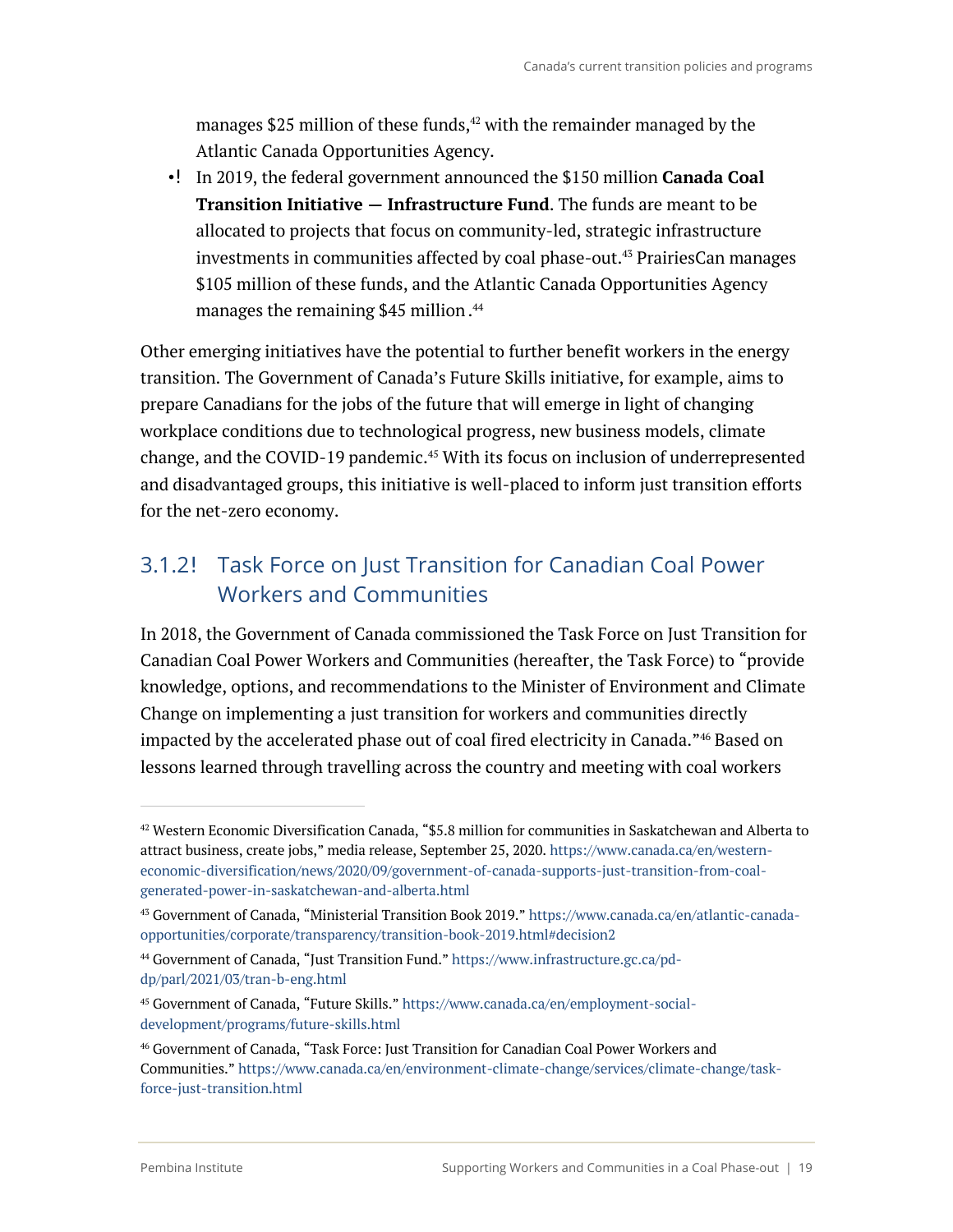and community leaders, the Task Force developed 10 comprehensive worker- and community-centred recommendations for the federal government. Although the recommendations were released in 2019, most have not been enacted at the federal level, <sup>47</sup> and a subsequent "Just Transition Engagement" has not advanced the conversation further than this initial stage. <sup>48</sup> Implementing these recommendations would facilitate a people-focused transition for Canada's coal workers and communities: 49

- 1.! Develop, communicate, implement, monitor, evaluate, and publicly report on a just transition plan for the coal phase-out, championed by a lead minister to oversee and report on progress.
- 2.! Include provisions for just transition in federal environmental and labour legislation and regulations, as well as relevant intergovernmental agreements.
- 3. Establish a targeted, long-term research fund for studying the impact of the coal phase-out and the transition to a low-carbon economy.
- 4. Fund the establishment and operation of locally-driven transition centres in affected coal communities.
- 5. Create a pension bridging program for workers who will retire earlier than planned due to the coal phase out.
- 6. Create a detailed and publicly available inventory with labour market information pertaining to coal workers, such as skills profiles, demographics, locations, and current and potential employers.
- 7. Create a comprehensive funding program for workers staying in the labour market to address their needs across the stages of securing a new job, including income support, education and skills building, re-employment, and mobility.
- 8. I Identify, prioritize, and fund local infrastructure projects in affected communities.
- 9.! Establish a dedicated, comprehensive, inclusive, and flexible just transition funding program for affected communities.
- 10. Meet directly with affected communities to learn about their local priorities, and to connect them with federal programs that could support their goals.

 $47$  Labour Representative 1, personal communication, May 31, 2021.

Labour Representative 4, personal communication, June 24, 2021.

<sup>48</sup> Government of Canada, "Just Transition." https://www.rncanengagenrcan.ca/en/collections/justtransition

<sup>49</sup> *A Just and Fair Transition for Canadian Coal Power Workers and Communities,* 18-28.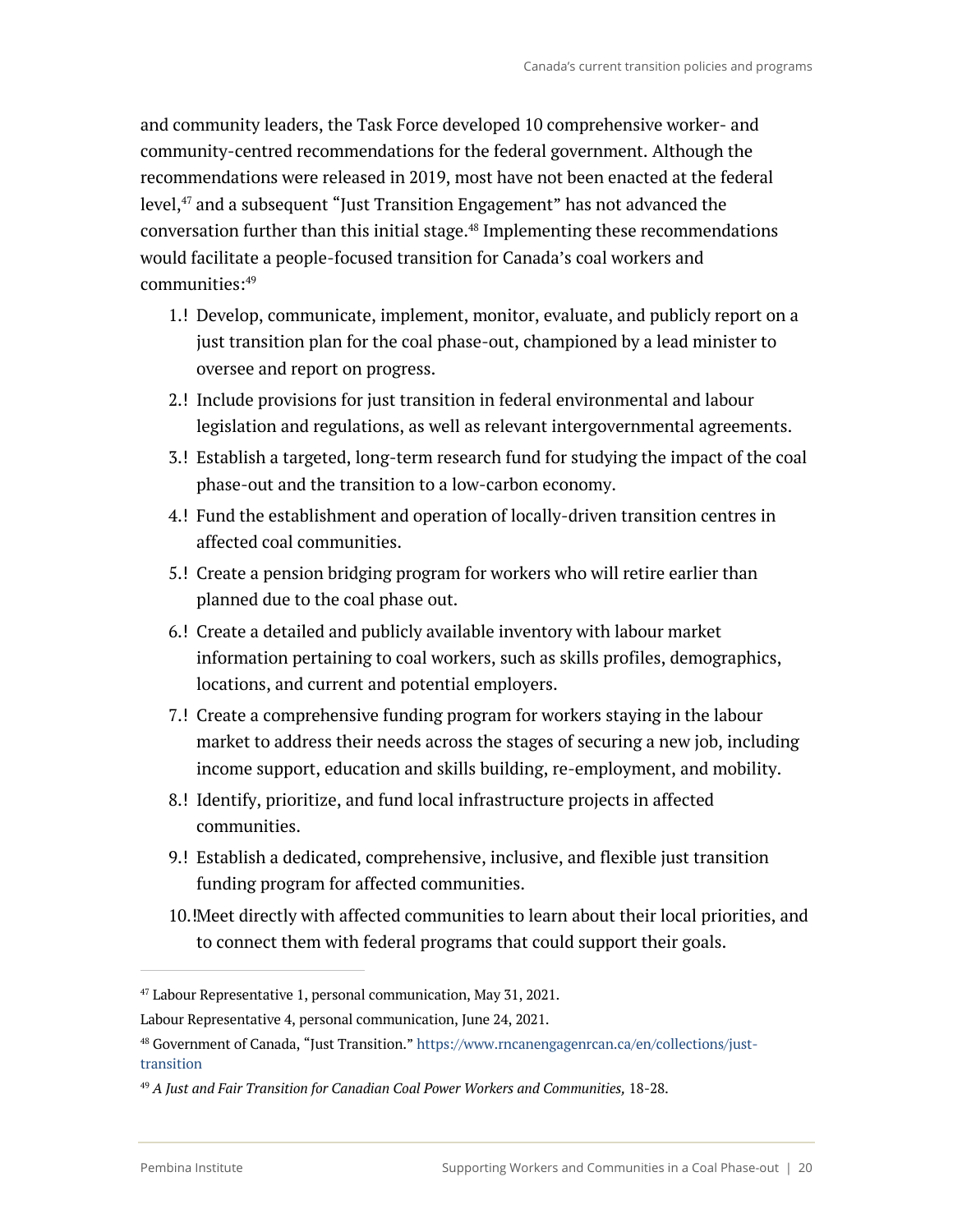### 3.1.3! Just Transition Act

At COP25 in 2019, the federal government promised a Just Transition Act to provide training and support for workers to transition to the clean energy economy.<sup>50</sup> However, a Just Transition Act was notably absent from the federal climate plan that was subsequently developed (A Healthy Environment and a Healthy Economy), and most of the recommendations made by the Just Transition Task Force have yet to be implemented. The Canadian Centre for Policy Alternatives outlines five guiding principles for developing a Just Transition Act: <sup>51</sup>

- •! First, legislation must include a **recognition of rights**, including basic human rights, as well as labour, Indigenous, and migrant rights. This recognition of rights ensures an equitable energy transition for all groups, particularly vulnerable communities and groups that will be most heavily impacted by climate change.
- A Just Transition Act must also require **participation of affected workers and communities**, including organized labour, community leaders, individual workers, and community members who operate within the coal supply chain to provide other services such as food or healthcare. Community participation including municipalities and First Nations is essential for this process.
- A just transition requires a **robust social safety net** to ensure decarbonization policies do not exclude individuals, groups, or communities. The safety net should include pension protections, employment and benefits bridging, and retraining programs for workers directly and indirectly affected by the phase-out of fossil fuel industries.
- Legislation should facilitate creation of **new economic opportunities** by realigning local economic development strategies and guiding investment in key industries.
- Finally, a Just Transition Act should support **inclusive workforce development** through proactive policies that maximize the long-term benefits of decarbonization. Such policies should include providing retraining opportunities for employment in the net-zero economy, particularly for groups who have been

<sup>50</sup> Government of Canada, "Canada's National Statement at COP25."

https://www.canada.ca/en/environment-climate-change/news/2019/12/cop25.html

<sup>51</sup> Hadrian Mertins-Kirkwood and Clay Duncalfe, *Roadmap to a Canadian Just Transition Act: A path to a clean and inclusive economy* (Canadian Centre for Policy Alternatives, 2021), 10-13. https://www.policyalternatives.ca/roadmap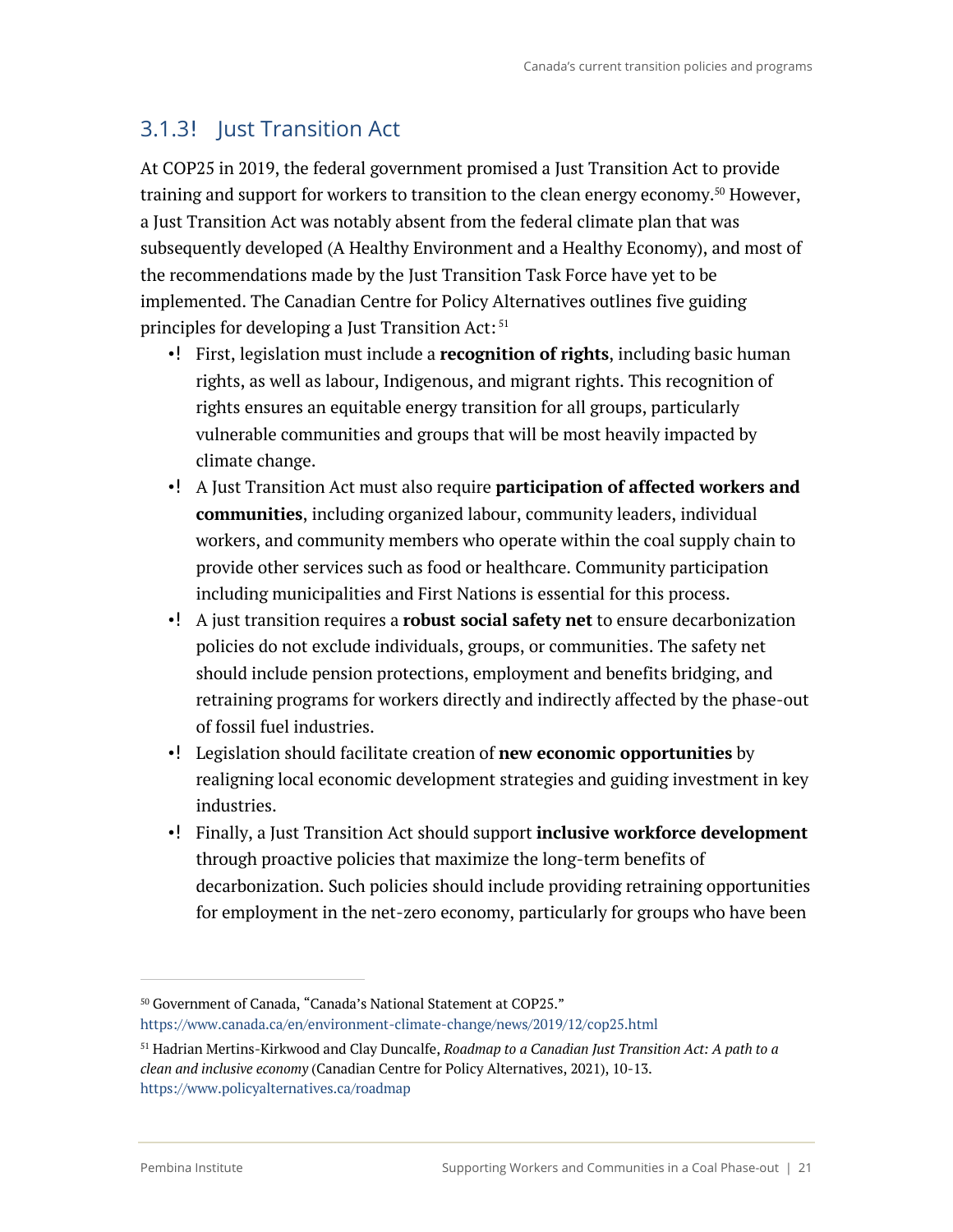excluded from the fossil fuel-based energy economy, including women, immigrants, Indigenous people, and low-income households.

Together, these principles create a framework upon which to design effective legislation. If the federal government instituted a Just Transition Act, this would allow federal, provincial, and local governments to ensure that worker- and communitycentred measures protect Canada's coal workers and communities, as well as ensure a just transition remains a central focus of the broader transition to a net-zero economy.

### 3.2! Provincial policies and programs

The impacts of coal phase-out are overwhelmingly local, and each coal community's experience is different. Thus, provinces are well-suited to implement policy frameworks and targeted programs that help set their communities up for success. Because of a firm commitment made in 2015 to phase out coal power by 2030, as well as an accelerated timeline, Alberta was relatively quick to establish policies that protect affected coal workers and communities. Canada's other coal-burning provinces, however, have been slower to act. Committing to firm phase-out deadlines with interim targets provides the certainty that industry, communities, and workers need to plan for the future. Because of the long timeline and clear communication needed to successfully manage the clean energy transition, Saskatchewan, Nova Scotia, and New Brunswick should institute flexible funding programs now. These programs would help communities and workers access funds without restrictive stipulations. Communities can use these funds to create programs to diversify their local economies and make good jobs accessible to transitioning workers.

### 3.2.1! Just transition policies in Alberta

Alberta's energy market has unique features that allow new energy sources to be incorporated: it is deregulated, meaning customers can choose their own retail electricity provider, and its energy-only wholesale market design means electricity is supplied at competitive rates that reflect the price of carbon. This system, coupled with a clear coal phase-out timeline and effective carbon pricing, have spurred an accelerated transition from coal to cheaper, lower-emission fuels. Alberta's electricity grid will be completely coal-free in 2023.52 Parallel to the programs started by the

<sup>52</sup> *From Coal to Clean*, 28.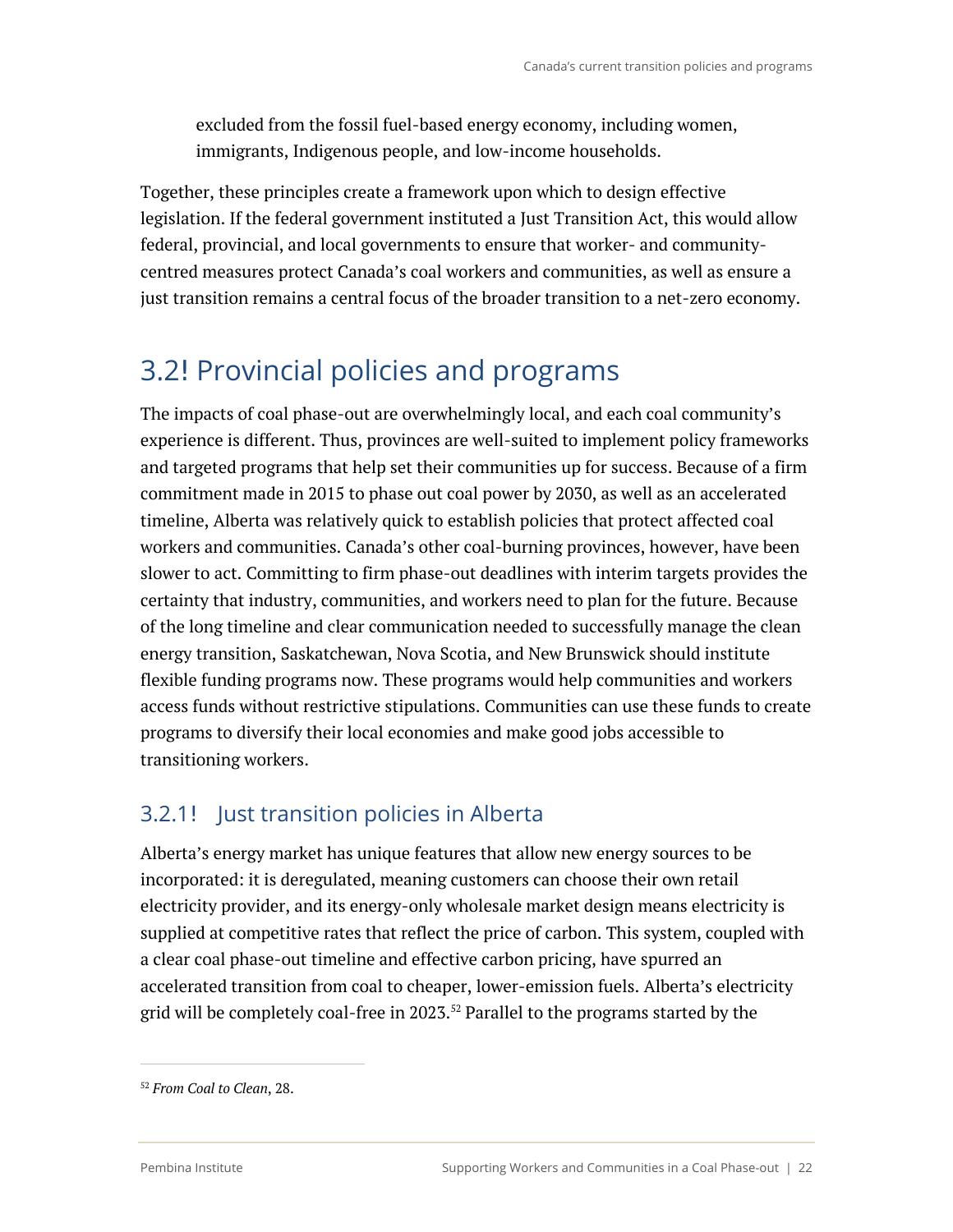federal government in 2018, the province instituted two programs specifically targeted to workers and communities affected by this accelerated transition:

- •! The **Coal Workforce Transition Program,** which provides options for financial assistance for re-employment, retirement, relocation, and education for affected workers.
	- o The **Bridge to Re-employment** provides financial assistance to workers as they search for new jobs. When combined with employment insurance benefits, eligible workers can make up to 75% of their previous earnings for 45 weeks or until they find a new job.
	- o The **Bridge to Retirement** provides financial assistance to workers who are at least 53 years old and have worked at the company for at least 10 years. Workers can receive up to 75% of their previous earnings for up to 72 weeks or until they become eligible for their pension.
	- o **Relocation assistance** of up to \$5,000 is available for workers who move at least 40 kilometres to start a new job.
	- o The **Coal and Electricity Transition Tuition Voucher** provides workers with up to \$12,000 for new skills training.
- •! The **Coal Community Transition Fund**, which was funded by a carve-out from the Community and Regional Economic Support (CARES) program to support municipalities and First Nations affected by the coal phase-out. Grants were awarded to fund projects including economic and strategic transition plans, identification of opportunities for economic diversification, attraction of local investment, and promotional activities. The Government of Alberta awarded a total of just under \$5 million to fund projects in the Battle River region, Paul First Nation, Stony Plain, Hanna, and other areas.<sup>53</sup>

Alberta's 2015 commitment to phase out coal power in line with the federal government's 2030 goal was reinforced by a sector-wide provincial carbon pricing standard. The transition initiatives listed above are partially funded through the provincial carbon price. The provincial government earmarked \$680 million over three years to support the coal transition, including "financial support for coal workers through the Coal Workforce Transition Program, Renewable Electricity Program, and

<sup>53</sup> Government of Alberta, "Coal Community Transition Fund." https://www.alberta.ca/coal-communitytransition-fund.aspx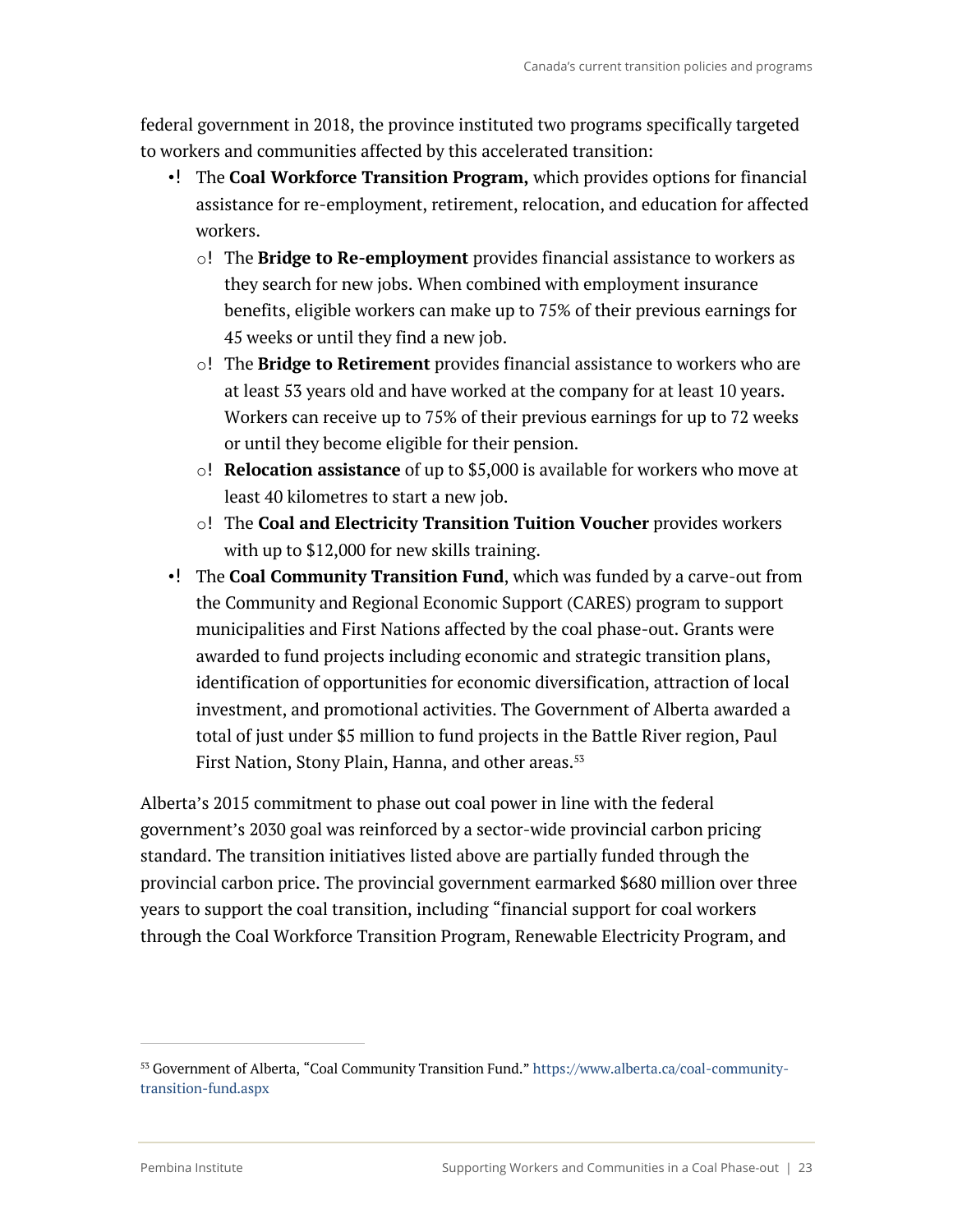community generation."54 Setting aside funds from carbon pricing toward just transition programs ensures a sustainable funding stream that returns revenues to local communities.

To support Alberta's independent power producers through the provincial coal phaseout, the provincial government entered into Off-Coal Agreements with coal-owning utilities. These agreements facilitated an accelerated transition by providing payments to help the businesses recover lost revenues due to early retirement of coal facilities. In exchange, utilities agreed to meet minimum employment quotas in Alberta, provide annual monetary support for the communities around affected plants, and fulfill their legal obligations to employees, including meeting severance and pension commitments. <sup>55</sup> Unfortunately, labour representatives were not consulted or involved in the discussions leading to these agreements.<sup>56</sup>

Canada Coal Transition Initiative funds were used to establish two transition centres in Forestburg and Castor, Alberta.<sup>57</sup> A dedicated Just Transition Centre in Keephills, Alberta, as well as Alberta's regular community learning centres, provide career and transition program application assistance to affected workers. At these centres, workers can receive help filling out applications for transition programs, which is important for people without internet access, as well as help with writing cover letters and resumés and preparing for interviews. These centres provide services to people who know how to seek them out; however, centres could be more effective if governments or utilities coordinated with them to reach out and provide services to workers directly. For example, all workers in the community could be asked if they would like to "opt in" for assistance, and those who do so could proactively be provided with information and support.

<sup>54</sup> Government of Alberta, *Budget 2018: Fiscal Plan* (2018), 35. https://open.alberta.ca/dataset/8beb5614- 43ff-4c01-8d3b-f1057c24c50b/resource/68283b86-c086-4b36-a159-600bcac3bc57/download/2018-21 fiscal-plan.pdf

<sup>55</sup> Off-Coal Agreement (TransAlta), November 24, 2016. Available at https://www.sec.gov/Archives/edgar/data/1144800/000113717116000391/agreement.htm

<sup>56</sup> Labour Representative 1, personal communication, September 16, 2021.

<sup>57</sup> Environment and Climate Change Canada, "Government of Canada welcomes report from Just Transition Task Force for Canadian Coal Power Workers and Communities," media release, March 11, 2019. https://www.newswire.ca/news-releases/government-of-canada-welcomes-report-from-just-transitiontask-force-for-canadian-coal-power-workers-and-communities-882134855.html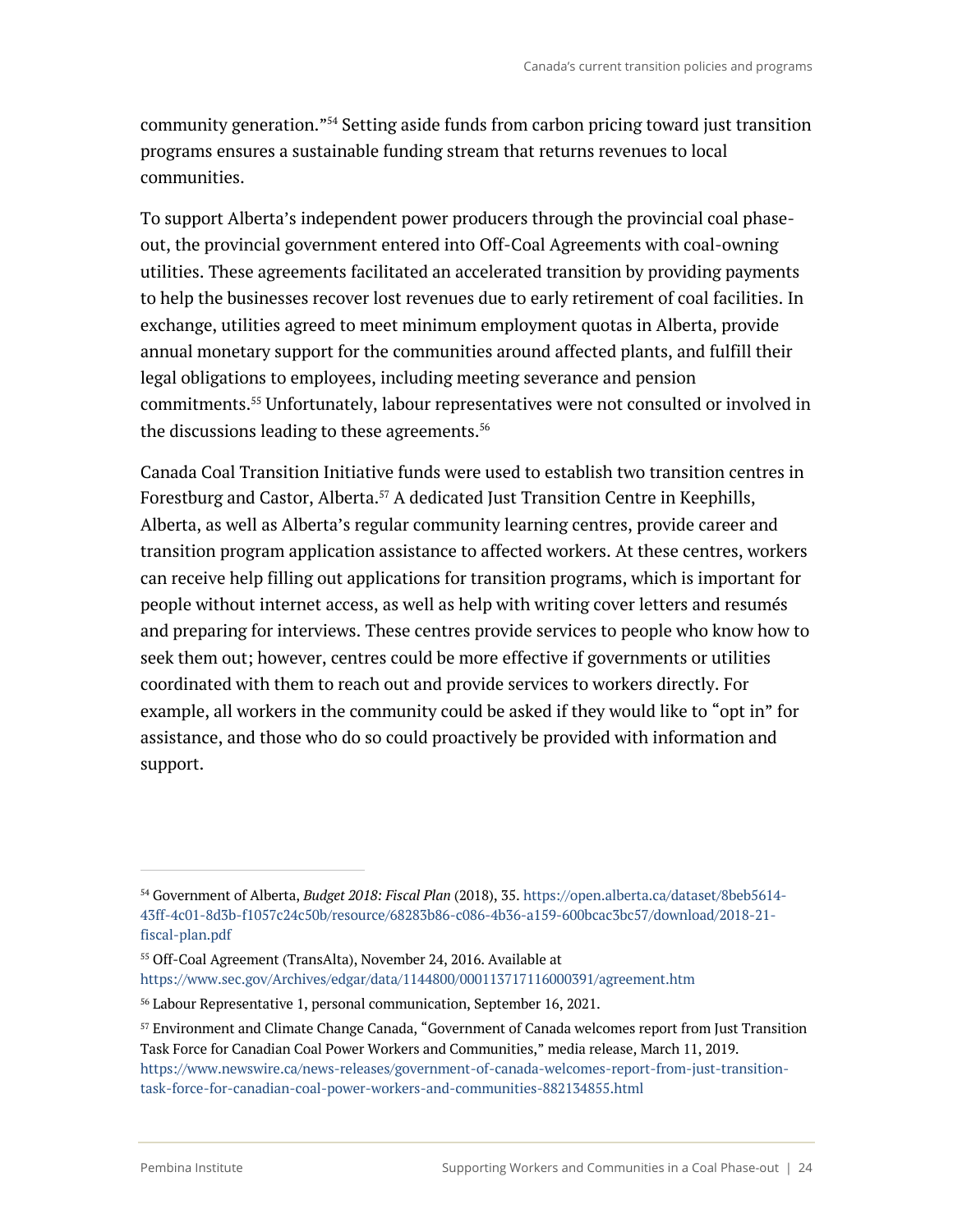Community Leaders expressed that a lack of access to data makes it difficult to track the impact of the services provided at transition centres. <sup>58</sup> Proactively providing data to local transition centres, through the provincial government or the utility company, on the number of employees laid off during a plant or mine closure can help centre staff plan appropriately for the types and extent of services they will need to provide. Additionally, having access to demographic data would allow the centres to track centre utilization rates and program success across age groups, gender, or income as compared with the affected population in aggregate. While community learning centres are valuable tools for providing career assistance, creating just transition centres dedicated specifically to people affected by the energy transition allows for more efficient allocation of resources in the communities that need them most. Community Leader 2 suggested that locating these just transition centres directly within the affected communities, rather than at regional hubs, would create local jobs and provide better access to those who need assistance.<sup>59</sup>

### 3.2.2 Just transition policies in Saskatchewan, Nova Scotia, and New Brunswick

Until recently, the path for coal phase-out in Saskatchewan, Nova Scotia, and New Brunswick was uncertain. By the end of 2021, however, it became clear that all provinces would phase out coal by 2030. New Brunswick's bid for an equivalency agreement that would allow operation of the Belledune Generating Station through 2040 was rejected by the federal government in November 2021. $\omega$  In the same month, the Government of Nova Scotia committed to coal phase-out by 2030.<sup>61</sup> Per the terms of their 2018 equivalency agreement, all unabated coal power plants in Saskatchewan will retire by  $2029,$ <sup> $62$ </sup> leaving only the Boundary Dam Power Station operating with carbon capture and storage.<sup>63</sup> These three provinces do not currently have transition programs in place specifically for coal workers, though general programs funded through

<sup>58</sup> Community Leader 1, personal communication.

<sup>59</sup> Community Leader 2, personal communication, July 14, 2021.

<sup>60</sup> Grace Brown, Kaitlin Olmsted, and Binnu Jeyakumar, *Progress from Coal to Clean: Comparing Canadian electric utilities' approaches to energy transition*, (Pembina Institute, 2021), 8. https://www.pembina.org/pub/progress-coal-clean

<sup>61</sup> *Progress from Coal to Clean*, 8.

<sup>62</sup> *From Coal to Clean*, 50.

<sup>63</sup> *Progress from Coal to Clean*, 20.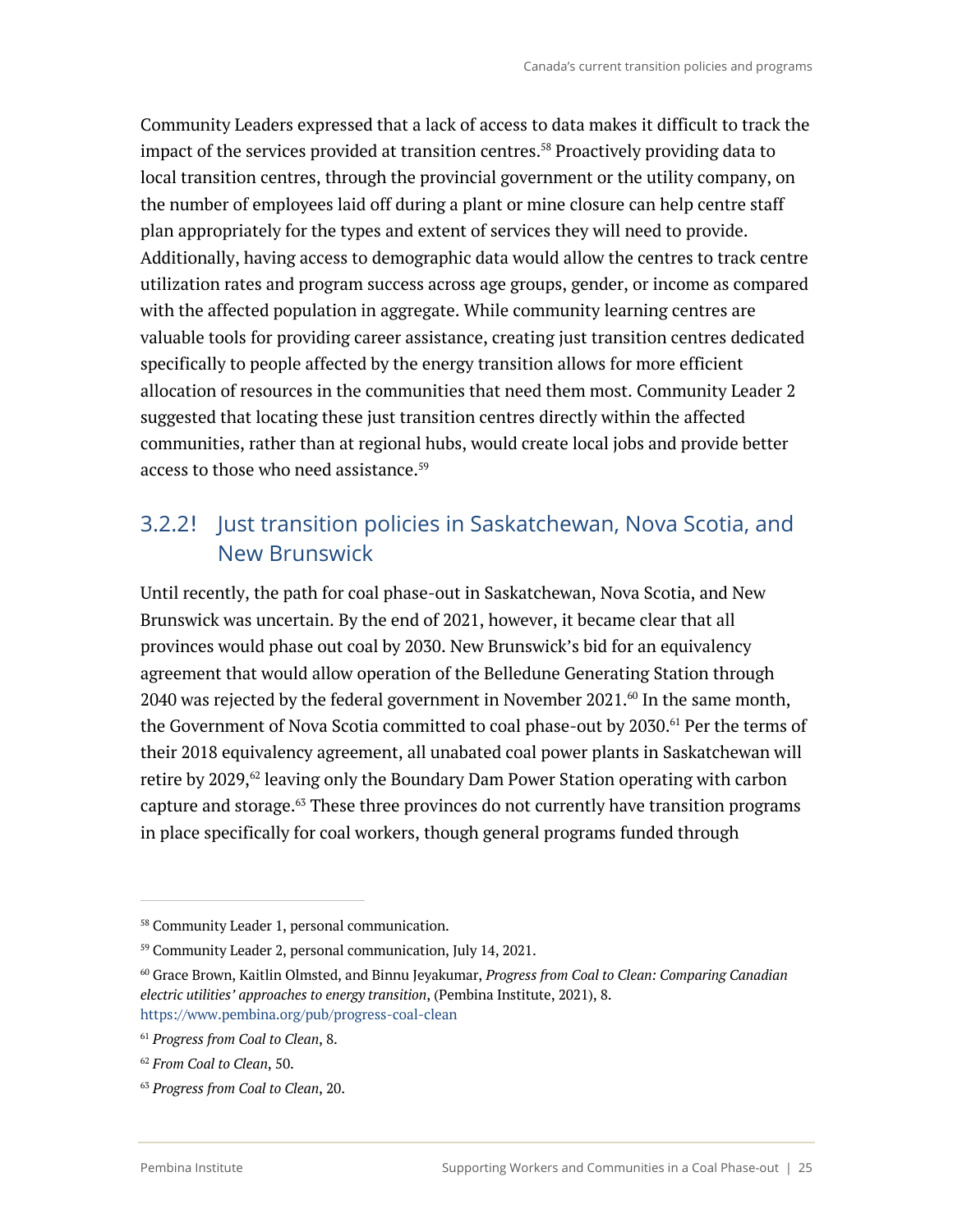Employment Insurance and other provincial funds are accessible for all workers who are searching for a new job or are reskilling or retraining.

Saskatchewan's Provincial Training Allowance Assistance program provides income assistance to eligible adult learners enrolled in workforce development or skills training programs. In February 2020, the Government of Saskatchewan committed to invest \$8 million and \$2 million to support the communities of Estevan and Coronach, respectively, as their coal facilities are retired. <sup>64</sup> Although these funds will not provide direct support to coal workers, they can be used to support community economic development and diversification initiatives that could help residents be able to remain in their communities.

Nova Scotia's Skills Development Program and New Brunswick's Workplace Essential Skills Program provide assistance to people who require additional skills training to reenter the job market. These programs could be amended to apply directly to coal workers as the provinces move towards coal phase-out by the federal 2030 deadline.

The Atlantic provinces have demonstrated experience with reallocating coal workers after coal plant closures. For example, when the Dalhousie plant closed in 2012, New Brunswick Power was able to close the plant without employee layoffs, as it did for Grand Lake Generating Station and Courtney Bay Generating Station in years prior. 65 The utility offered early retirement, voluntary separation, and reallocation or reskilling opportunities to plant workers. Communication was also central to keeping workers and the general public aware of developments as the plant closure progressed. <sup>66</sup> New Brunswick Power's success with providing employee-centered retraining and relocation opportunities shows it is possible to achieve a successful energy transition while minimizing impacts to affected employees.

In addition to strong federal programs that support the net-zero economy, it is imperative that provincial governments work closely with utility companies to create robust coal worker and community transition programs. Provincial transition programs should provide supports for workers and their families, as well as workers employed in services adjacent to the local coal economy, including restaurant and hotel workers,

<sup>64</sup> Government of Saskatchewan, "\$10 Million To Support Coal Communities' Transition," media release, February 28, 2020. https://www.saskatchewan.ca/government/news-and-media/2020/february/28/coalcommunities-transition

<sup>65</sup> Louise Comeau and Devin Luke, *Climate Stability and Worker Stability: Are they compatible?* (2018), 11. https://www.greenindustryplatform.org/research/climate-stability-worker-stability-are-they-compatible

<sup>66</sup> *Climate Stability and Worker Stability*, 12.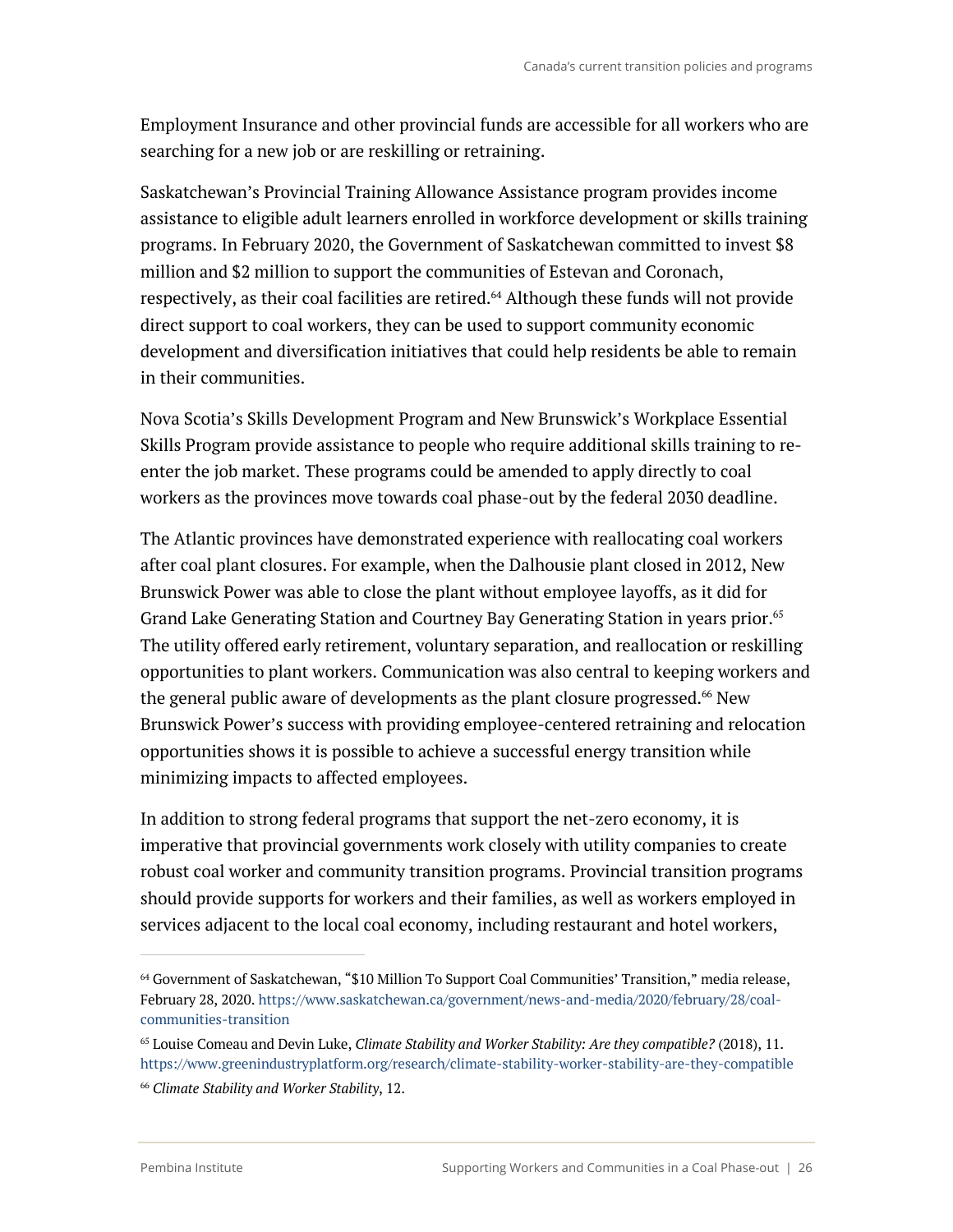contract tradespeople, and small business owners. These services should include pension protections, relocation support, and education and training programs that are accessible to all community residents. Programs should also support local communities in identifying opportunities for economic development and diversification, as well as creating jobs that add value to the community.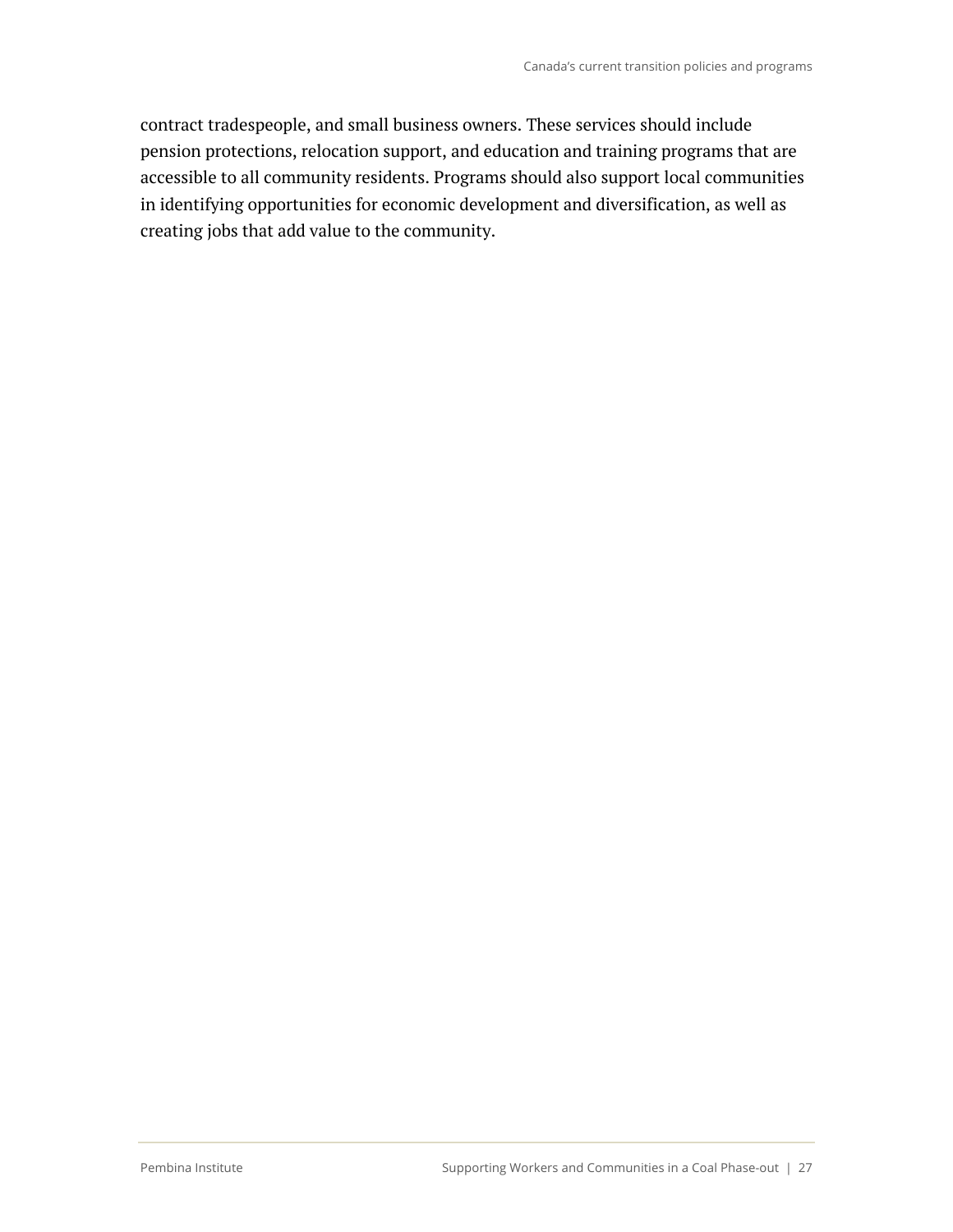# 4. Considerations for a just transition with an accelerated coal phase-out

To support an equitable transition for coal workers and communities, proactive efforts must be taken to establish opportunities long before individuals and communities are impacted. In addition to these long-term strategies, there is also a need for mechanisms that can rapidly deploy short-term support to those who are already being impacted by Canada's coal phase-out. Diversifying the local economy is essential for communities to continue to thrive after losing a major economic engine. Creating new, well-paying jobs keeps workers in the community, secures livelihoods, and allows workers and their families to continue to stimulate the local economy by paying for goods and services. To create these jobs, financing must be allocated to provide the initial economic stimulus needed to individuals and communities in transition.

### 4.1! Job creation

As Canada transforms its energy system to meet our international obligations and achieve a net-zero emissions grid by 2050, jobs will shift, opening up new opportunities in emerging sectors. While jobs will be lost in the fossil fuel economy, clean energy jobs are projected to outpace those losses. Between 2020 and 2030, an estimated 125,800 Canadian fossil-fuel-related jobs will be lost, but 208,700 jobs in clean energy will be added.<sup>67</sup> To allow coal workers to benefit from this change, considerations must be made to ensure the newly available jobs are of equivalent quality to the jobs they are replacing.

### 4.1.1! Retraining and reskilling for jobs with the utility company

**Opportunities exist within the utility company for reskilling and retraining workers to meet the utility's changing needs.** Benefits of reskilling include being able to continue working for the same employer and living in the same community with

<sup>67</sup> *The New Reality*, 4.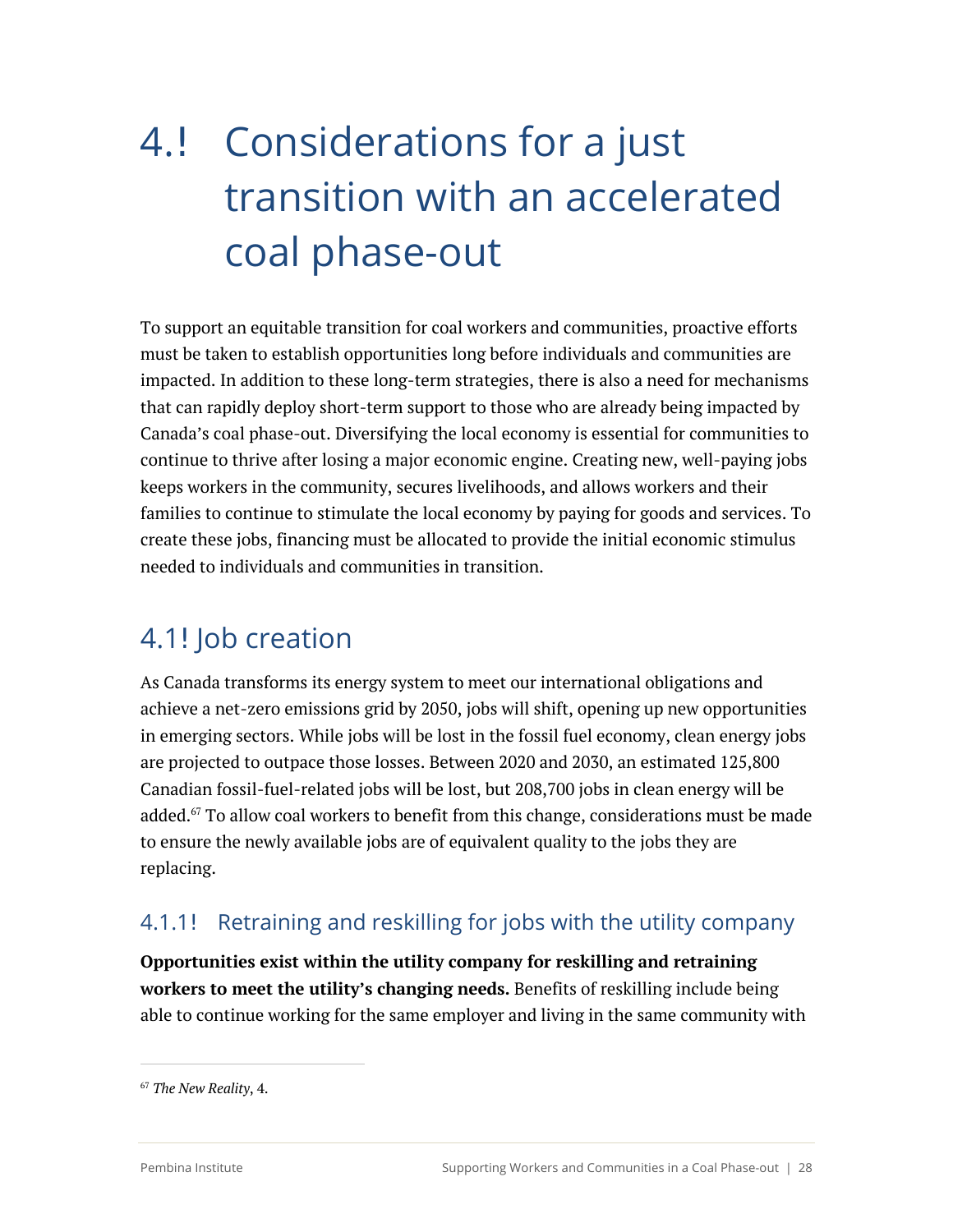minimal disruption to family life. Mine reclamation can extend work for some coal mine workers, and coal plant workers can similarly be retrained to work at repowered gas or biofuel plants. As discussed in Section 2.3, however, because these jobs are only available to a minority of coal workers, most workers will need to find work elsewhere.

**Providing predictable and practical timelines for when existing jobs will be phased out, access to transition support centres and other available support structures, and clear communication of transition details will allow workers sufficient time to plan for their future.** Workers need time to consider their available options and decide on the best course of action to take for themselves and their families. Those who are unable to reskill into other jobs within the utility should be presented with other options including retirement and pension protection, retraining education programs for career changes, and support for relocation.

### 4.1.2! Reemployment in the clean energy economy

**Opportunities to shift employment from fossil fuel-based energy production to clean energy production will increase across Canada by 2030.** With its long history of energy production and wealth of natural resources, Alberta has opportunities to diversify employment through renewable energy, transit and electric vehicle infrastructure, energy efficiency for buildings and industry, and environmental cleanup and methane reduction in the oil and gas industry. Between 2020 and 2030, Alberta has the potential to add  $67,200$  jobs in these sectors.<sup>68</sup> Alberta and Nova Scotia in particular will benefit from more jobs in wind power, with Alberta increasing its wind power workforce by 22% and Nova Scotia more than doubling its industry employment by 2030.<sup>69</sup> As the clean energy economy expands due to market forces such as lower renewable energy market prices and higher demand for electric vehicles, governments must institute comprehensive clean energy policies that ensure the clean energy sector continues to grow sustainably.

#### **Preserving job quality is crucial to achieve a just transition through**

**diversification within the clean energy economy.** Wages are perhaps the most important consideration for maintaining job quality between existing local coal jobs and replacement jobs in the clean energy economy. Coal power engineers and power systems operators in Canada made an average of \$38.85/hour in 2020, and coal miners

<sup>68</sup> Saeed Kaddoura, *Alberta's Emerging Economy: A blueprint for job creation through 2030* (Pembina Institute, 2020), 34. https://www.pembina.org/pub/sustainable-finance-safe-climate

<sup>69</sup> *The New Reality*, 14.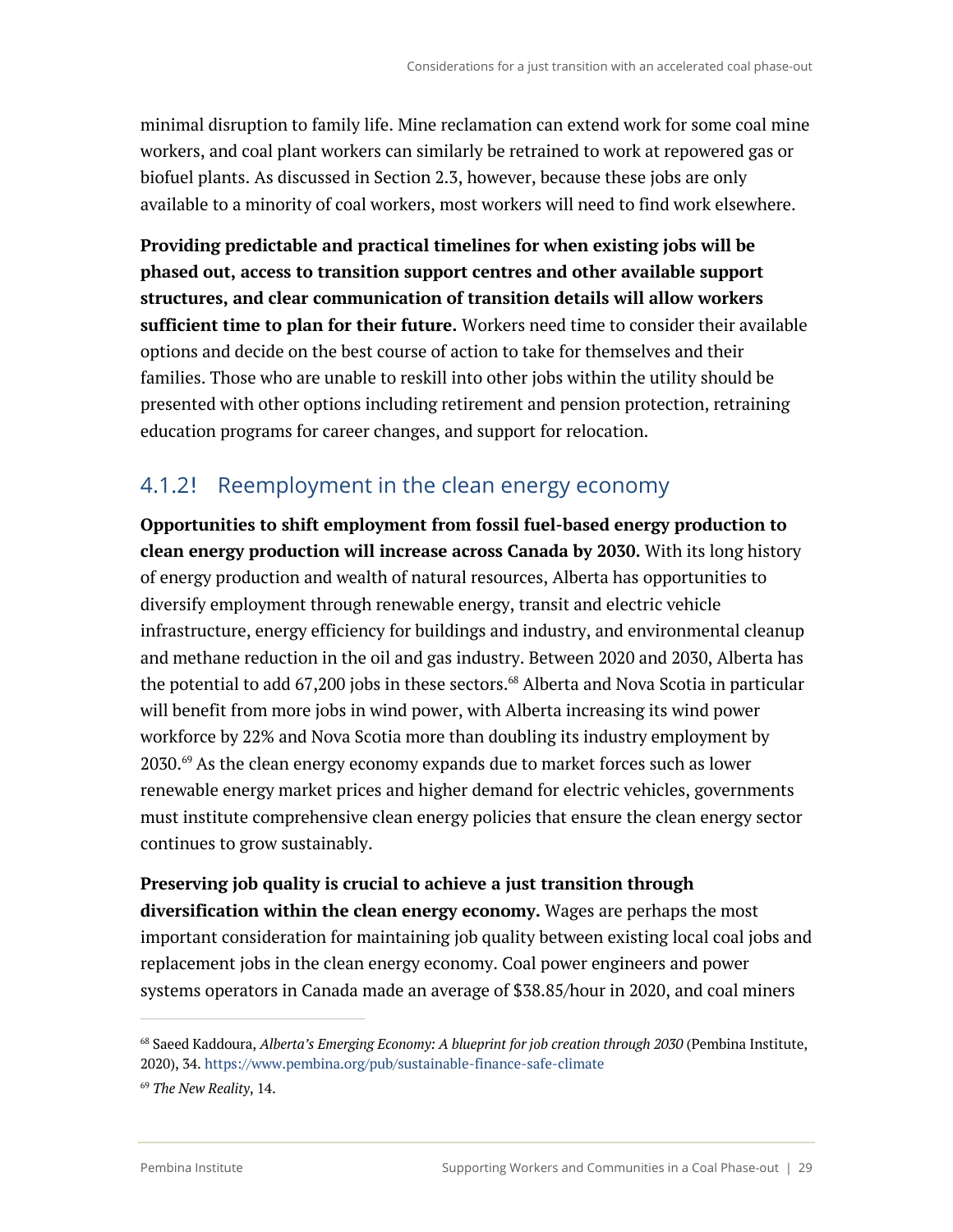made an average of \$34.61/hour.<sup>70</sup> Comparatively, the median wage for a wind turbine operator in Canada was also \$38.85/hour in 2020, $71$  but solar panel installers made only \$22/hour. <sup>72</sup> Access to jobs with comparable wages for similar education levels is essential for maintaining quality of life for workers in coal communities. Given the technical education required to work in the renewable energy sector, wages for renewable energy jobs should increase to provide the same quality of life as fossil fuel jobs.

**In addition to wage considerations, the new jobs that replace existing jobs must be local, permanent, and full-time.** Part-time, contract, or "gig economy" jobs do not provide the same level of security as permanent, full-time, unionized employment. Many workers, especially those who have lived in their communities for decades, do not want to uproot their families to seek similar job opportunities to what has been available to them locally. Creating opportunities through economic diversification and developing broad industrial strategies can provide opportunities for workers to retrain into industries that can provide local, well-paying jobs.

### 4.1.3! Data collection and availability

**Data collection and access to information are essential to design evidence-based, targeted transition support programs and to track their progress.** While the regional unemployment rates and industry employment data collected by Statistics Canada can uncover overall sectoral trends, data collected at this level is inadequate for identifying regions and municipalities that are affected by specific issues such as coal phase-out. For example, data on the number of employees laid off during a plant or mine closure can inform local transition centres of the impact the layoffs will have on the community. This information can help transition centres prepare for assisting workers with applying for applicable support programs and providing career development and job search assistance. When planning for and implementing a coal phase-out, provincial governments can require coal mine and plant owners and operators to provide employment data for their facilities when they announce closures.

### **Developing key indicators that capture the impacts of employment and industry losses at the regional and municipal levels can facilitate knowledge sharing and**

<sup>70</sup> Government of Canada Job Bank, "Trend analysis: Compare wages." https://www.jobbank.gc.ca/trendanalysis/search-wages

<sup>71</sup> *The New Reality*, 14.

<sup>72</sup> "Trend analysis: Compare wages."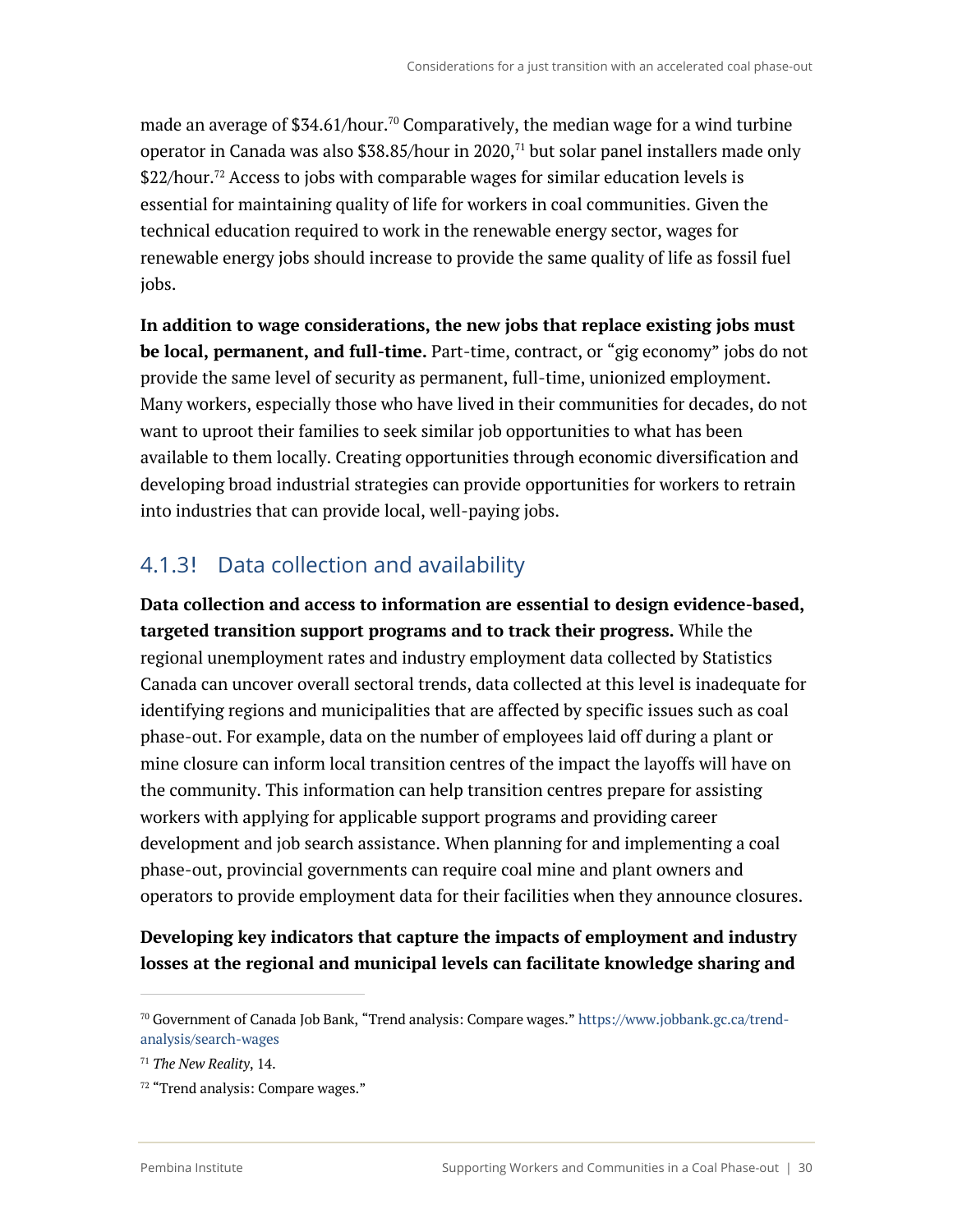**proactive planning.** Because coal plant and mine closures have an outsized impact on individual communities, collecting data at the regional, municipal, or, ideally, mine or plant level is crucial for assessing the local impacts of the coal phase-out. Conducting site-level assessments can provide insight on the individual impacts of coal phase-out, as well as the site's potential for transitioning into providing services in the clean energy economy. These assessments could be conducted by coal plant and mine owners seeking new avenues for their businesses, or by provincial or municipal government representatives evaluating the possibilities for community economic diversification. Making these data publicly accessible on provincial government websites would allow other sites and just transition practitioners to apply lessons learned to future energy transitions.

**Increased availability of disaggregated data would help identify trends and vulnerable populations within communities impacted by job losses related to the coal phase-out.** Data collected by coal facility owners or operators, provincial government representatives, or municipal governments should include demographic information that can be organized and made available to the public. Disaggregating data by gender, income, socio-cultural or ethnic background, language, and age group can show the full scope of impacts to the community and reveal which groups are more impacted than others. <sup>73</sup> This data could also help identify the overall impacts of just transition programs, the populations benefitting most from those programs, and the populations who are being left out.

# 4.2! Community and regional economic development

The transition to a net-zero economy opens the opportunity to create new sources of economic development with the growth of emerging industries and economic sectors. **Diversifying the local economy is essential for ensuring community survival when losing a major economic engine, such as a coal power plant or mine.** This need is especially strong for rural areas and communities that have historically relied almost exclusively on the coal industry to drive their economies. Economic diversification opportunities vary widely depending on many factors, including the local community's proximity to other services, regional resource availability, and community members'

<sup>73</sup> National Collaborating Centre for Aboriginal Health, *The Importance of Disaggregated Data* (2010). https://www.nccih.ca/docs/context/FS-ImportanceDisaggregatedData-EN.pdf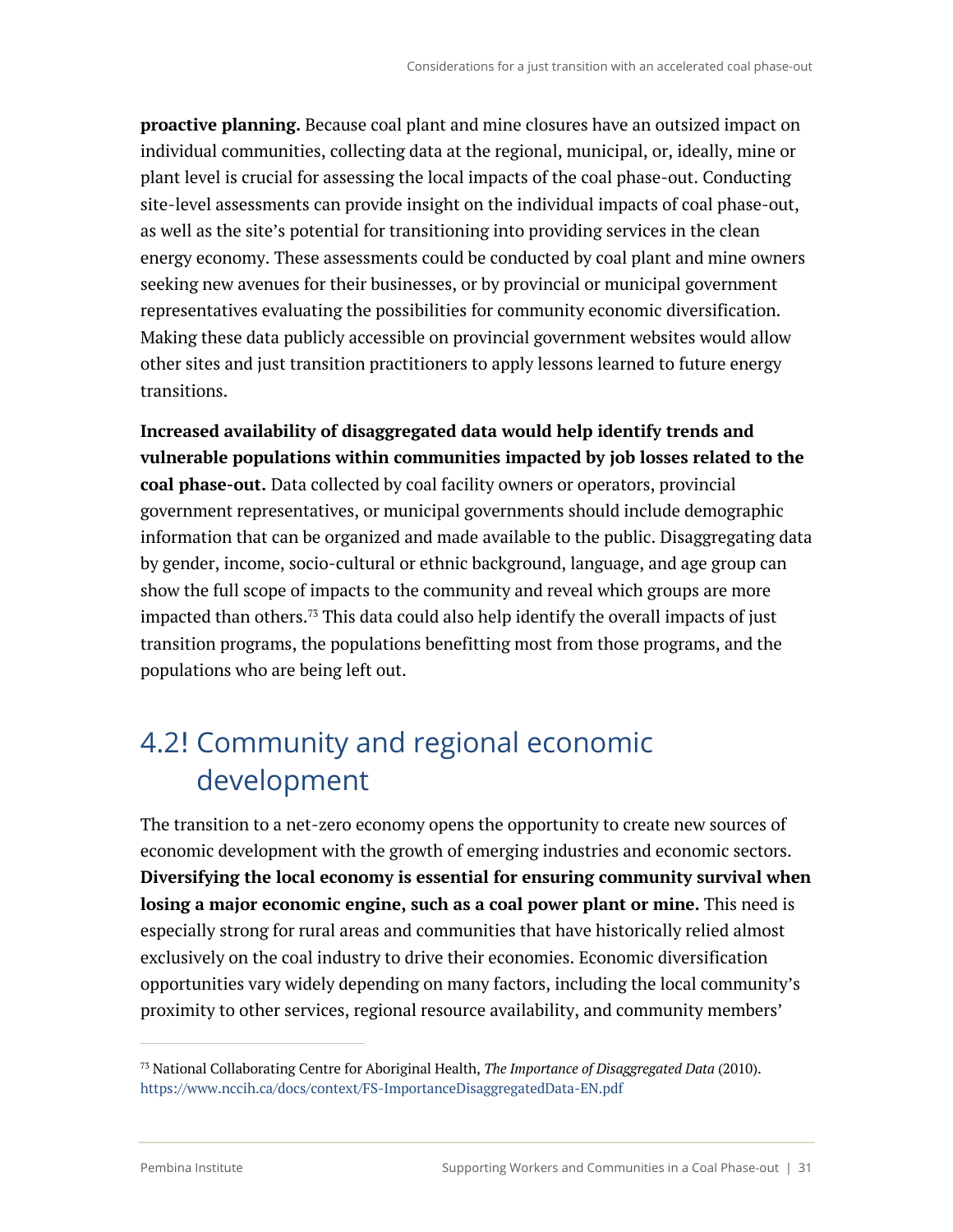interest and motivation to change. Economic diversification and industrial strategizing are long-term processes that must be instituted years before coal plant and mine closures to allow sufficient time to strengthen the local economy by instituting new revenue streams that create local employment opportunities.

**The net-zero transition also presents an opportunity to institute structural changes that address the systemic inequalities that exist within fossil fuel-based energy production.** For example, just transition programs for coal communities can intentionally provide opportunities for permanent, well-paying jobs that protect workers' rights for groups who have been historically excluded from the economic benefits of the fossil fuel-based energy system.

### 4.2.1! Clean energy projects and industrial strategy

Canada's commitment to net-zero-emissions by 2050 opens opportunities to reorganize existing manufacturing, distribution, and energy production systems to function sustainably and durably in a decarbonized economy. Renewable energy development, electric vehicle manufacturing, supply chain management, recycling services for endof-life batteries and solar panels, and carbon capture and storage are only some examples of many growing sectors in the clean energy economy.

### Lessons from a successful economic transition away from coal in Ruhr, Germany

Germany's transition of the coal-producing Ruhr area demonstrates the importance of large-scale, regional industrial policy in facilitating a just transition. While early policy interventions focused on slowing the decline of the coal industry in the area, anticipatory policies instituted in the 2000s shifted the focus to making targeted investments in coal communities. This shift allowed for new public sector investments that supported regional economic development through attracting businesses and promoting economic growth.<sup>74</sup> Regional development measures were focused on socially responsible

<sup>74</sup> Andrea Furnaro, Philipp Herpich, Hanna Brauers, Pao-Yu Oei, Claudia Kemfert, and Wesley Look, *German Just Transition: A Review of Public Policies to Assist German Coal Communities in Transition*, (Resources for the Future, 2021), 40. https://media.rff.org/documents/21-13-Nov-22.pdf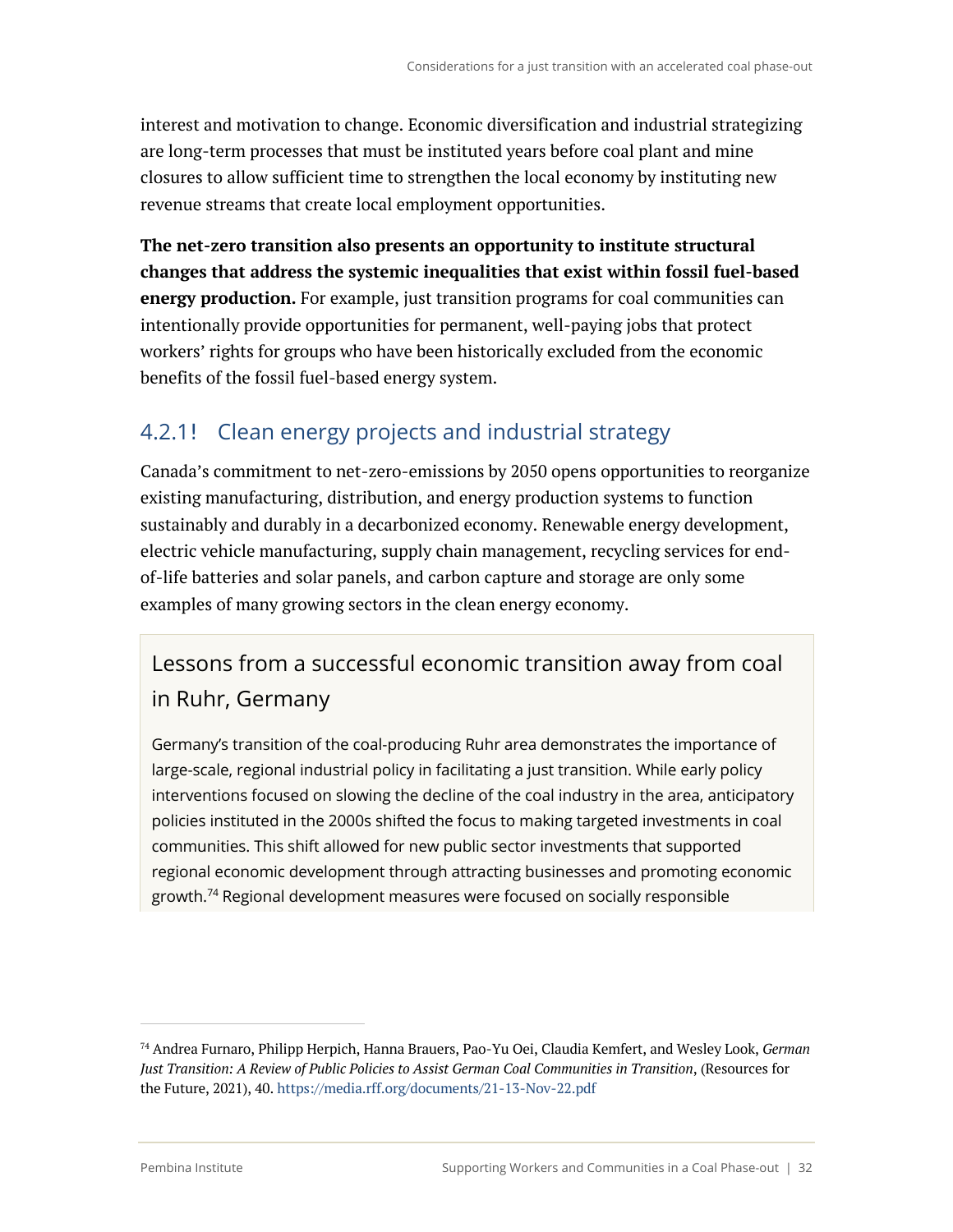reduction in coal industry employment and the expansion of infrastructure in the Ruhr area to align with national standards.<sup>75</sup> Funding supported the establishment and expansion of the road network, public transit system, regional recreational facilities, and education and research infrastructure.<sup>76</sup> Though geographic and structural differences between Germany and Canada may limit the applicability of some of these lessons, Germany's example shows the potential for coal-dependent regions to thrive by implementing an integrated, regionally focused industrial development strategy that pivots the area into benefitting from new economic opportunities.

**Capitalizing on the new opportunities in the clean energy economy will require years of advanced planning, and in some cases, complete restructuring of existing industrial policy and strategies.** For example, the Government of Canada has proposed a "mines-to-mobility" approach to develop a domestic battery supply chain through unlocking critical mineral supply chains and creating jobs in manufacturing zero-emissions vehicles.<sup>77</sup> To capitalize on Canada's opportunity to establish itself as battery supply chain leader that can help meet growing demand for lithium-ion batteries,<sup>78</sup> years of effort and coordination on mineral mining, policy, and supply chain systems will be needed. This will require a coordinated effort among government agencies and industry leaders to institute policies that allow for favourable project permitting timelines, improved supply chain data availability and transparency, and establishment of manufacturing facilities.<sup>79</sup>

**Communities must have access to funding that facilitates new local ventures.** The Canada Coal Transition Initiative Infrastructure Fund provided start-up funding for economic diversification projects in communities affected by coal phase-out. The federal government could expand this model to provide follow-up grants for projects that have successfully launched to ensure their long-term sustainability. Additionally,

<sup>75</sup> Elke Dahlbeck and Dr. Stefan Gärtner, *Just Transition for Regions and Generations: Experiences from structural change in the Ruhr area* (WWF Germany, 2019), 39. https://regionsbeyondcoal.eu/wpcontent/uploads/2019/02/2019\_01\_15\_Just-Transition-for-regions-and-generations.pdf

<sup>76</sup> *Just Transition for Regions and Generations,* 39.

<sup>77</sup> Government of Canada, *People-Centred Just Transition: Discussion Paper* (2021), 3. https://www.rncanengagenrcan.ca/sites/default/files/pictures/home/just\_transition\_discussion\_paper\_-\_en\_-\_july\_15.pdf

<sup>78</sup> Clean Energy Canada, *Turning Talk into Action: Building Canada's Battery Supply Chain* (2021), 2. https://cleanenergycanada.org/wp-content/uploads/2021/05/Turning-Talk-into-Action Building-Canadas-Battery-Supply-Chain.pdf

<sup>79</sup> *Turning Talk into Action*, 11-12.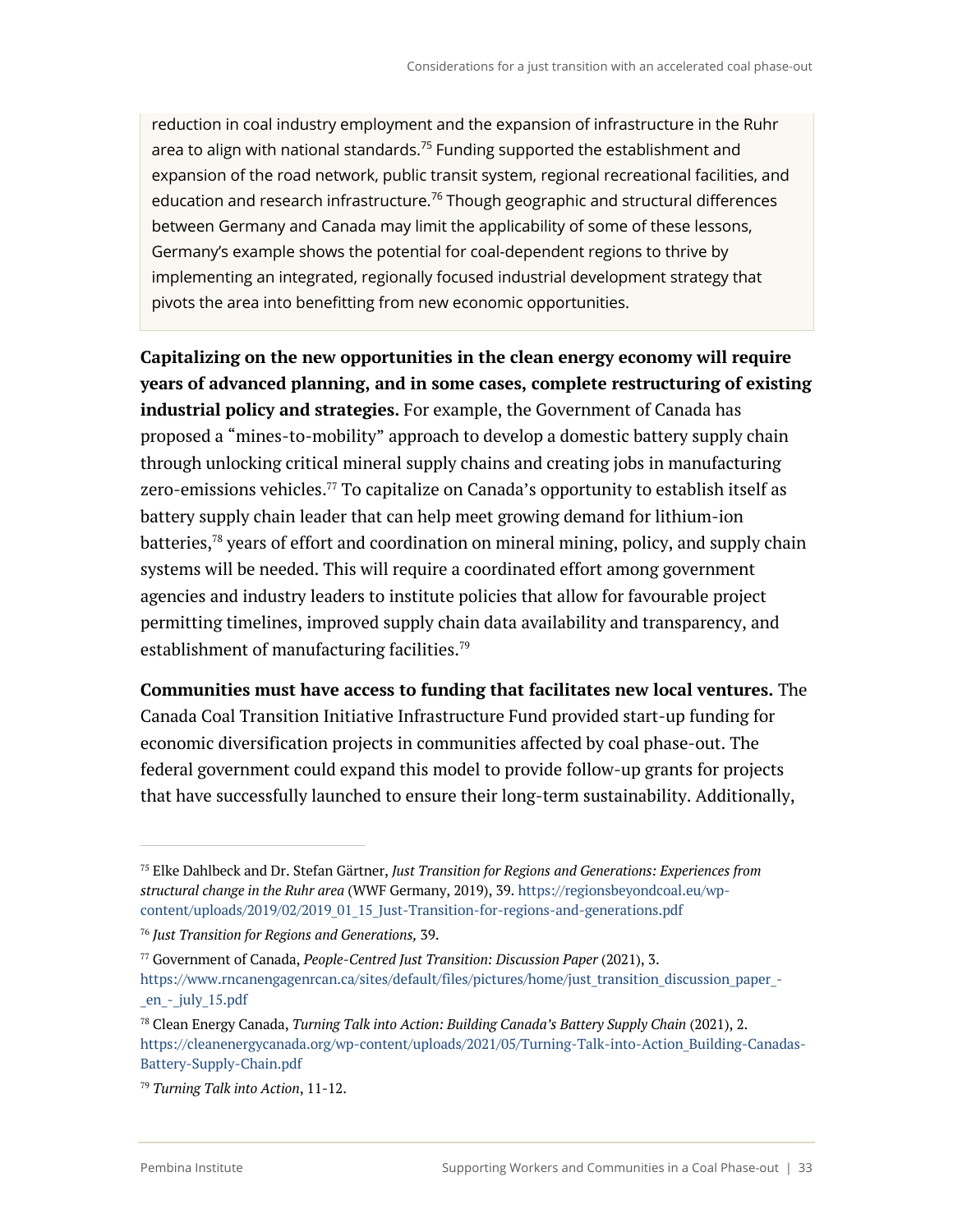the private financing sector is becoming more aware of and interested in funding sustainable development initiatives. For example, in 2017, the United Kingdom's Environment Agency Pension Fund committed to address "the social impacts of transition" and "look for investment opportunities to support the Sustainable Development Goals and the Paris commitment for an orderly and just transition."<sup>80</sup> As these opportunities continue to evolve, communities will have increased avenues to access sources of funding and to enter public-private partnerships that allow for flexible spending on new community economic development projects.

### 4.2.2! Economic development opportunities beyond the energy sector

**While ample opportunities for economic diversification exist within the net-zero economy, communities can also benefit from expanding their economic opportunities to other initiatives that suit the specifics of the community.** To prepare for the closure of Belledune Generating Station, the Atlantic Canada Opportunities Agency has delivered federal funding to support diversification efforts in the Belledune region. These funds will allow the Port of Belledune to expand its scope of services to ventures such as wood pellet and structural insulated panel distribution for newly constructed regional facilities, attract a broader client base, fund new fabrication and manufacturing opportunities for local businesses, and make improvements such as road construction and water and power supply upgrades to accommodate new industrial activity.<sup>81</sup>

In Hanna, Alberta, community leaders are exploring diversifying the region through establishing an agriculture centre and providing expanded services for aging residents. $82$ Opportunities also exist to attract new business and innovation to the area. Regions that maintain electricity-producing facilities can work to attract major industries and large energy consumers to establish load centres at the source of the electricity

<sup>80</sup> Nick Robins, Vonda Brunsting, and David Wood, *Climate change and the just transition: A guide for investor action* (Grantham Research Institute on Climate Change and the Environment, 2018), 18. https://www.lse.ac.uk/granthaminstitute/wp-content/uploads/2018/12/Climate-change-and-the-justtransition\_Guide-for-investor-action.pdf

<sup>81</sup> Atlantic Canada Opportunities Agency, "Government of Canada supports economic diversification initiatives in Belledune," August 5, 2021. https://www.canada.ca/en/atlantic-canadaopportunities/news/2021/08/government-of-canada-supports-economic-diversification-initiatives-inbelledune0.html

<sup>82</sup> Community Leader 2, personal communication.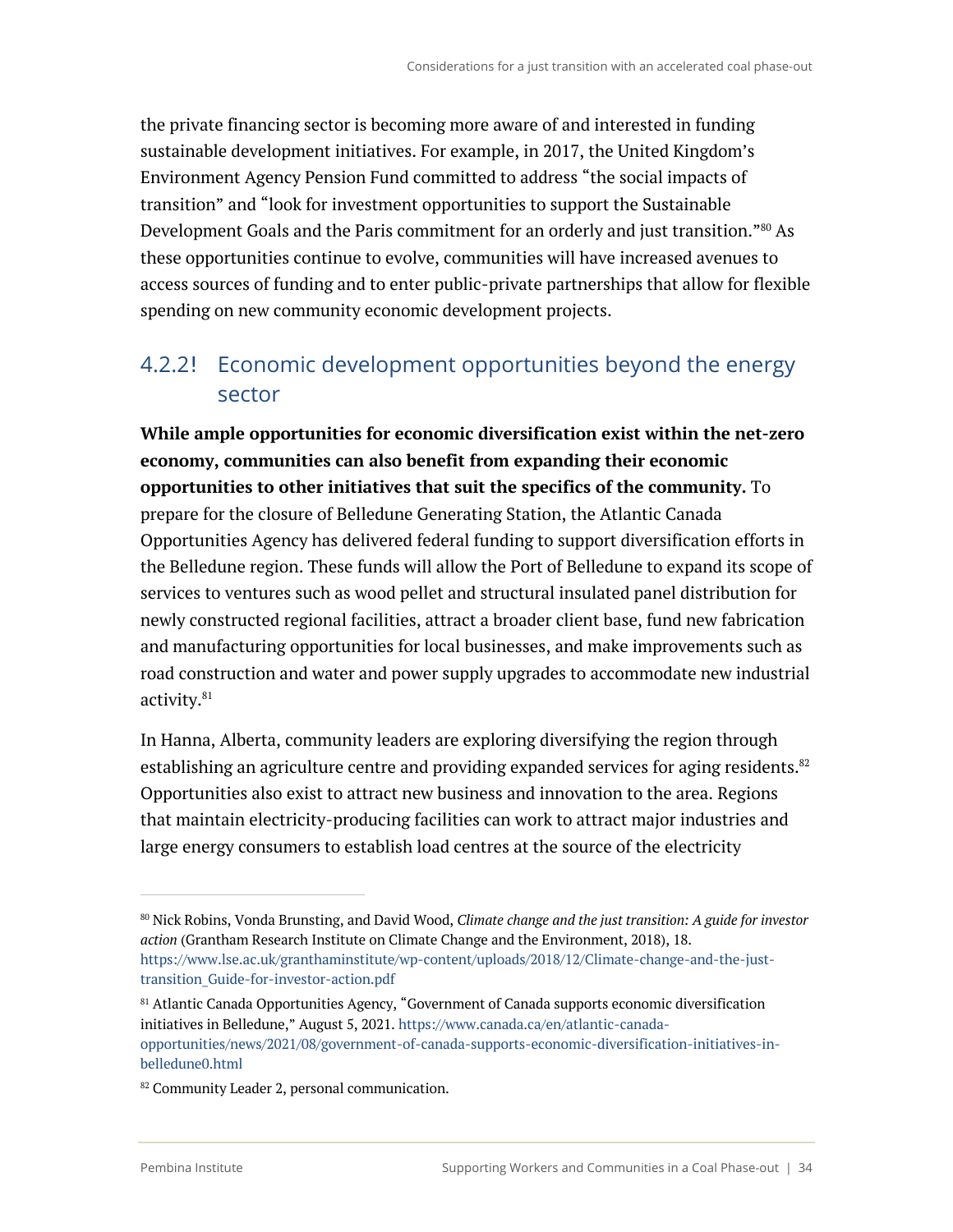generation. This type of arrangement would allow businesses to benefit from favourable electricity rates due to reduced transmission costs, as well as provide new employment opportunities for the local area.

### 4.2.3! Transition support opportunities for community members

Transition support programs that help workers directly impacted by the effects of coal phase-out are essential for managing a sustainable energy transition. **Perhaps equally essential is extending these supports to coal workers' partners, as well as other community members who are indirectly affected by the local jobs shift, including teachers, small business owners, tradespeople, and other community service providers.** Expanding eligibility for tuition vouchers for re-education to support the wide range of people whose livelihoods are impacted as local jobs are lost can allow workers to remain in their communities while receiving necessary training to provide the services that their community's economic shift requires. Flexible program funding requirements allow communities the freedom to design projects that fit their community and help community members train to provide the services needed. This approach is more effective than mandating projects to fit a set standard in order to receive funding.

**As utilities transition off coal power, discussions must include all stakeholders.** In Alberta, for example, Off-Coal Agreements were negotiated directly between the utilities and the provincial government. Workers, community leaders, and labour representatives were not included in these discussions, thereby resulting in a missed opportunity to address the needs of impacted stakeholders within the agreements. There was also a missed opportunity in Alberta in terms of early engagement of communities. Because some  $-$  not all  $-$  communities did not engage proactively and did not put forward the supporting mechanisms they would need to navigate the transition, they missed out on opportunities to provide input into program designs to benefit their communities. Energy transition discussions should be carefully designed to represent all stakeholders, especially the individuals and communities who are affected most.

# 4.3! Financing

To facilitate a just transition for coal workers and communities as Canada's coal transition comes to completion in 2030, allocating funding toward just transition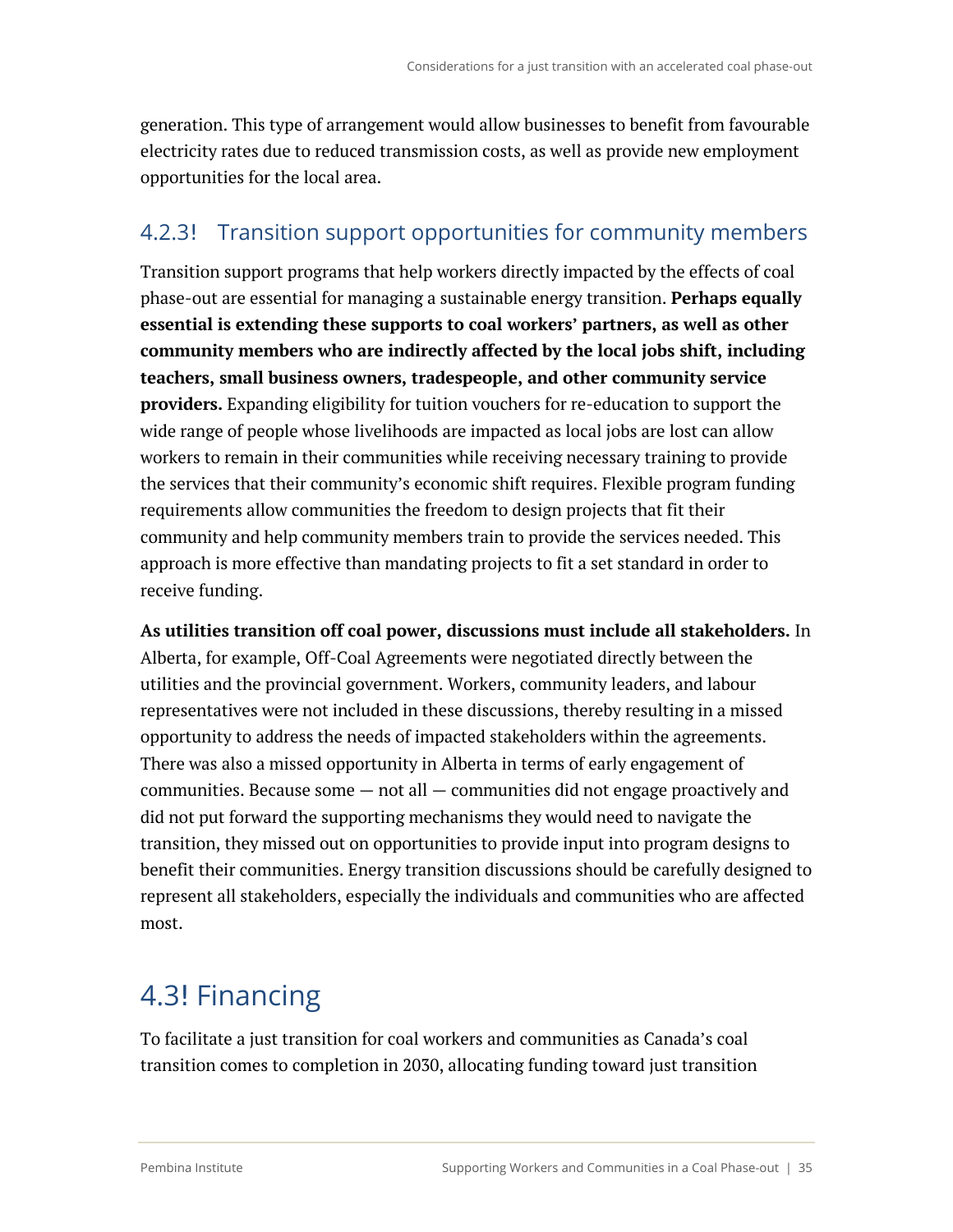programs is necessary for creating new, targeted initiatives and strengthening existing support programs.

### 4.3.1! Government funding

**Government funding provides a strong source of revenue for workers and communities.** Canada's two federal funding programs have made \$185 million available for coal transition programs; however, as of May 2021, only \$29 million of those funds had been distributed to the country's coal communities.<sup>83</sup> Providing opportunities to quickly access funding and unlock capital allows communities to navigate application processes and request access to opportunities as early as possible in the transition. This consideration is especially relevant in Alberta, which will be completing its transition in just two short years. As Canada moves toward net-zero emissions by 2050, further funds will need to be made available to sustainably transition emitting industries to non-emitting industries that provide jobs in the clean energy economy. Future government funding programs should be designed to provide flexible funding that communities can use to play to their individual strengths.

**Governments can provide attractive options for coal asset owners to mitigate some of the risk of accelerated coal phase-out through refinancing.** <sup>84</sup> Refinancing allows coal mine and plant owners to access lower-cost electricity generation options after accepting a buyout of coal mines, plants, or power purchase agreements. To ensure loan recipients use the funds to advance a just transition in tandem with accelerated coal phase-out, loan conditions can explicitly state that a portion of the funds must be applied to measures that ensure a just transition for coal workers, as well as community economic development programs for the community in which the coal assets operate.

**Federal and provincial carbon pricing structures can be applied to fund a just transition.** In addition to funding energy efficiency upgrades and incentivizing personal and household decarbonization efforts, a carve-out can be created for carbon pricing proceeds to go to communities transitioning from coal to non-emitting power sources. Alternatively, governments could offer a "carbon bonus" to electricity providers who decrease emissions while maintaining the same standards of service and ensure a just transition for their workforce.<sup>85</sup>

<sup>83</sup> *People-Centred Just Transition*, 4.

<sup>84</sup> Paul Bodnar et al., *How to Retire Early: Making Accelerated Coal Phaseout Feasible and Just* (Rocky Mountain Institute, 2020), 27. https://rmi.org/insight/how-to-retire-early

<sup>85</sup> *How to Retire Early*, 32.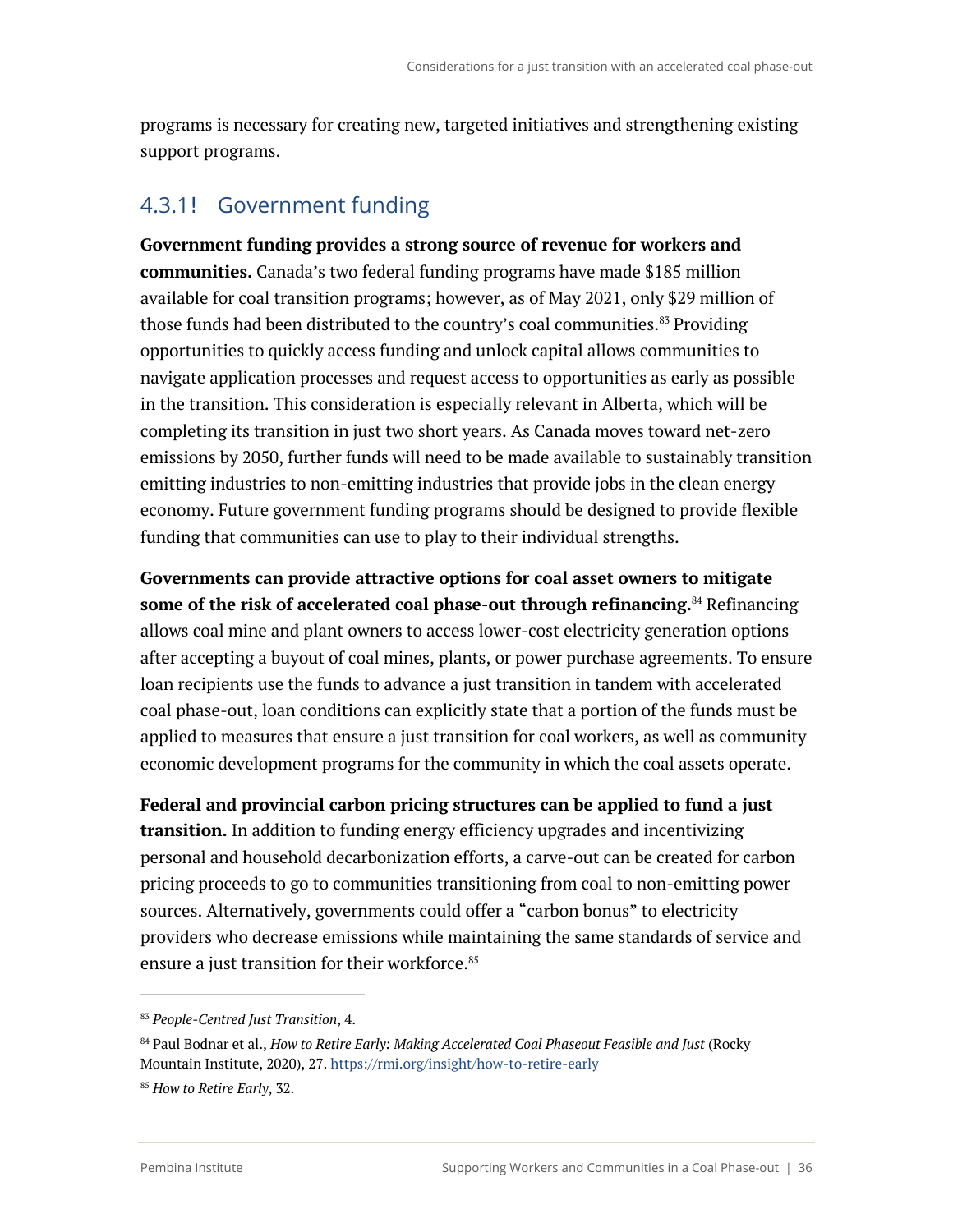**In addition to federal programs, provinces can expand Employment Insurance and skills development programs to apply specifically to workers experiencing job shifts due to the coal phase-out.** These programs can be funded through provincial and federal prices on carbon by earmarking part of the funds received specifically for just transition initiatives.

### 4.3.2! Private sector finance and institutional investing

As the global dialogue focuses on just transition as a cornerstone of net-zero commitments, **private investment is beginning to emerge as a robust funding opportunity.** Many financial institutions and investors have made climate change and decarbonization part of their investment strategies, a trend that has been accelerating in recent years. For example, Québec's Caisse de Dépôt et Placement will divest from oil production by the end of 2022, as well as reduce the carbon intensity of its investment portfolio by 60% below its 2017 level by 2030.<sup>86</sup> Additionally, the Ontario Teachers' Pension Plan committed to reach a net-zero emissions investment portfolio by 2050, including interim decarbonization targets of 45% by 2025 and 67% by 2030, compared to its 2019 baseline.<sup>87</sup>

To facilitate institutional investors' work to decarbonize their portfolios, financial experts are calling for a "transition taxonomy" that clearly defines terms such as "sustainability" and "transition financing" to identify the types of investments that qualify as sustainable finance initiatives. Clear, standardized terminology would help investors assess risk and fund investments that facilitate decarbonization in traditionally high-emitting industries.<sup>88</sup> As part of the development of a National Standard of Canada for Transition Finance, CSA Group is currently developing a "Transition Finance Taxonomy" that will address the current lack of definition in this area. 89

<sup>86</sup>The Canadian Press, "The Caisse de depot et placement du Quebec wants out of oil by 2022," *CTV News*, September 28, 2021. https://montreal.ctvnews.ca/the-caisse-de-depot-et-placement-du-quebec-wantsout-of-oil-by-2022-1.5603395

<sup>87</sup> Ontario Teachers' Pension Plan, "Ontario Teachers' Releases Ambitious Interim Net-zero Targets," media release, September 16, 2021. https://www.otpp.com/news/article/a/ontario-teachers-releases-ambitiousinterim-net-zero-targets

<sup>88</sup> Cedric Smith and Morrigan Simpson-Marran, *Sustainable finance for a safe climate: Perspectives on mobilizing capital for a swift, resilient recovery* (Pembina Institute, 2021), 6-7. https://www.pembina.org/pub/sustainable-finance-safe-climate

<sup>89</sup> CSA Group, "Defining Transition Finance in Canada," media release, February 21, 2020. https://www.csagroup.org/news/defining-transition-finance-in-canada/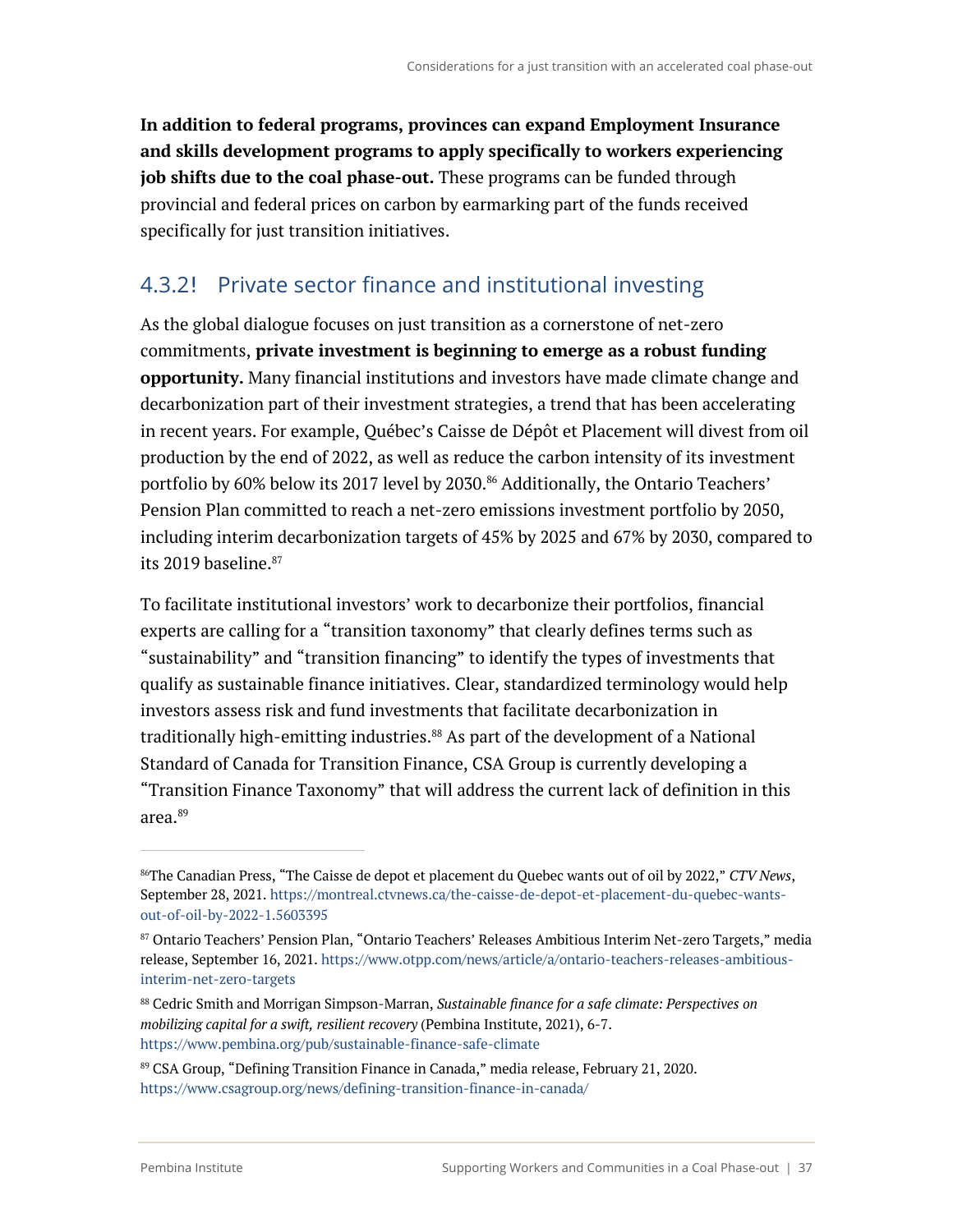Options for allocating "green" capital and incentivizing just transition efforts are emerging in the financial sector. **Performance-linked loans** allow investors to ensure achievement of environmental, social, and corporate governance (ESG) targets by linking the loan's interest rate to meeting those targets. **Green bonds** are used to finance projects that lead to positive environmental impacts. Specific **just transition targets** can be incorporated into performance-linked loans and green bonds to encourage development of environmental initiatives with a central focus on a just transition. Developing a method of quantifying the social impacts of these just transition measures will help align market and financing structures with just transition initiatives.

Although investors are beginning to show increased interest in financing just transition initiatives, this is still very much an emerging field. The Investing in a Just Transition Initiative aims to define the role institutional investors can play in the energy transition by connecting their decarbonization commitments with just transition initiatives. They define five action areas through which investors can make just transition part of their core operations: investment strategy, corporate engagement, capital allocation, policy advocacy and partnerships, and learning and review (Figure 6).<sup>90</sup> Over 130 institutional investors representing more than US\$8 trillion in assets have signed on to support the initiative.<sup>91</sup> This framework and others will be valuable in guiding investor action forward and encouraging increased investment in a just transition.

<sup>90</sup> *Climate change and the just transition*, 5.

 $91$  The London School of Economics and Political Science, "Banking on a just transition." https://www.lse.ac.uk/granthaminstitute/banking-just-transition/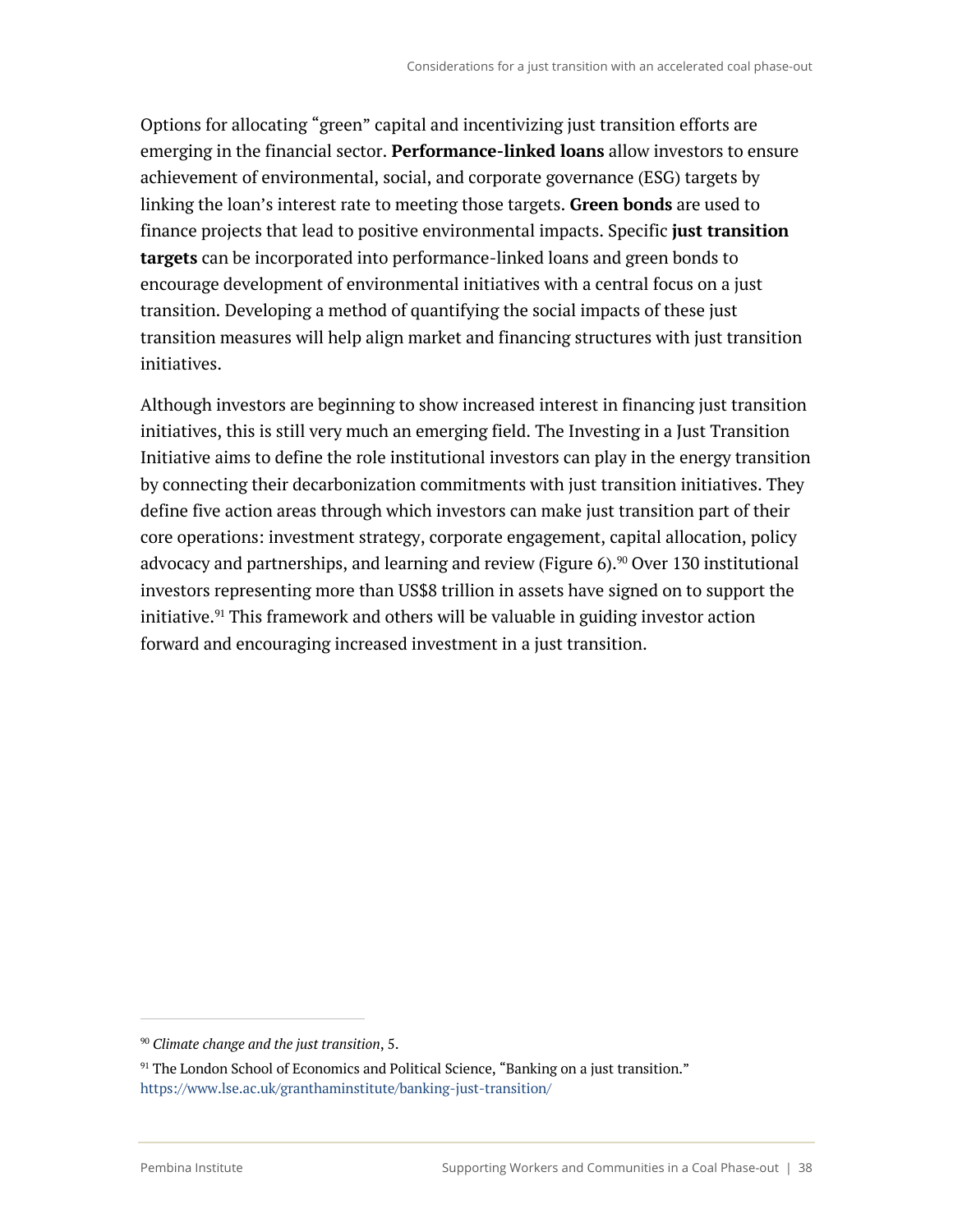

#### Figure 6. The just transition: Five action areas for investors

Source: Grantham Research Institute on Climate Change and the Environment<sup>92</sup>

As an extension of the Investing in a Just Transition Initiative, the Banking on a Just Transition project will convene banks, other financial institutions, and key stakeholders to deliver recommendations for policy and market reform to support the banking sector in delivering a just transition for a net-zero emissions economy.<sup>93</sup> This alliance, which is focused on institutions in the United Kingdom, could be modified to bring together Canadian financial institutions and other stakeholders to finance just transition initiatives for Canada's coal workers, as well as future initiatives for the 2050 net-zero transition.

<sup>92</sup> *Climate change and the just transition*, 15.

<sup>&</sup>lt;sup>93</sup> "Banking on a just transition."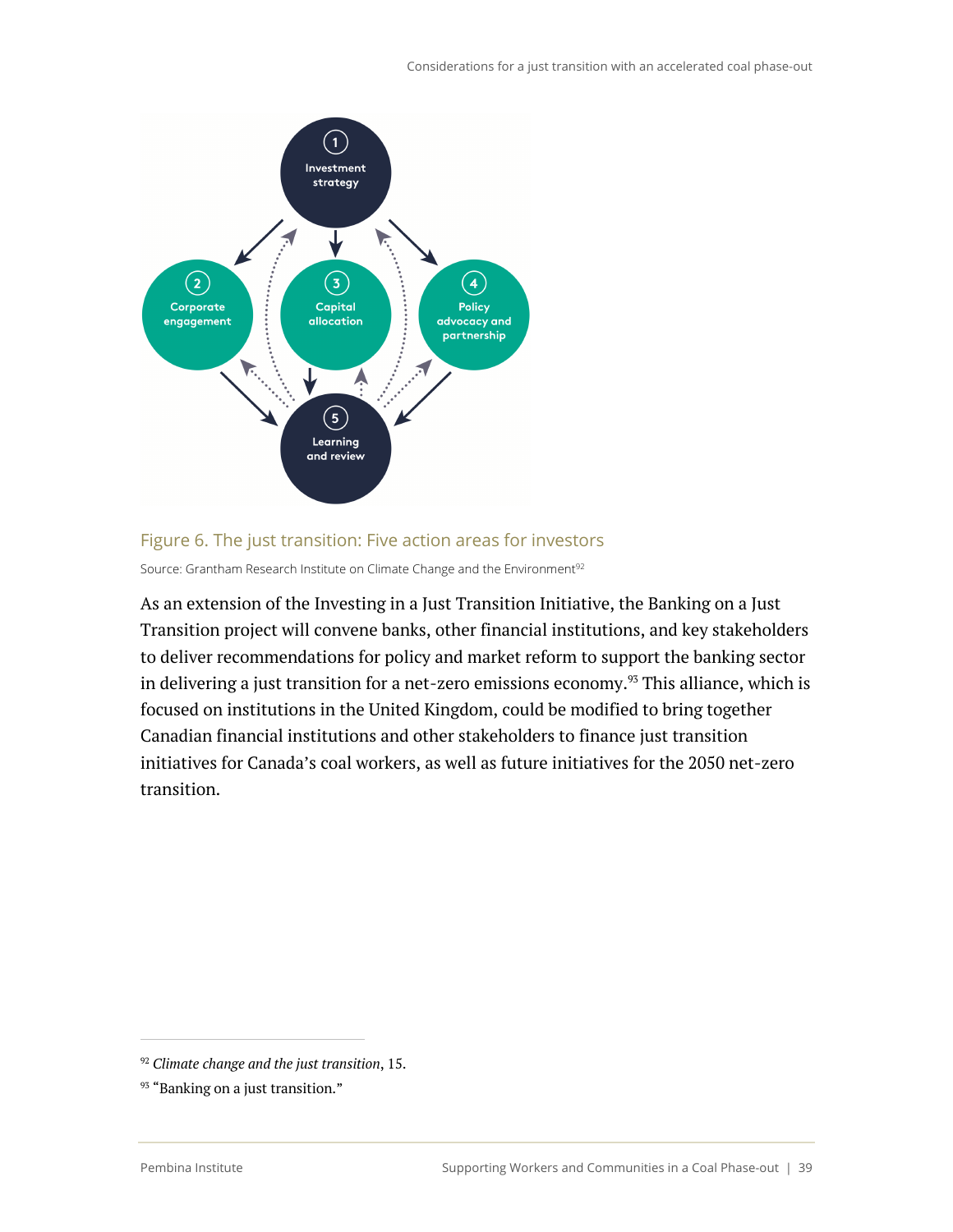# 5.! Conclusion and recommendations

As jobs and communities shift to achieve a net-zero economy, federal and provincial policies will play a central role in ensuring an equitable transition for Canada's coal workers and communities. People-centered just transition legislation must be designed to provide stability and transparent communication to affected workers and communities as they navigate transitioning to a clean energy economy.

The net-zero transition also presents a broader opportunity to address the systemic inequalities that have historically existed in the traditional energy system. When considering the policy recommendations below, federal and provincial governments should focus on enabling equitable participation and access to clean energy jobs through:

- •! Working with municipal and Indigenous governments to identify, prioritize, fund, and develop local and Indigenous-owned infrastructure projects in affected communities
- •! Providing equitable access to permanent jobs with good pay and opportunities for advancement, particularly for women, First Nations, Métis, Inuit, and other groups with historically limited participation in the fossil fuel-based energy sector
- •! Providing accessible and culturally appropriate opportunities for participation in decision-making processes for communities that have been disproportionately impacted by the environmental and health impacts of heavily polluting electricity generation

# 5.1! Integrating just transition goals into energy policy design

As Canada's economy decarbonizes and ambitious energy and climate policies are put in place for various sectors, it is critical that these policies are designed to support a just transition. Several key elements should be included to support impacted workers and communities from the start:

• **Set clear targets and pathways toward decarbonization and communicate information to stakeholders in a timely manner.** The 2030 coal phase-out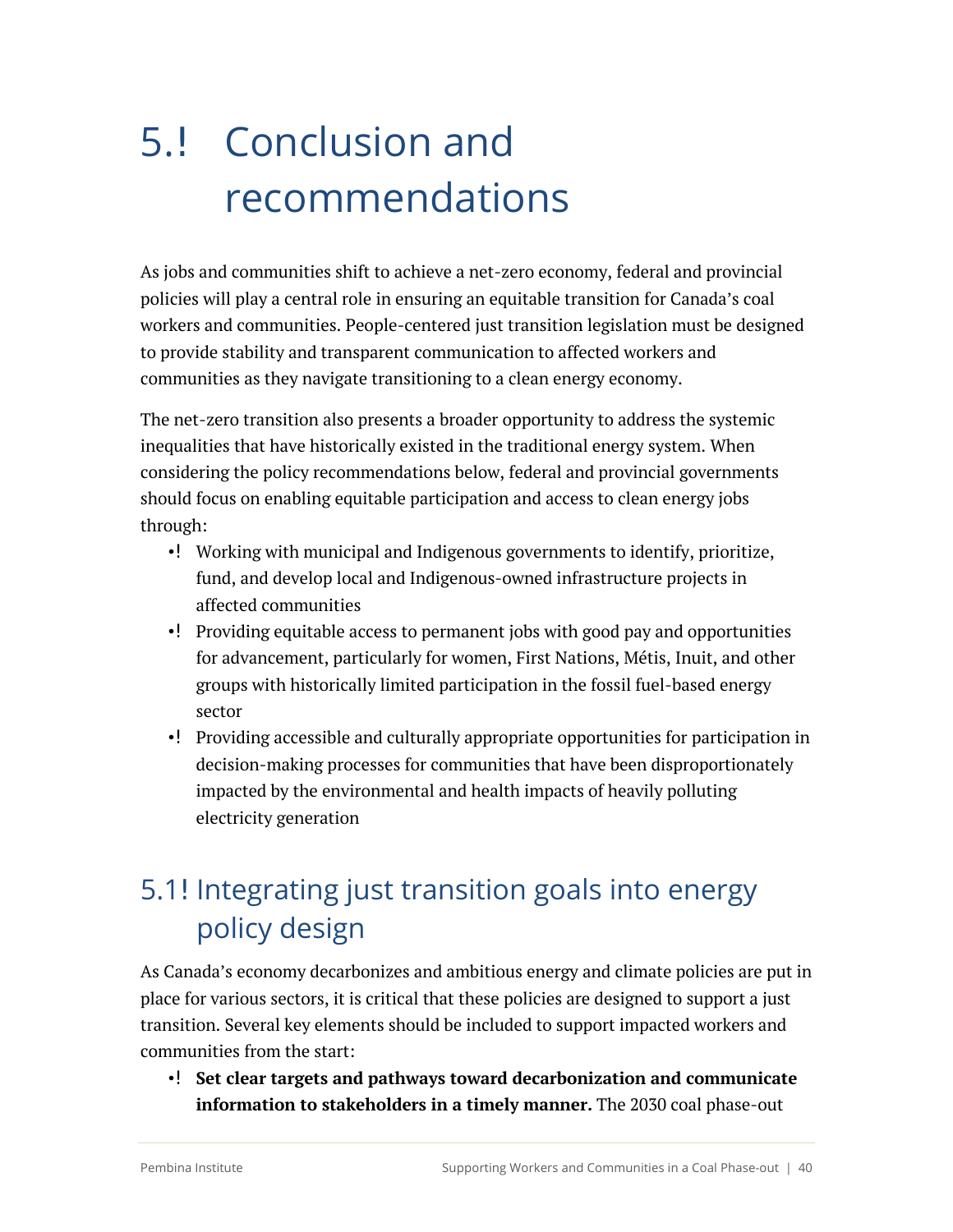target, once announced in Canada, helped impacted communities, workers, and utilities to plan for retirement of facilities and seek new opportunities. Clear communication about the pace, goals, and pathways of energy transition measures provides the certainty needed for affected workers, communities, and industries to plan their futures.

- **Involve all stakeholder groups early in transition negotiations.** Proper engagement and a sound participation process should include community leaders and labour groups in addition to government decision-makers and utility representatives. Early participation is essential for crafting just transition policies that fairly and adequately address the challenges faced by workers and communities affected in the energy transition.
- **Include transition financing mechanisms in decarbonization policy design.** A successful energy transition requires adequate funding to ensure sustainable long-term outcomes. Direct funding for just transition projects and programs is well-suited to short-term interventions, but additional long-term transition financing policies are essential for instituting sustainable change. Federal and provincial governments can mitigate the risks of accelerated coal phase-out for utility companies by offering conditions-based options to refinance coal assets. Additionally, allocating a percentage of the price on carbon toward just transition initiatives would provide a steady source of funding to be used to ensure the overall stability of just transition initiatives.
- **Prioritize impacted communities in clean energy procurement programs.** Communities and workers who have been affected by the net-zero transition can benefit from increased access to opportunities within the clean energy economy. Clean energy procurement programs can be designed to prioritize purchasing renewable energy from former coal communities, with a focus on community and Indigenous project ownership.

### 5.2! Federal support for workers and communities

Federal programs establish the backbone on which provinces, municipalities, and regions can base their own, more targeted programs. Establishing robust just transition programs solidifies Canada's commitment to prioritizing a just transition while achieving sustainable decarbonization. We recommend that the federal government:

•! Institute worker-focused transition support programs that provide options **for affected workers,** including: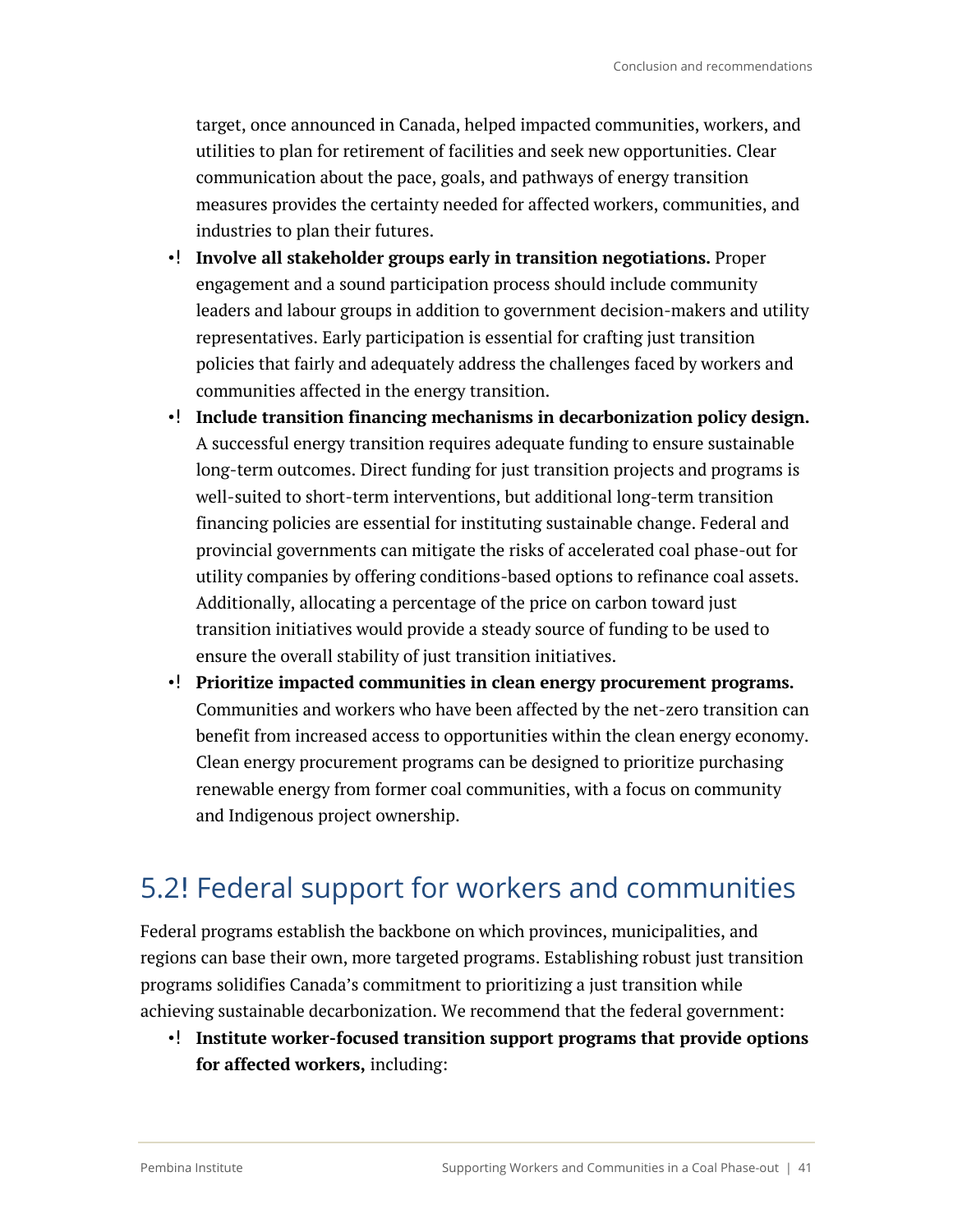- o! A pension bridging program that does not compromise workers' earnings and retirement benefits if they must retire early due to plant or mine closures
- $\circ!$  An employment and benefits bridging program to provide financial assistance to workers as they look for new employment
- $\circ!$  Retraining programs to help workers build careers in the net-zero economy
- $\circ$ ! Communication efforts, partnerships with educational institutions, and direct support to workers to enable them to access jobs in the emerging economy
- **Adapt programs to provide flexible funding to assist workers, community members, and regions affected by the coal phase-out.** Extending financial supports for coal workers to their partners, as well as other community members who are indirectly affected by the local jobs shift, extends opportunities to thrive in the net-zero transition to the community as a whole. Flexible program funding requirements allow communities the freedom to design projects that fit their community and help community members get training to provide the services needed.
- **Leverage convening power to advance dialogue among industry, private sector, and institutional investors.** As transition finance is an emerging field, investors would benefit from greater understanding of just transition financing options, as well as from lower barriers to engaging and increasing investments in just transition initiatives. Governments can also incentivize public-private partnerships among governments, private sector investors, and industry to deliver effective programming.
- •**!** Institute a federal Just Transition Act. A Just Transition Act would establish Canada's ability to fulfill the Paris Agreement imperative of supporting a "just transition of the workforce and the creation of decent work and quality jobs."<sup>94</sup> This legislation would provide the basis for all future transition-focused legislation, and would ensure recognition of rights, worker and community participation, expansion of social safety nets, creation of new economic opportunities, and inclusive workforce development. Instituting principles and a framework for delivering a just transition would protect Canada's coal workers and communities through the 2030 phase-out, as well as ensure a central focus on just transition in other sectors that will shift as a result of Canada's movement to a net-zero emissions economy by 2050.

<sup>94</sup> *Just Transition of the Workforce, and the Creation of Decent Work and Quality Jobs*, 62.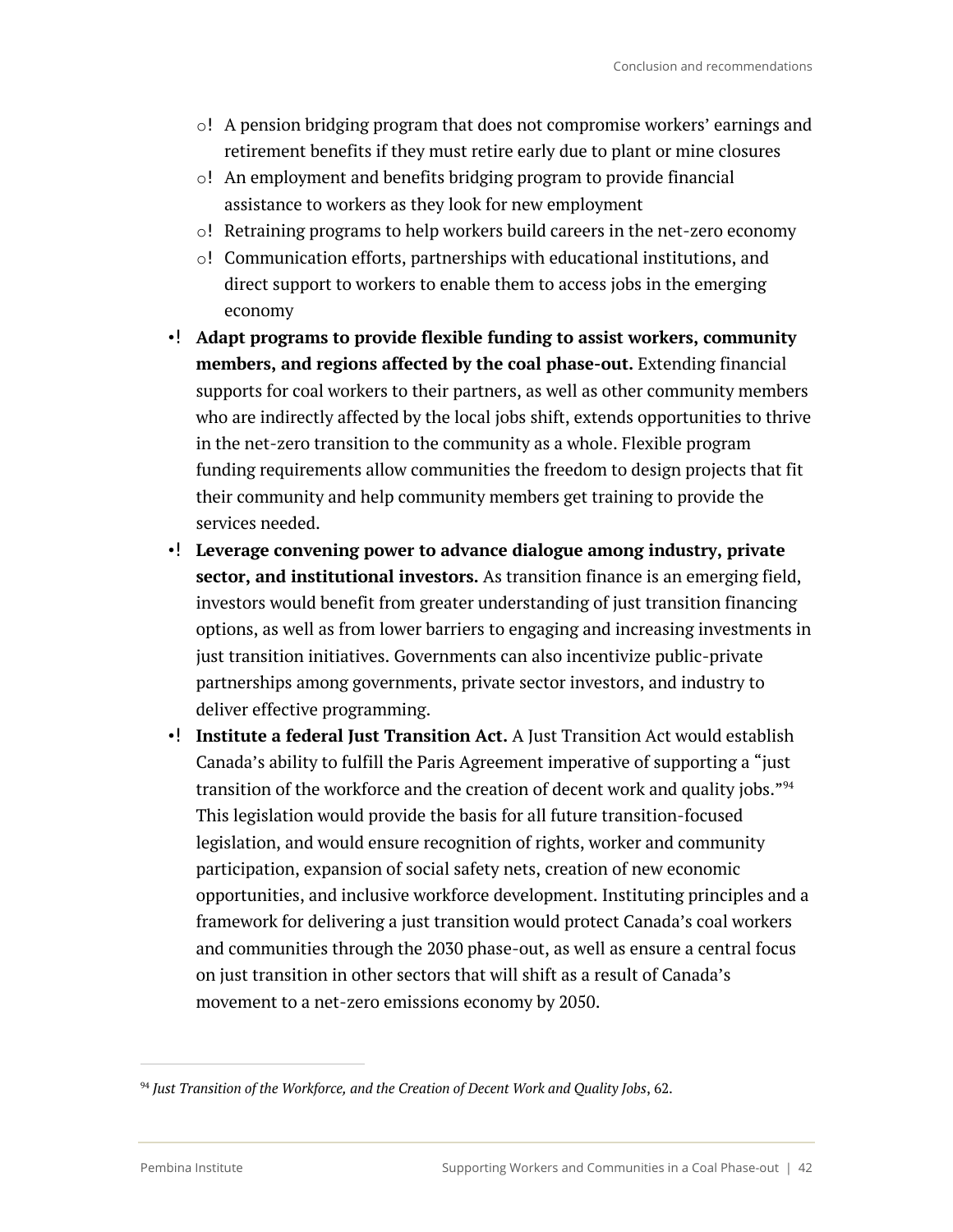# 5.3! Provincial support for workers and communities

Impacts of the net-zero transition are experienced locally, as many industries have a large impact on the regional economy. Because sectors such as electricity fall under provincial jurisdiction, provinces play a key role in providing workers and communities with opportunities to thrive in a net-zero economy. Given little time to plan for just transition during its accelerated coal phase-out, Alberta's efforts have been limited to offering a short-term response to the most immediate challenges. Saskatchewan, Nova Scotia, and New Brunswick can start now to institute long-term, forward-thinking policies that set individuals and communities up for success in the future. We recommend that provincial governments:

- **Commit to a net-zero grid by 2035 and a net-zero economy by 2050.** Such targets can provide long-term certainty to industry, investors, and communities. They also ensure that local and provincial economic development is aligned with shifts in the global economy, the federal governments targets, and the climate action necessary to keep global warming under 1.5°C.
- **Invest in local, community-led economic development initiatives in clean energy and other locally appropriate economic diversification efforts.** Ensure programs are designed to provide initial seed funding to get projects off the ground, as well as follow-up funding to see projects through to completion and deployment.
- **Create community transition task forces for each affected community with inclusive representation from local elected officials, volunteer organizations, and community leaders in business, industry, and social sectors.** To ensure success, provide funding that allows the task force to operate as a business entity rather than on a volunteer basis. Community transition task forces should be charged with delivering a communications plan and building a community resilience plan for all sectors in their community.
- •! Include affected workers and communities early in transition planning **initiatives.** Industry representatives, labour unions, Indigenous communities, and local community leaders should be consulted prior to program design and throughout program implementation to effectively tailor programs to local needs. Initial consultations should involve representatives from all groups simultaneously to ensure everyone has a seat at the table and all voices are heard.